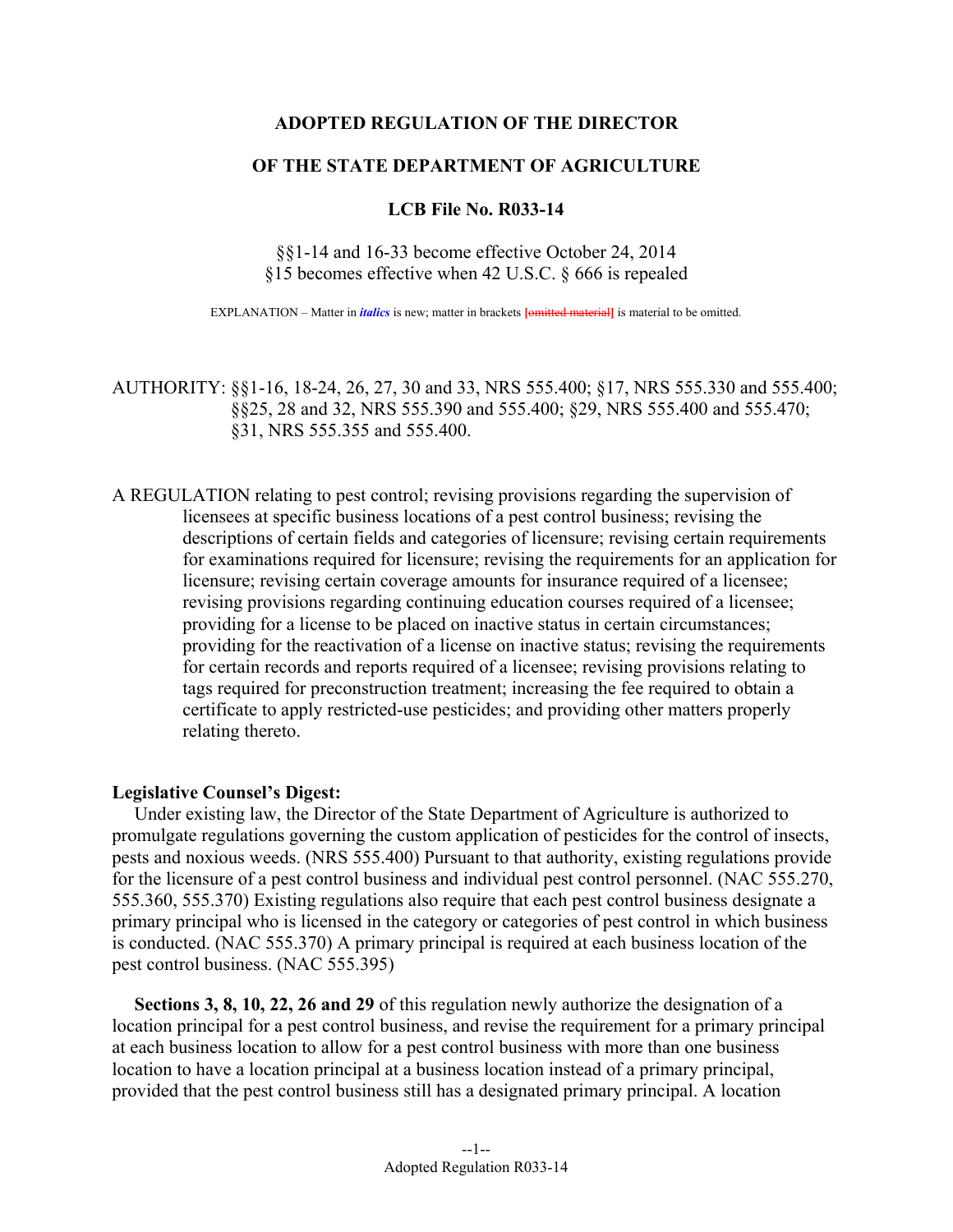principal must be licensed in the appropriate category or categories of pest control performed at the specific business location of the pest control business.

 Existing regulations provide for specific fields and categories in which pest control businesses and personnel can be licensed. (NAC 555.280) **Section 9** of this regulation revises the aerial and agricultural ground fields to include the application of pesticides on livestock, agricultural crops, forest, idle cropland and noncropland associated with the production of agricultural crops. **Section 9** also revises the category of rodenticides to include the application of pesticides on agricultural grounds for the control of vertebrate pests. **Section 30** of this regulation makes conforming changes to the fields and categories provided for licensed primary principal commercial applicators who are authorized to use or supervise the use of restricted-use pesticides as part of a pest control business. (NAC 555.613)

 Existing regulations require an applicant for an initial license in pest control as a principal or an operator to successfully complete a general examination and a specific examination for each category of pest control in which the applicant seeks licensure. (NAC 555.340) **Section 13** of this regulation revises the examination requirements to provide that applicants for a license as a principal or operator must demonstrate proficiency in reading, writing and speaking English. **Section 13** also revises the examination requirements to provide that: (1) an applicant for a license as a principal must successfully complete a core examination, an examination on the laws and regulations of this State relating to pest control and a specific examination for each category of pest control in which the applicant seeks licensure; and (2) an applicant for a license as an operator must successfully complete a core examination and a specific examination for each category of pest control in which the applicant seeks licensure.

**Sections 14 and 15** of this regulation revise provisions regarding the information that must be provided on an application for licensure as a pest control business to newly require: (1) the state business license number of the applicant, if any; (2) a copy of the current certificate of incorporation and list of officers if the applicant is a corporation; (3) the social security number and employer identification number, if applicable, of each primary principal, location principal, principal, operator and agent employed by the applicant; and (4) the cellular telephone number, if any, of the primary principal and any location principal employed by the pest control business. (NAC 555.350)

 Existing law authorizes the Director to refuse to issue a license to perform pest control as a primary principal to any person who has been convicted of, or entered a plea of guilty, guilty but mentally ill or nolo contendere, to certain felonies. Existing law also requires such an applicant to submit fingerprints along with written permission for the Director to forward the fingerprints to the appropriate criminal history agencies to obtain a report. (NRS 555.345) **Section 16** of this regulation provides that an applicant who has submitted fingerprints for a criminal history report and who has been approved by the Director for licensure as a primary principal has 90 days from such approval to obtain his or her license; if the license is not obtained within 90 days, the applicant must resubmit his or her fingerprints. (NAC 555.360)

 Existing law requires an applicant for a pest control license to provide proof of public liability and property damage insurance in certain amounts in order to obtain licensure. (NRS 555.330) Existing regulations require such insurance to meet specific minimum amounts for various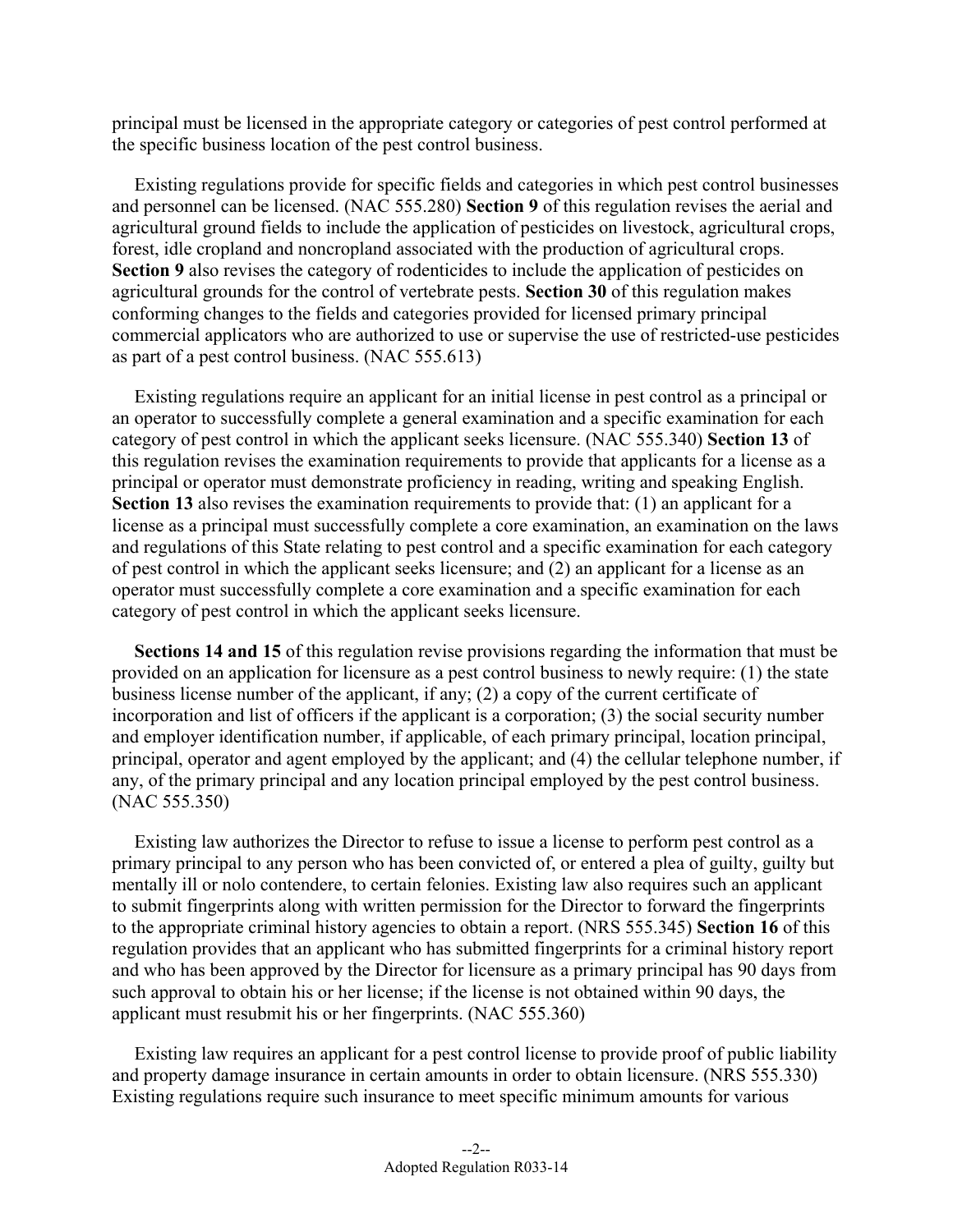situations. (NAC 555.370) **Section 17** of this regulation revises the required amounts of certain types of insurance.

 Existing regulations require a licensee in pest control to complete certain continuing education courses annually for license renewal. (NAC 555.372) Existing regulations further provide certain requirements for the sponsor of a continuing education course to get the course accredited by the Director. (NAC 555.374-555.377) **Section 18** of this regulation requires that a licensee who seeks credit for a continuing education course conducted via the Internet, presented on a compact disc or as a correspondence course, or certain video or other media presentations must receive a grade of at least 70 percent on an examination conducted upon completion of the course, and provides that the examination must consist of not fewer than 10 questions covering each 50 minutes of instruction. A licensee who does not receive a grade of at least 70 percent may request to take a subsequent examination within 30 days in an attempt to receive credit for the course or presentation. (NAC 555.372) **Section 19** of this regulation newly requires the sponsor of such a course who seeks accreditation from the Director to submit to the Department a detailed description of the method or methods by which the sponsor intends to verify attendance and successful completion of the examination by each licensee who takes the course. (NAC 555.374)

 Under existing regulations, a licensee who ceases to engage in pest control or has his or her employment terminated by a pest control business must return his or her license to the Department. (NAC 555.385) If such a person applies to be licensed more than 2 years after such an event, the applicant must, in addition to other application and continuing education requirements, complete the examinations required for initial licensure. (NAC 555.290) **Section 21** of this regulation newly allows a licensee who ceases to engage in pest control or has his or her employment terminated by a pest control business to, in lieu of returning the license to the Department, apply to the Department to have his or her license placed on inactive status. A person whose license is on inactive status is still responsible for an annual licensing fee and certain continuing education requirements, but is exempted from the examination requirements upon applying for reactivation of the license. A former licensee who returns his or her license instead of applying for inactive status may, within 2 years after ceasing to engage in pest control or having his or her employment terminated by a pest control business, apply to have his or her former license placed on inactive status. Otherwise, a former licensee seeking to regain his or her license must complete certain application, continuing education and examination requirements.

 Existing regulations impose various duties on each person engaged in the application of pesticides for hire. (NAC 555.400) **Section 24** of this regulation newly requires each such person to be responsible for the cost of any cleanup resulting from pesticides spilled in the course of operations for pest control. Existing regulations also require each such person to keep certain records for 2 years of each property treated, including a record showing the crop or site treated. (NAC 555.410) **Section 25** of this regulation newly requires that, in the case of a spot treatment, the report must include the term "spot treatment" followed by a description of the treatment area and the spot or spots treated. The section also newly defines the term "spot treatment." **Section 32** of this regulation makes conforming changes to the duties imposed on and the records required of a person who has a certificate issued by the Director that allows the person to apply restricted-use pesticides in certain circumstances. (NAC 555.700)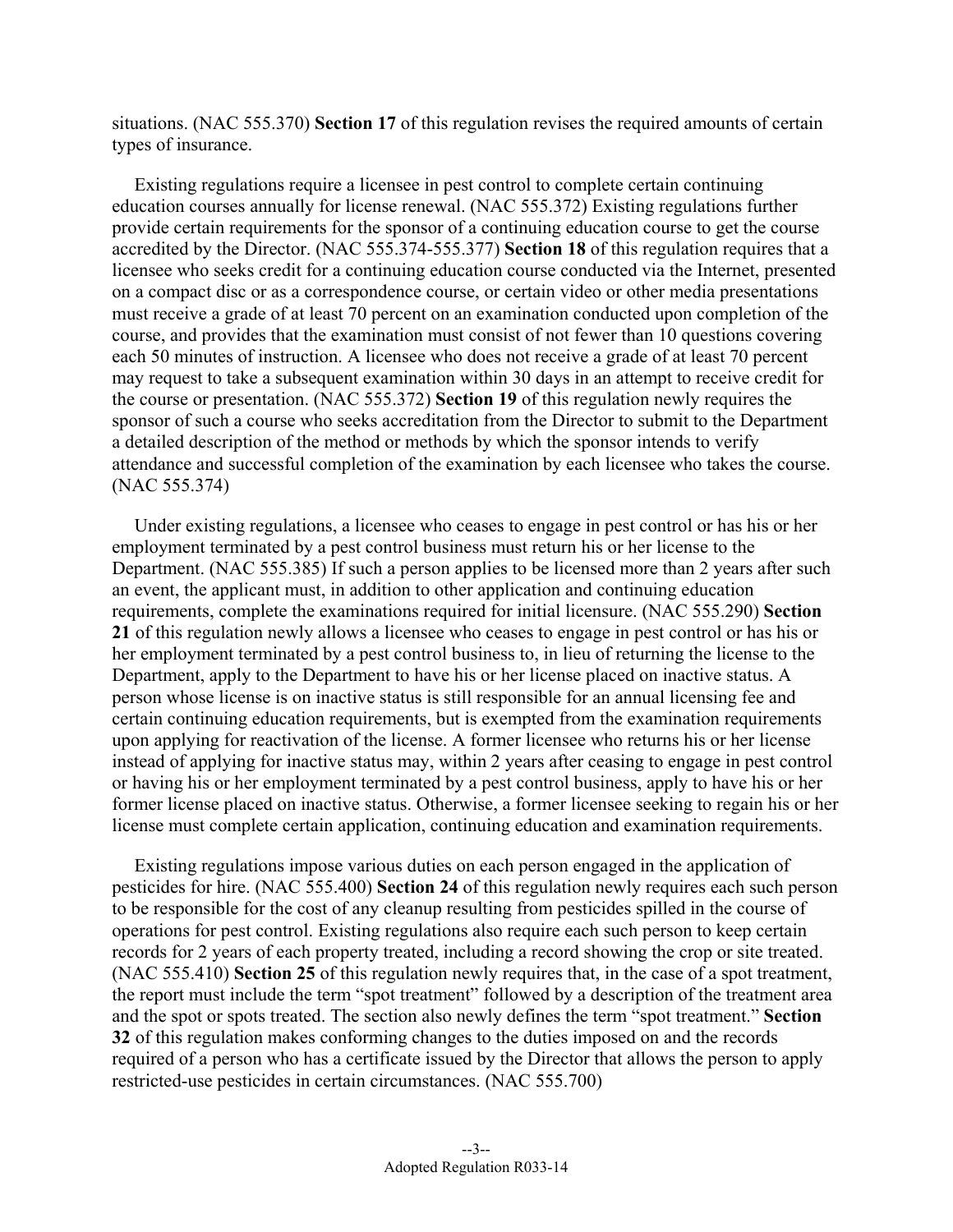Existing regulations require a person who inspects for, or applies pesticides to eradicate, wood-destroying pests to provide a written report of such an inspection or application to the Department within 5 days. Such a report must be on a numbered form supplied by the Department. (NAC 555.430) **Section 28** of this regulation newly provides the option of submitting such a report on an electronic form which has been approved by the Department and which includes a unique number obtained from the Department and a digital signature of the person submitting the form.

 Under existing law, the Director is required to adopt regulations specifying a schedule of fines which may be imposed for violations of the provisions of the statutes and regulations governing the custom application of pesticides. (NRS 555.460, 555.470) Existing law also makes it unlawful to: (1) engage in pest control without a license issued by the Director; (2) engage in, advertise or solicit to perform certain pest control activities concerning wood-destroying pests or organisms without a license issued by the Director; and (3) use any restricted-use pesticide without a certificate issued by the Director or under the supervision of a certified applicator. (NRS 555.280, 555.285, 555.351) **Section 29** of this regulation newly provides for administrative fines that may be imposed by the Director on a person who violates one of the statutory provisions making it unlawful to perform certain pest control activities without the appropriate license or certificate issued by the Director. (NAC 555.530)

 Existing regulations require the Director to collect a fee of \$25 for each examination period or renewal period for the issuance of a certificate authorizing the application of restricted-use pesticides to a nonprimary principal commercial applicator or private applicator. (NAC 555.690) **Section 31** of this regulation increases that fee to \$50.

**Section 1.** Chapter 555 of NAC is hereby amended by adding thereto the provisions set

forth as sections 2, 3 and 4 of this regulation.

 **Sec. 2.** *"Livestock" has the meaning ascribed to it in NRS 571.022.* 

 **Sec. 3.** *"Location principal" means the primary principal at a business location of a pest* 

*control business or a principal who has been designated by a primary principal as the person* 

*responsible for the daily supervision of the category or categories of pest control performed at* 

*a business location of the pest control business.* 

 **Sec. 4.** *"Vertebrate pest" has the meaning ascribed to it in NRS 555.005.* 

**Sec. 5.** NAC 555.2555 is hereby amended to read as follows:

555.2555 "Primary principal" **[**means a principal who:

1. Is the only principal for a pest control business; or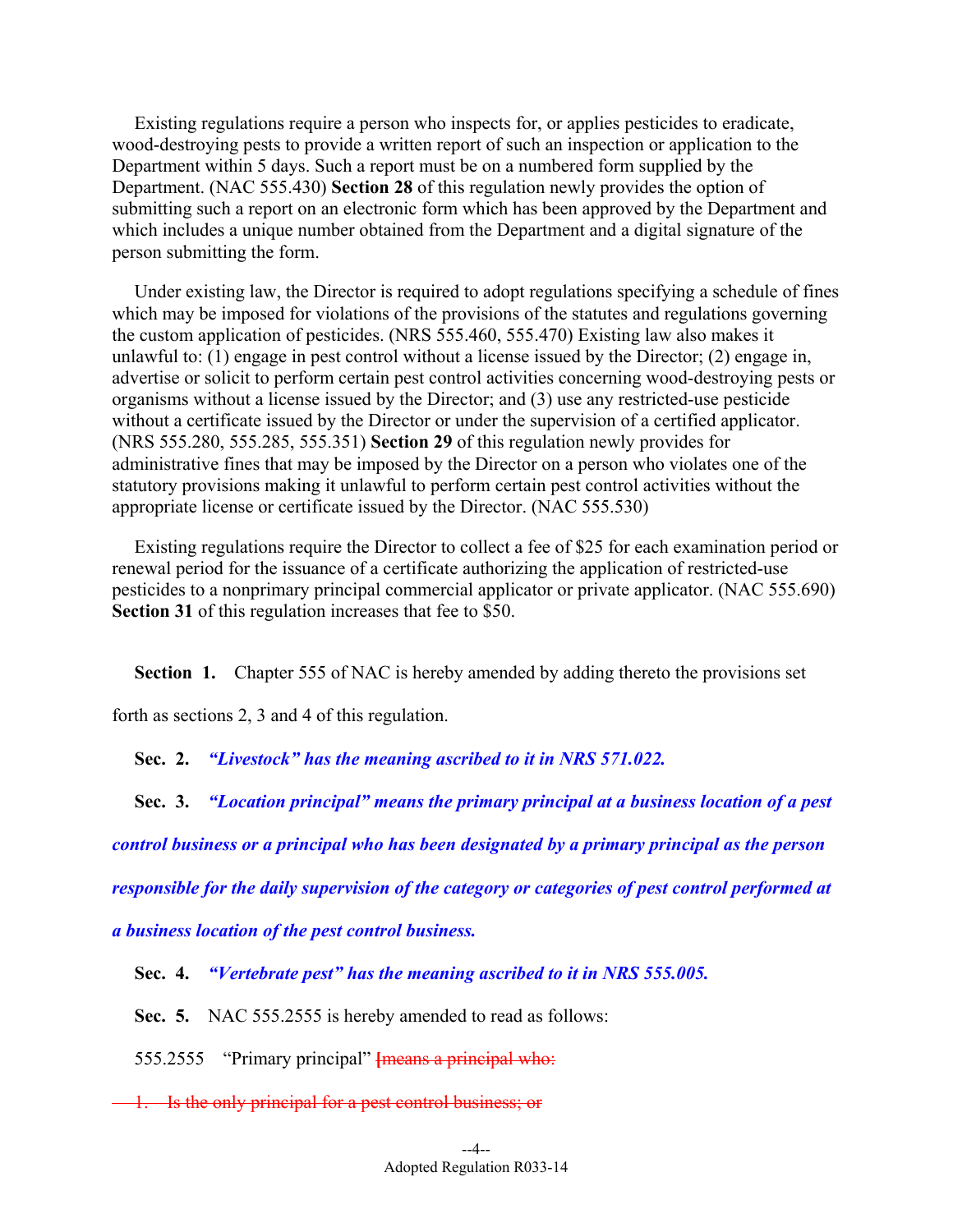<sup>2</sup>. Has been designated by a pest control business licensed pursuant to NAC 555.370 as the person responsible for the daily supervision of the category or categories of pest control performed by each business location of the pest control business within this State.**]** *has the meaning ascribed to it in NRS 555.2677.* 

 **Sec. 6.** NAC 555.256 is hereby amended to read as follows:

 555.256 "Principal" **[**means an owner, officer, partner, member or technician of a pest control business who has qualified by examination in one or more of the categories of pest control set forth in NAC 555.280.**]** *has the meaning ascribed to it in NRS 555.2679.* 

**Sec. 7.** NAC 555.2567 is hereby amended to read as follows:

555.2567 "Serious violation" means:

 1. A violation of NRS 555.2605 to 555.460, inclusive, or any regulation adopted pursuant thereto, which results in actual damage to the health of persons, wildlife, property or the environment;

2. **[**Conducting pest control without an appropriate license in violation of NRS 555.280;

3.<sup>1</sup> Performing preconstruction treatment in violation of NAC 555.427; or

**[**4.**]** *3.* Failing to complete, affix, post or deliver a tag or duplicate tag in violation of NAC 555.428.

 **Sec. 8.** NAC 555.270 is hereby amended to read as follows:

 555.270 1. The Director may issue the following types of licenses to applicants who have the appropriate qualifications:

 (a) **[**A**]** *Except as otherwise provided in subsection 2, a* license authorizing the holder to conduct pest control **[from any business location]** in any category of pest control in which a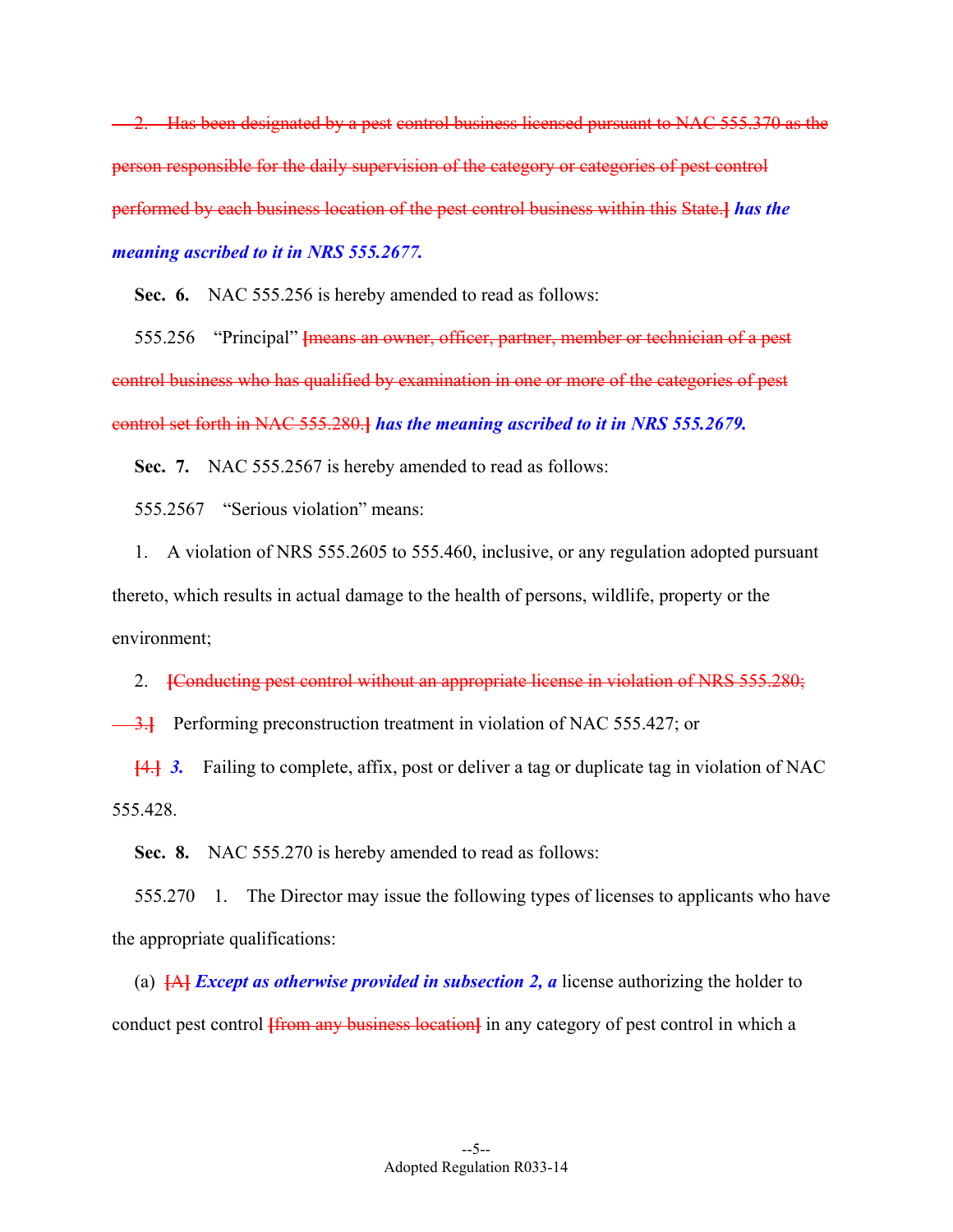primary principal of the business *or a location principal for the specific business location* has been qualified by examination.

(b) For pest control personnel:

 (1) Except as otherwise provided in subsection 3, a general license authorizing the holder to perform pest control work in a specific category or categories.

 (2) A restricted license authorizing the holder to perform only certain types of pest control work, including, without limitation, pest control work restricted to inspections for wooddestroying pests or restricted to a specific:

(I) Host;

(II) Site;

- (III) Pest; or
- (IV) Pesticide.

 2. An operator or agent will be issued a license only in those categories where he or she has a qualified primary principal **[**.**]** *or a qualified location principal at the business location from which the operator or agent will be working.*

 3. The Director will not issue a general license authorizing a primary principal or operator to perform pest control work in the category of structural pest control if that work is limited to preconstruction treatment.

 4. An applicant who wishes to perform pest control work with fumigants to control rodents in underground burrow systems located in noncrop areas, crop areas or orchards must:

(a) Obtain a restricted license for that purpose;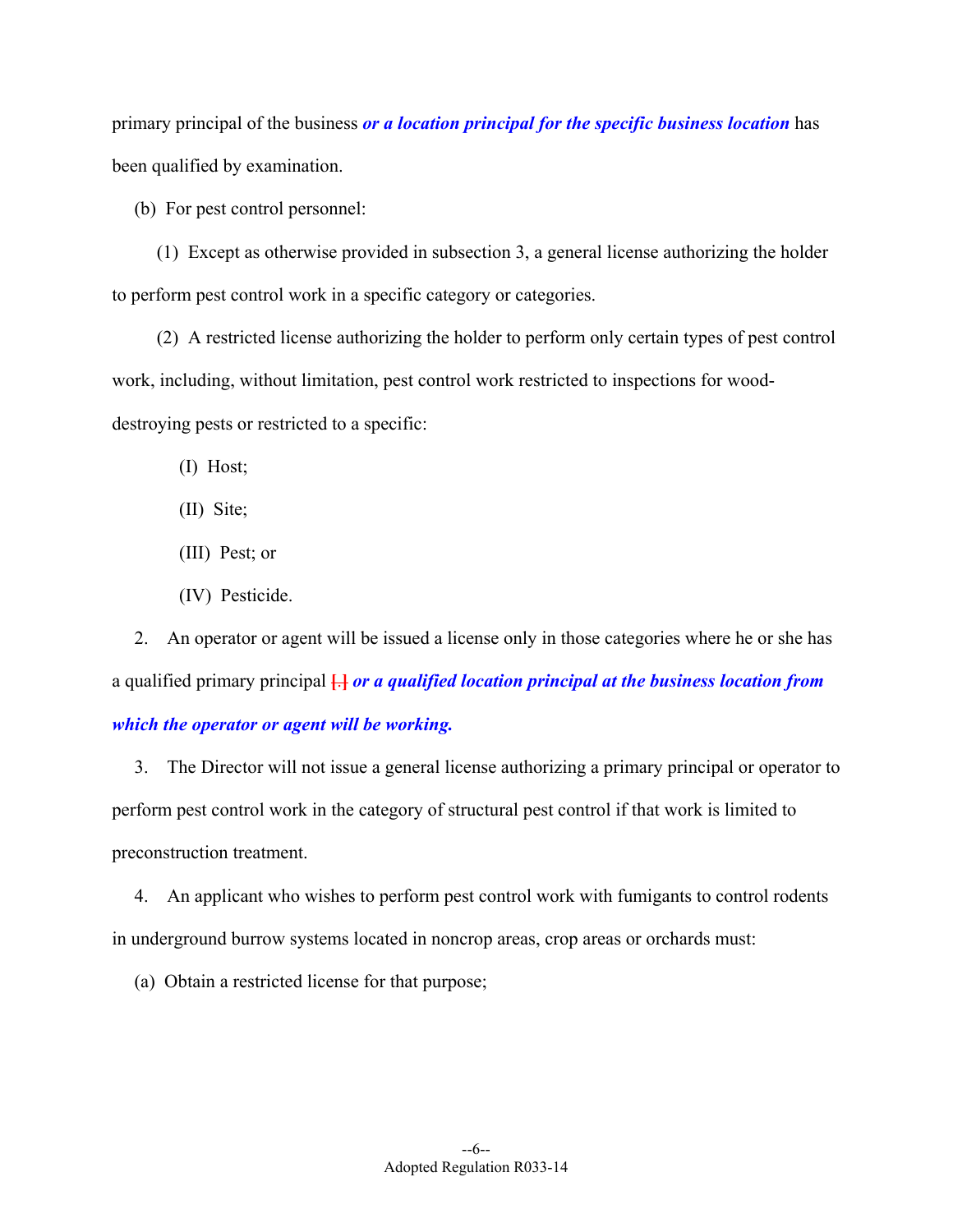(b) Provide the Department with proof of insurance coverage for the application of fumigants to control rodents in underground burrow systems located in noncrop areas, crop areas or orchards; and

 (c) Maintain the insurance coverage after receiving such a license for the period during which he or she holds the license.

 **Sec. 9.** NAC 555.280 is hereby amended to read as follows:

555.280 1. The following fields are established for the licensing of pest control personnel:

 (a) Aerial—The use of aircraft *for the application of pesticides* on standing or running water, rangeland **[**or**]** *, agricultural crops, forest, idle* cropland **[**.**]** *and noncropland associated with the production of agricultural crops.*

 (b) Agricultural ground—The use of ground equipment *for the application of pesticides* on *livestock,* rangeland, *agricultural crops, idle* cropland **[**or animals.**]** *and noncropland associated with the production of agricultural crops.*

 (c) Urban *and* structural—The use of ground equipment *for the application of pesticides* in urban areas and in, on or around structures.

 2. The following categories are established for the licensing of pest control personnel under the fields of licensing:

(a) Aerial:

(1) **[**Insecticides**]** *Insect pests*—The application of insecticides, miticides and acaricides.

- (2) **[**Herbicides**]** *Weeds*—The application of herbicides and plant regulators.
- (3) Desiccants and defoliants—The application of desiccants and defoliants.

 (4) **[**Fungicides and bactericides**]** *Fungi pests*—The application of fungicides, bactericides and nematicides.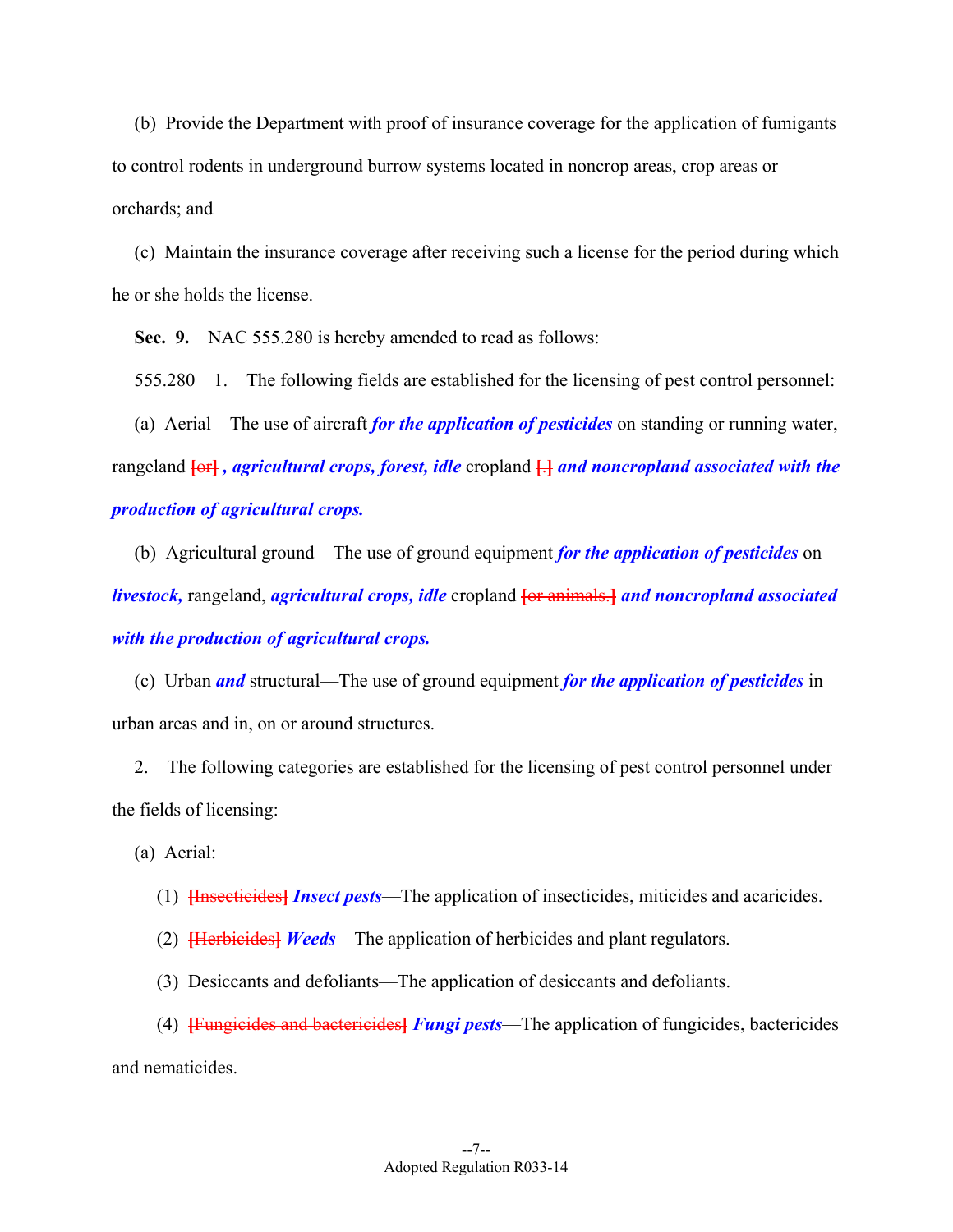(b) Agricultural ground:

(1) **[**Insecticides**]** *Insect pests*—The application of insecticides, miticides and acaricides.

(2) **[**Herbicides**]** *Weeds*—The application of herbicides and plant regulators.

(3) Desiccants and defoliants—The application of desiccants and defoliants.

 (4) **[**Fungicides and bactericides**]** *Fungi pests*—The application of fungicides, bactericides and nematicides.

 (5) **[**Rodenticides—The application of rodenticides.**]** *Vertebrate pests--The application of various substances on agricultural ground for the control of vertebrate pests, including, without limitation, the use of fumigants for burrowing rodents. This category does not include the control of vertebrate pests in, on or around industrial complexes, institutional complexes, dwelling units or other structures designed for use by humans, or on ornamentals or turf in, on or around such structures.*

(c) Urban and structural:

 (1) **[**Ornamental and turf**]** *Limited landscape*—The control of **[**insects, weeds, vertebrates**]** *insect pests, vertebrate pests* and plant diseases and the use of plant regulators on ornamentals and turf in urban areas, including, without limitation, fruit trees in urban areas if the fruit trees are not used for commercial purposes.

 (2) Industrial and institutional—The control of **[**insects**]** *insect pests* and **[**vertebrates**]** *vertebrate pests* in, on or around industrial complexes, institutional complexes and dwelling units.

 (3) Structural—The control of wood-destroying pests, inspection for wood-destroying pests and inspection for conditions conducive to infestations of wood-destroying pests.

(4) Fumigation—The use of poisonous and lethal fumigants.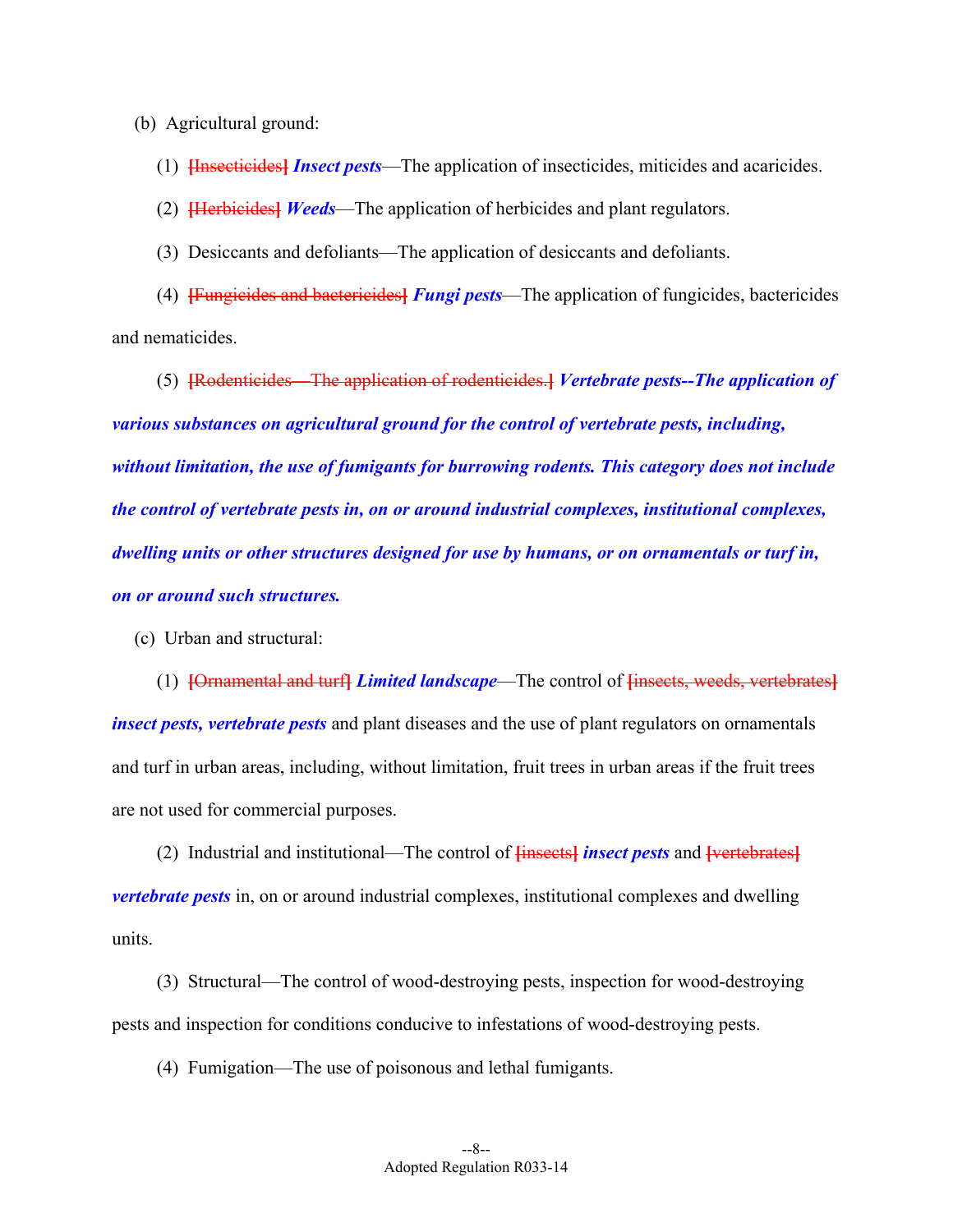(5) Aquatic—The control of **[**insects,**]** *insect pests,* weeds and **[**vertebrates**]** *vertebrate pests* in aquatic areas that are used or are intended for use in and around industrial complexes, institutional complexes and dwelling units.

 (6) **[**Right-of-way**]** *Weeds*—The control of weeds in the maintenance of *landscapes, turf and* rights-of-way, including, without limitation, public roads, power lines, pipelines and railway rights-of-way. *This category does not include the control of aquatic weeds.*

 (7) Preservation of wood—The application of pesticides directly to wood or wood products that are not a part of a habitable structure to prevent or control the degradation of the wood or wood product by a wood-destroying organism, including, without limitation, a fungus or bacterium.

 **Sec. 10.** NAC 555.290 is hereby amended to read as follows:

 555.290 1. A person may not be employed or retained in the position of a principal *, location principal* or primary principal for more than one pest control business at any time.

 2. Each primary principal, *location principal,* principal, operator or agent of a pest control business shall:

 (a) Ensure that the license issued to him or her by the Director is on his or her person or in his or her service vehicle while engaging in pest control; and

 (b) Produce the license upon request by the Director or a person designated by the Director as a field agent or inspector pursuant to subsection 2 of NRS 561.225.

 3. The primary principal *or location principal* of a pest control business shall, within 15 days after the change, notify the Director of any change in the status **[**of**]** *or* authority of any primary principal, *location principal,* principal, operator or agent of the pest control business or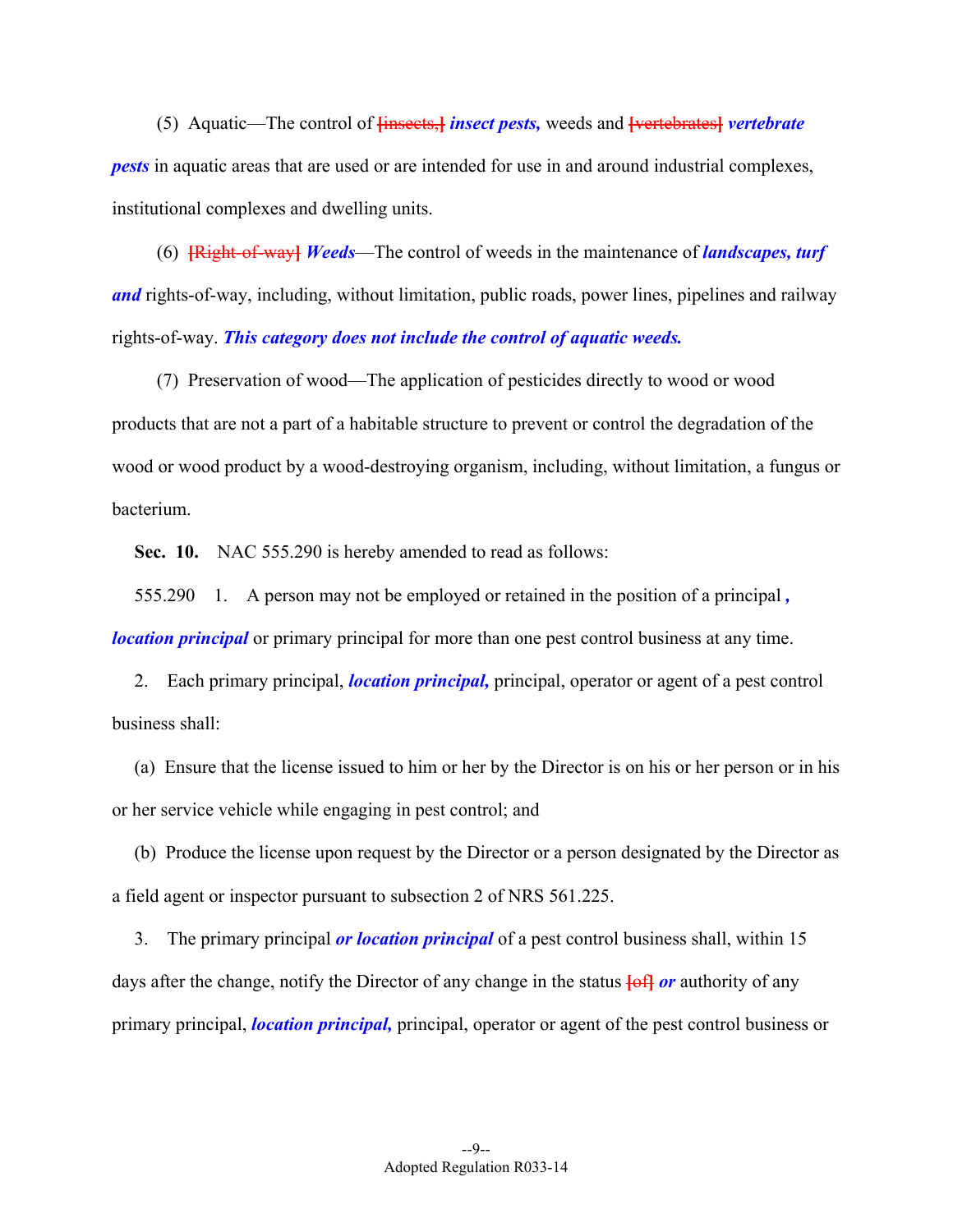any change in the information given on the application for the license for the pest control business.

 4. A license is not assignable or transferable. If a change in ownership occurs, a new application and fee must be submitted. No fee is required for a change in the name of the business if the application for the change is accompanied by a declaration under penalty of perjury that there is no change in ownership.

 5. A separate licensing fee for a principal, operator or agent must be paid by the employer. No additional fee is required for a designation as a primary principal **[**.**]** *or a location principal.*

 6. A principal or operator may apply to the Director for amendment of his or her license to include additional categories of pest control or have restrictions removed. Except as otherwise provided in NAC 555.325, upon examination, the principal or operator is entitled to have the license so amended without any additional licensing fee.

 7. **[**Any former licensee whose license has not been active during the 2 years immediately preceding his or her application for a new license must demonstrate his or her qualifications for the license. The demonstration must include written or oral examinations, or both, currently in use to determine the qualifications of any other applicants.

8.<sup>1</sup> A licensee who cannot provide services in a particular category of pest control because he or she fails to meet the requirements for insurance for that category may apply to have *a temporary hold placed on* his or her license for that category *.* **[**declared inactive.**]** The *temporary hold on the* license for that category may be **[**reactivated**]** *removed* at any time upon submission of proof of insurance to the Director.

**[**9.**]** *8.* The Director may refuse to issue a license to a pest control business in a name that is: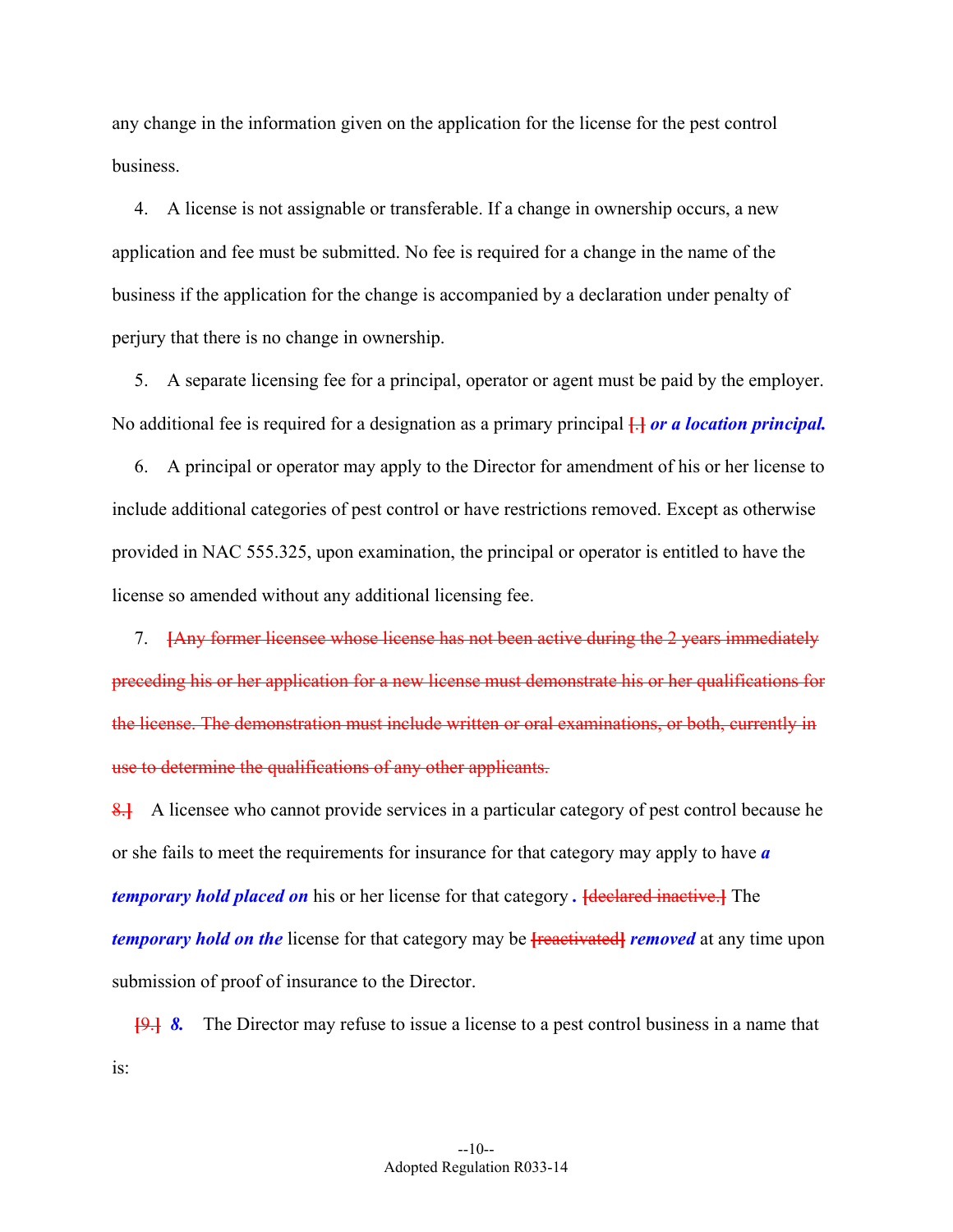(a) The same or similar to a name used by another licensee;

(b) Likely to be confused with a governmental agency or trade association; or

(c) Misleading.

**[**10.**]** *9.* An agent shall not apply any pesticide or provide a recommendation or any other advice to a person concerning the use of a pesticide.

**[**11.**]** *10.* The Director may refuse to issue a license to an applicant to perform pest control work if, at the time the applicant submits the application:

(a) A fine imposed against the applicant pursuant to NAC 555.530 remains unpaid; or

 (b) Any hearing or other matter that is within the jurisdiction of the Director is pending against the applicant.

**Sec. 11.** NAC 555.320 is hereby amended to read as follows:

 555.320 1. Except as otherwise provided in NRS 555.300 and NAC 555.325, an applicant who is applying for an examination as a principal must meet the requirements set forth in NRS 555.300 before being examined and must file proof of meeting the following requirements when submitting an application for a pest control examination:

 (a) Two years of practical experience in the application of pesticide or related pest control in the initial category or categories applied for; or

 (b) Six months of practical experience in the application of pesticide or related pest control in the initial category or categories applied for and proof of not less than 16 college credit hours in biological sciences of which not less than 8 hours must be in subjects directly related to the field of pest control in which the applicant wishes to be licensed.

 2. An applicant who is applying for examination as an operator or agent is not required to have reached the age of majority nor is he or she required to have: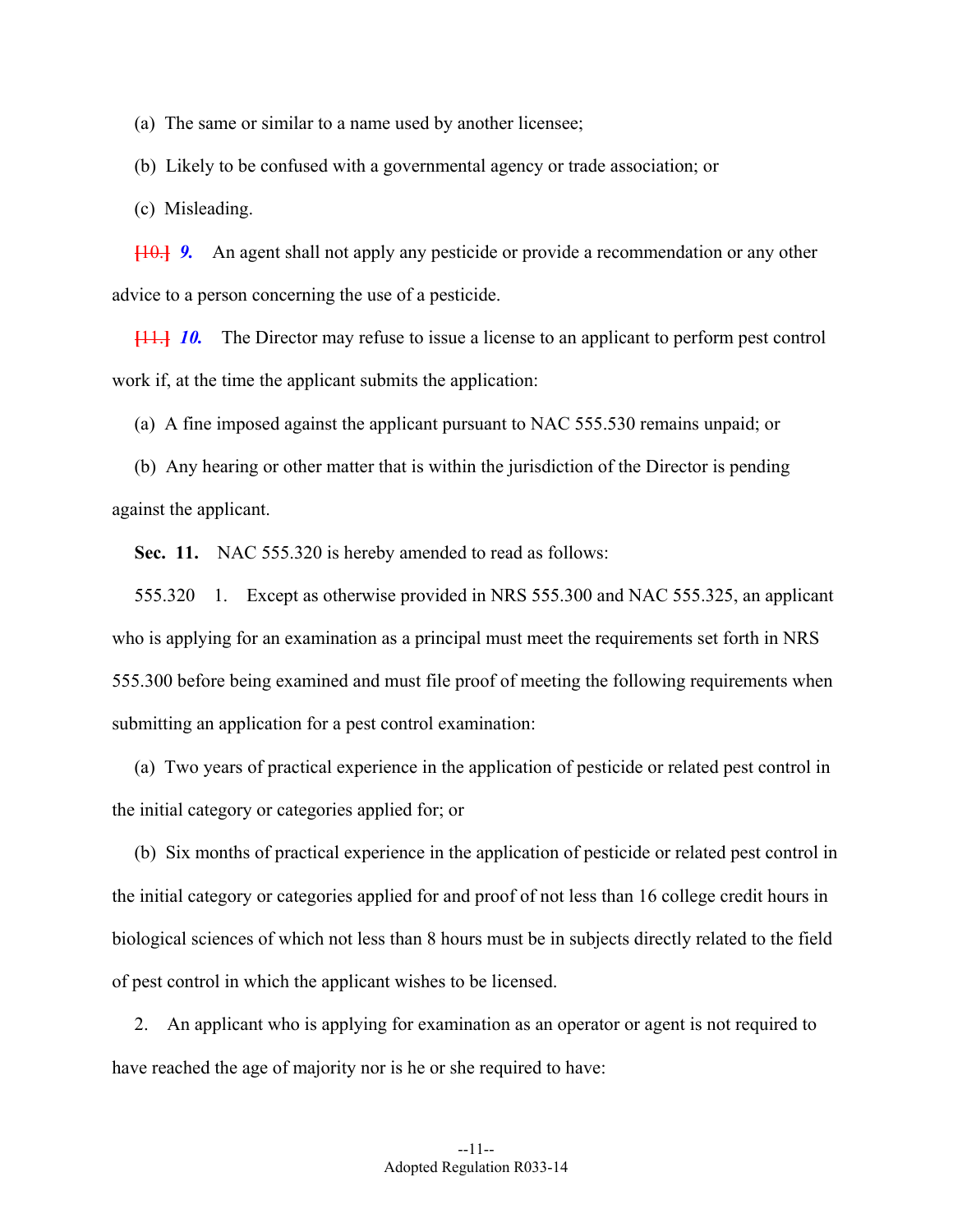(a) The practical experience in the application of pesticide required of a principal pursuant to paragraph (a) of subsection 1; or

 (b) The practical experience and education required of a principal pursuant to paragraph (b) of subsection 1.

3. As used in this section:

 (a) "Credit hours in biological sciences" includes courses in, but not limited to, biology, botany, entomology, zoology, agronomy, horticulture, biochemistry, nematology, phytopathology and courses similar or similarly derived.

 (b) "Directly related to the field of pest control" courses include economic entomology, phytopathology and similar courses concerning the identification and control of pests through the use of pesticides.

 (c) "Practical experience" means experience that is substantiated by work records, notarized statements verified by work records or any other documentation acceptable to the Department. The term does not include any experience obtained by an applicant while engaged in activity as an agent **[**.**]** *or after the applicant:* 

- *(1) Ceases engaging in pest control;*
- *(2) Has his or her employment with a pest control business terminated; or*

#### *(3) Has his or her license transferred to inactive status pursuant to NAC 555.385.*

 (d) "Related pest control" experience includes technical field representative work, termite inspection for private or governmental entities or acting as a consultant on the staff of an area or regional consulting firm. Other experience may be evaluated.

**Sec. 12.** NAC 555.330 is hereby amended to read as follows: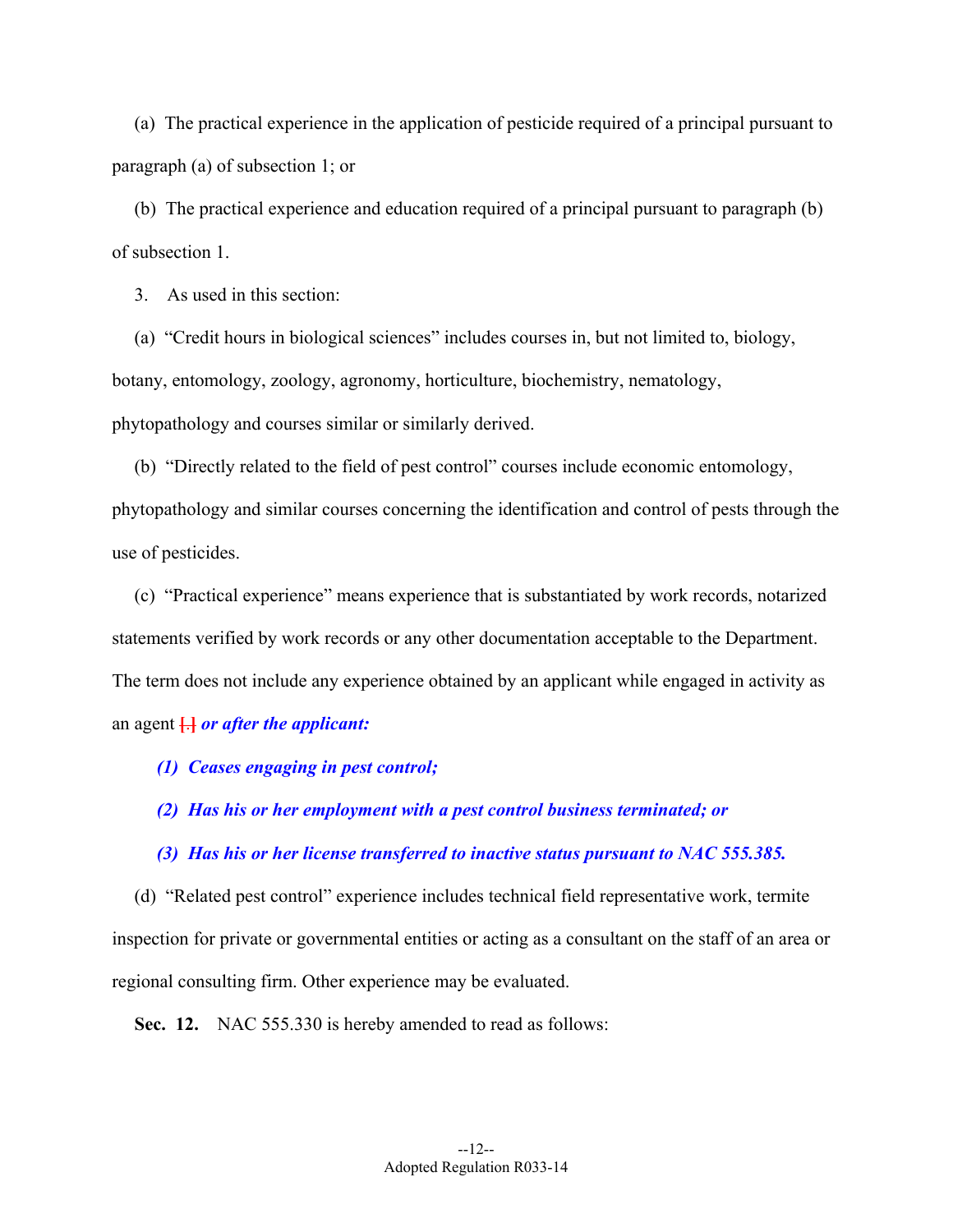555.330 1. Each person who wishes to be examined on pest control to obtain a license, amend a license to include additional categories of pest control or have restrictions removed from a license must complete an application and file it with the Department.

 2. An applicant who wishes to be licensed as a principal, to amend his or her license to include additional categories of pest control or to have restrictions removed from the license must request a date on which to take **[the]** *an* examination, but the request may be made only after the applicant has received notice from the Department verifying his or her qualifications.

 3. Each applicant must give the Department 5 working days' notice of the date on which he or she wishes to take **[**the**]** *an* examination unless the examining officer waives this requirement.

**Sec. 13.** NAC 555.340 is hereby amended to read as follows:

 555.340 1. Each applicant for a license as a principal or operator must pass **[**a**]** written **[**examination**]** *examinations* to demonstrate his or her **[**knowledge**]** *:* 

## *(a) Knowledge* of:

**[**(a)**]** *(1)* Operations for pest control;

- **[**(b)**]** *(2)* Pertinent laws and regulations;
- **[**(c)**]** *(3)* Safety in handling and dispensing pesticides;

**[**(d)**]** *(4)* Pests;

- **[**(e)**]** *(5)* An integrated approach to pest management; and
- **[**(f)**]** *(6)* Recommended practices for controlling pests.
- *(b) Proficiency in reading, writing and speaking English.*
- 2. The examination for:
- (a) Each principal **[**or operator**]** consists of a **[**general**]** *core* examination **[**required for all

applicants and**]** *, a separate examination on the laws and regulations of this State relating to*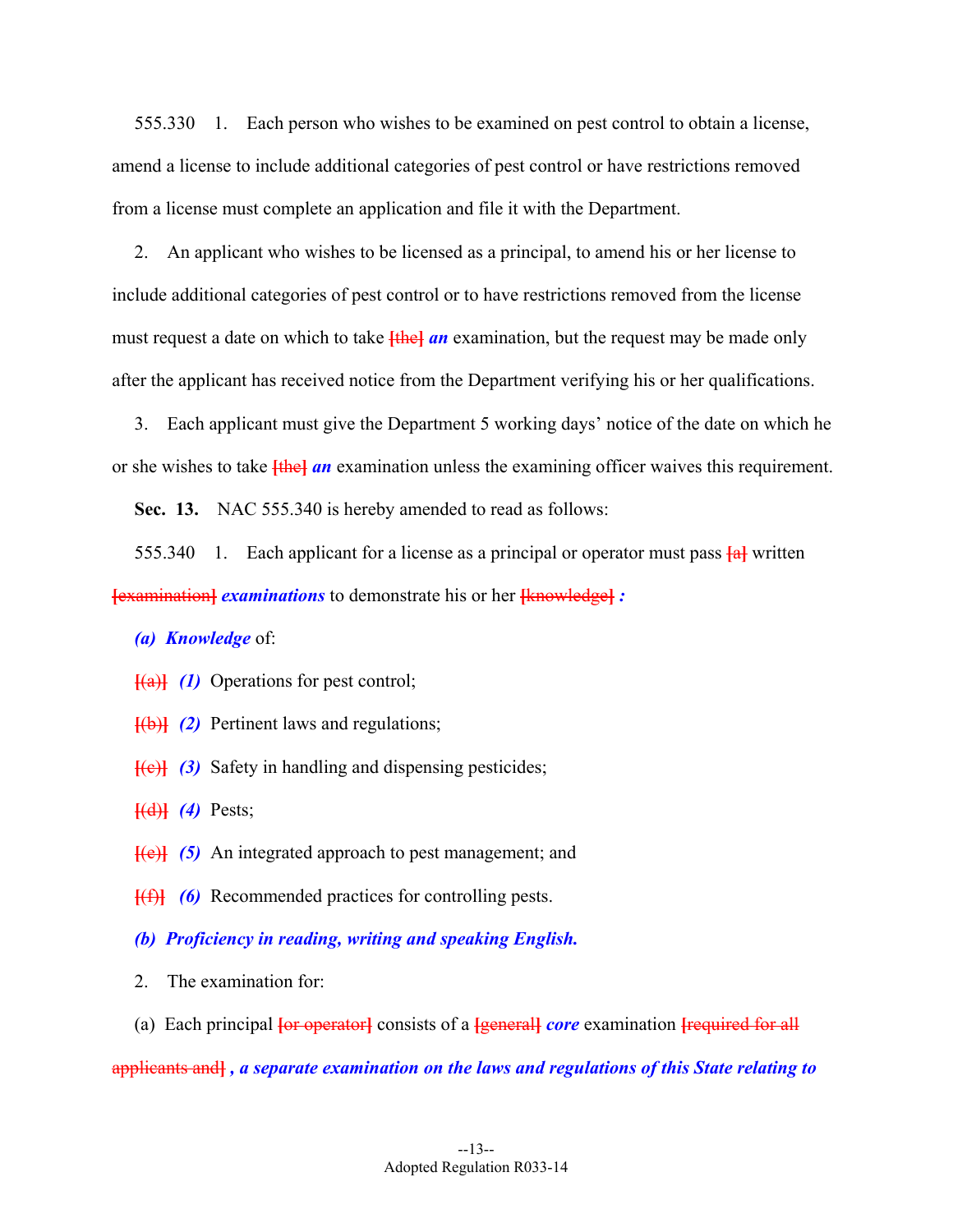*pest control and* a specific examination for each category of pest control in which the applicant has requested to be examined.

 (b) *Each operator consists of a core examination and a specific examination for each category of pest control in which the applicant has requested to be examined.* 

 *(c)* Each agent consists of an examination based upon a presentation.

 3. The Director may require an applicant to pass a practical examination that demonstrates the ability properly to inspect or use and apply pesticides in any category of pest control for which the applicant applies.

 4. The passing score is 70 percent for each examination for a principal and 65 percent for each examination for an operator or agent.

 5. An applicant who fails to receive a passing score on a section of **[**the**]** *an* examination may be retested upon the expiration of the following minimum waiting periods:

(a) If applying for an operator's license, 7 days.

(b) If applying for a principal's license, 10 days.

 6. Any applicant who uses an unauthorized aid during an examination or who copies or removes any portion of an examination must be excluded from the remainder of the examination and must not be allowed to take another examination for at least 6 months.

 **Sec. 14.** NAC 555.350 is hereby amended to read as follows:

FIRST PARALLEL **SECTION**  555.350 1. Each application for a license must be made on a form provided by the Director.

2. Each application for a license for a pest control business must include, without limitation: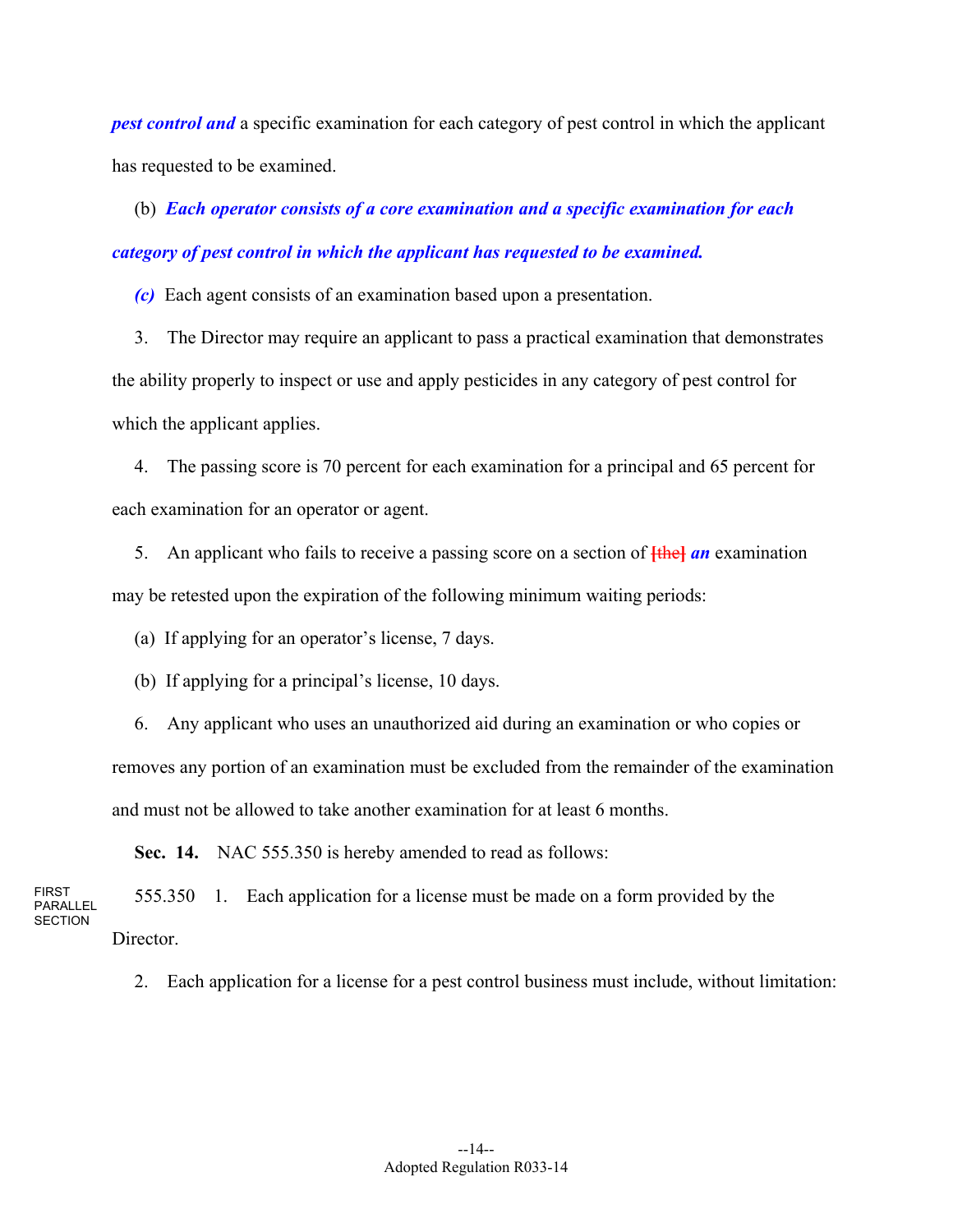(a) The name of the person applying for the license, the name under which the applicant intends to engage in the business of pest control, the street address of the residence of the applicant and the street address of the pest control business.

 (b) The name **[**and mailing address of the residence**]** of each partner, if the applicant is a partnership.

 (c) **[**The name of each officer, the state in which the corporation was incorporated, the date on which the corporation was incorporated and the name of each person holding or controlling 25 percent or more of the capital stock of the corporation,**]** *A copy of the current certificate of incorporation and list of officers that has been filed with the Secretary of State pursuant to title 7 of NRS,* if the applicant is a corporation.

 (d) The street address, telephone number, facsimile number, electronic mail address, if any, federal identification number of the pest control business and, if the mailing address is different from the street address, the mailing address of the business.

 (e) *The state business license number assigned to the pest control business by the Secretary of State, if any.* 

 *(f)* If the pest control business uses aircraft in the application of pesticides, a list that includes a description of each aircraft and the identification number assigned to the aircraft by the Federal Aviation Administration.

**[**(f)**]** *(g)* The name, *social security number, employer identification number, if applicable,* telephone number of the residence, mailing address of the residence and, if the street address is different from the mailing address of the residence, the street address of the residence of each primary principal, *location principal,* principal, operator and agent employed by the applicant.

**[**(g)**]** *(h)* The category of pest control in which the applicant wishes to engage.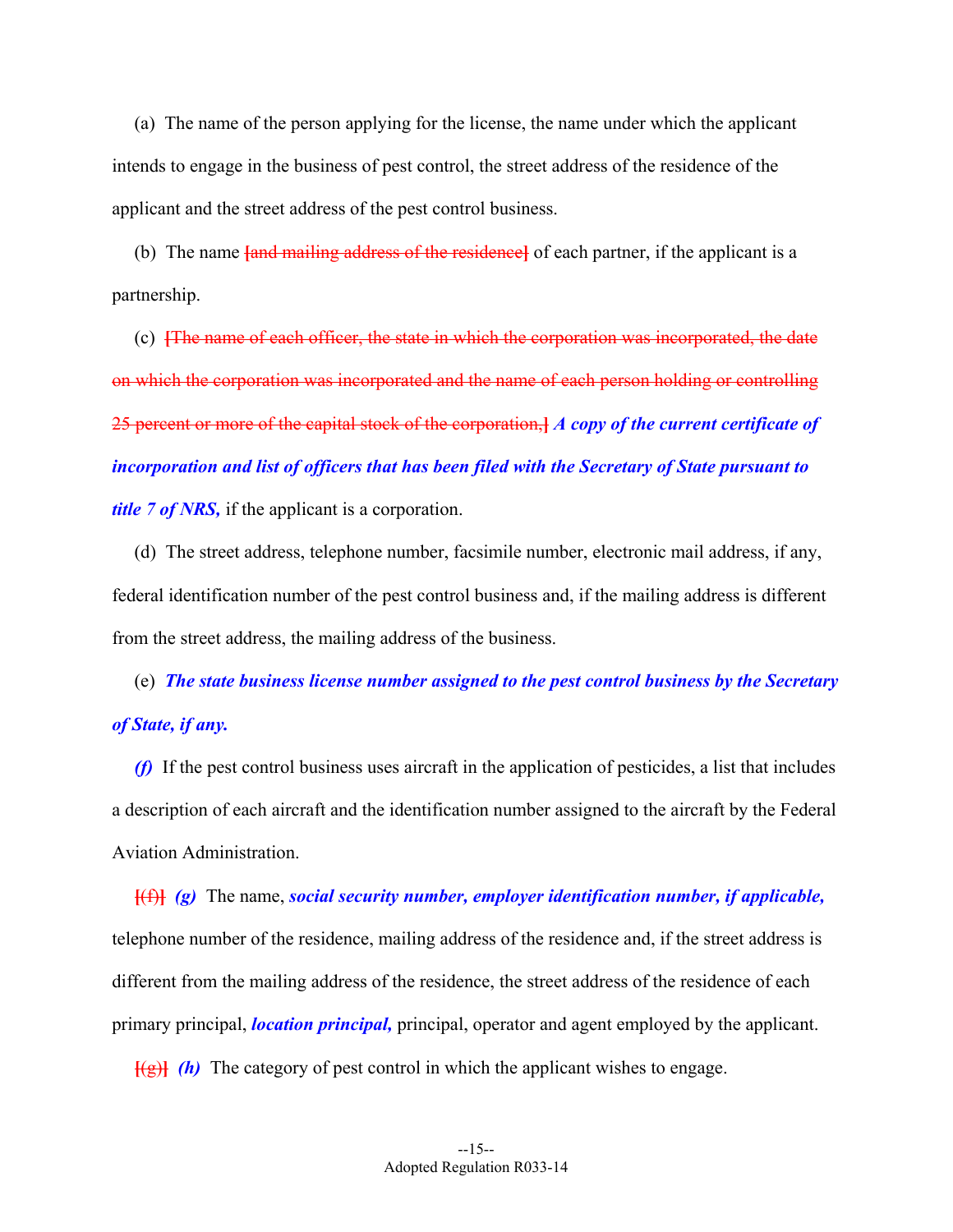**[**(h)**]** *(i)* The number of business locations in which the pest control business will operate.

**[**(i)**]** *(j)* The address and telephone number of each such business location.

**[**(j)**]** *(k)* The name *and cellular telephone number, if any,* of the primary principal *or location principal* who supervises the daily activities of the *principals,* operators *and agents* at each business location.

**[**(k)**]** *(l)* A statement that includes the status of residency of and the number of the Nevada driver's license issued to each primary principal *, location principal* and principal employed by the applicant.

**[**(l) A statement certifying that each primary principal, principal and operator employed by the applicant has satisfied the requirements for continuing education set forth in NAC 555.372.**]**

 (m) In accordance with NRS 555.325, the statement prescribed by the Division of Welfare and Supportive Services of the Department of Health and Human Services pursuant to NRS 425.520.

 (n) If the application is for a license in the urban *and* structural field, a report of each pesticide that was applied within the immediately preceding 12 months. The report must include:

(1) The brand name of each pesticide that was applied;

 (2) The registration number assigned to the pesticide by the Environmental Protection Agency; and

 (3) A statement indicating whether the pesticide that was applied is a restricted-use pesticide.

 (o) If the application is for a license in the aerial field, the number of hours of flight time that the applicant spent engaged in pest control.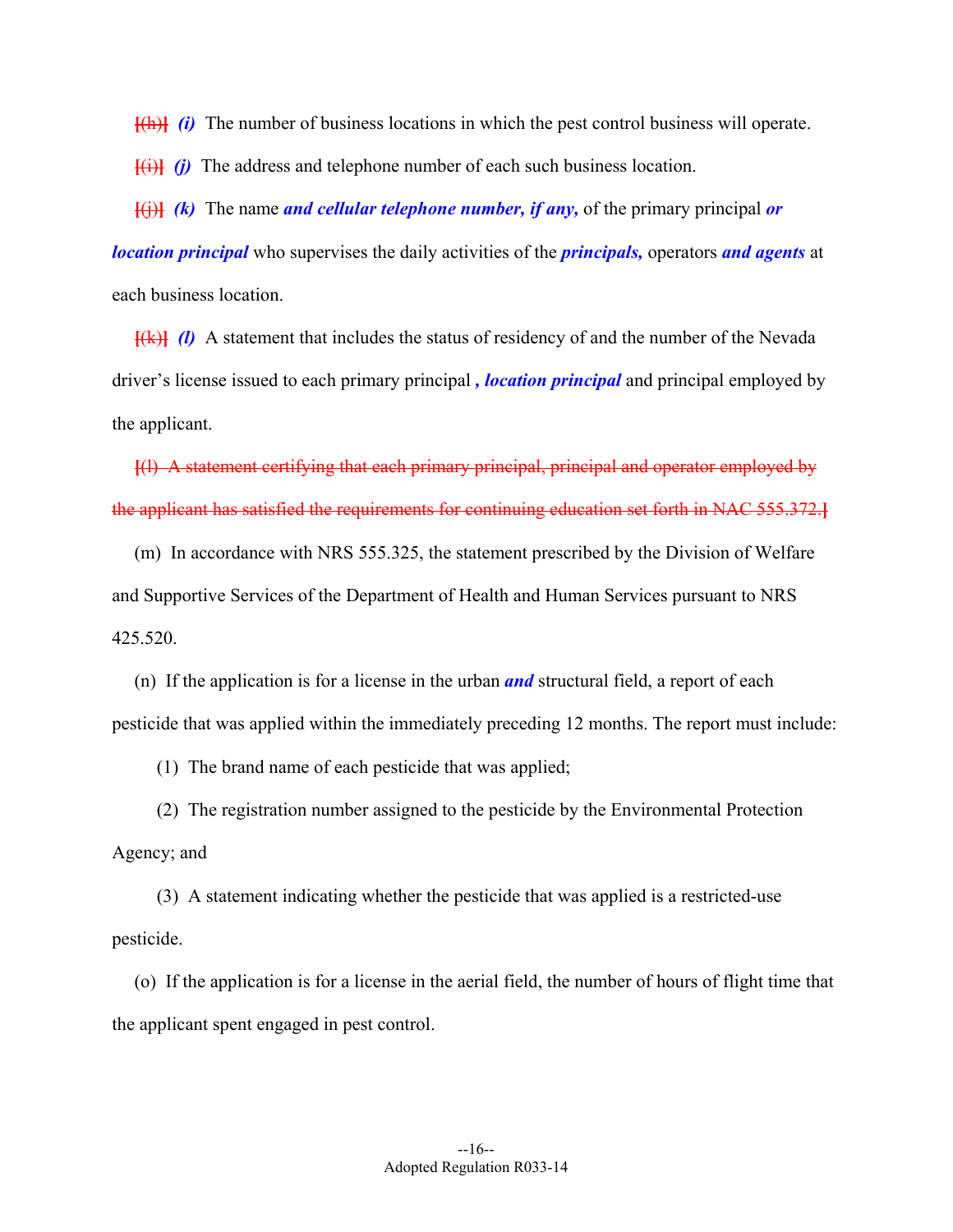3. In addition to the name of the pest control business required to be included in the application pursuant to paragraph (a) of subsection 2, the applicant shall include in the application at least two alternative names for the pest control business.

 **Sec. 15.** NAC 555.350 is hereby amended to read as follows:

**SECOND** PARALLEL **SECTION**  555.350 1. Each application for a license must be made on a form provided by the Director.

2. Each application for a license for a pest control business must include, without limitation:

 (a) The name of the person applying for the license, the name under which the applicant intends to engage in the business of pest control, the street address of the residence of the applicant and the street address of the pest control business.

 (b) The name **[**and mailing address of the residence**]** of each partner, if the applicant is a partnership.

 (c) **[**The name of each officer, the state in which the corporation was incorporated, the date on which the corporation was incorporated and the name of each person holding or controlling 25 percent or more of the capital stock of the corporation,**]** *A copy of the current certificate of incorporation and list of officers that has been filed with the Secretary of State pursuant to title 7 of NRS,* if the applicant is a corporation.

 (d) The street address, telephone number, facsimile number, electronic mail address, if any, federal identification number of the pest control business and, if the mailing address is different from the street address, the mailing address of the business.

 (e) *The state business license number assigned to the pest control business by the Secretary of State, if any.*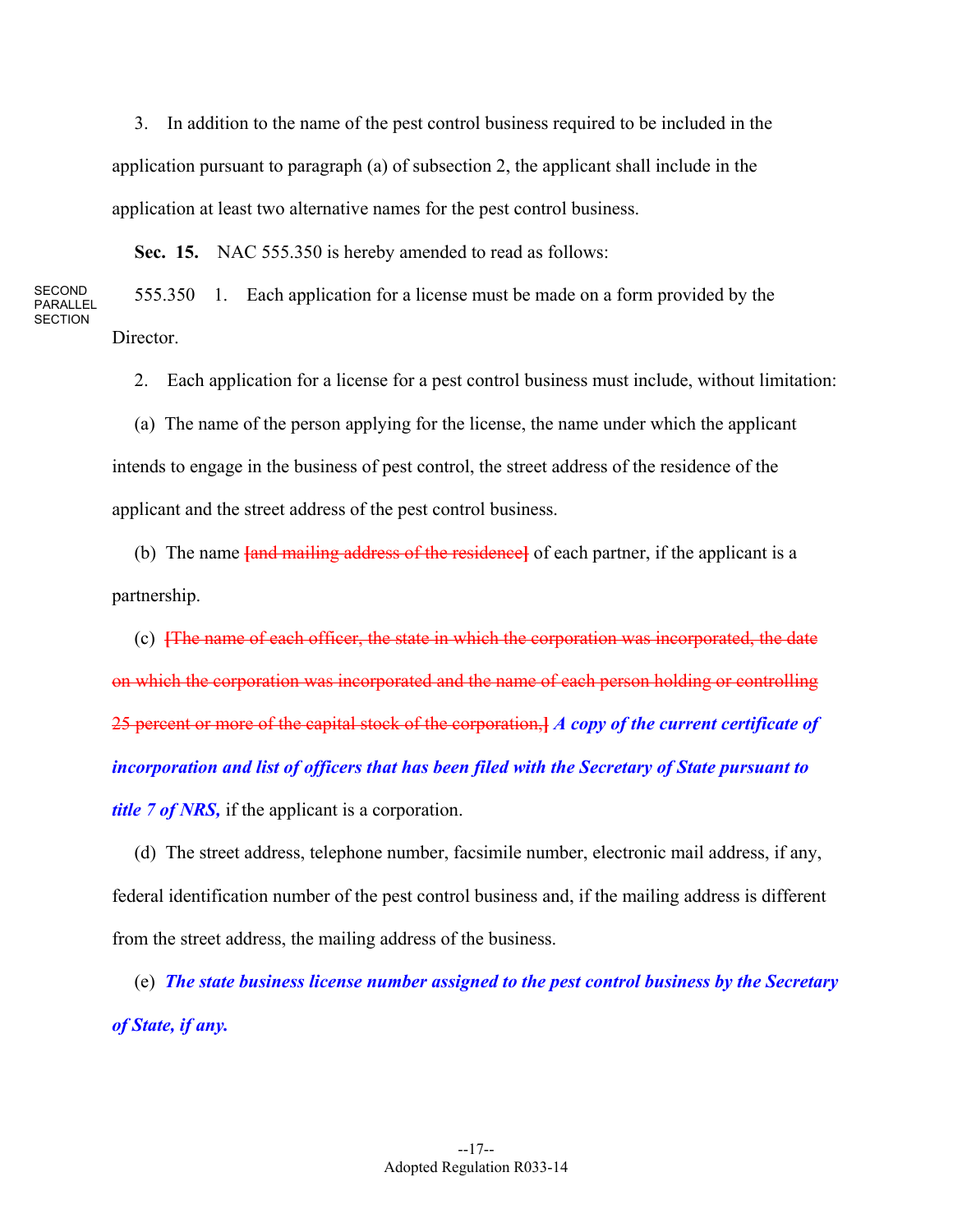*(f)* If the pest control business uses aircraft in the application of pesticides, a list that includes a description of each aircraft and the identification number assigned to the aircraft by the Federal Aviation Administration.

**[**(f)**]** *(g)* The name, *social security number, employer identification number, if applicable,*  telephone number of the residence, mailing address of the residence and, if the street address is different from the mailing address of the residence, the street address of the residence of each primary principal, *location principal,* principal, operator and agent employed by the applicant.

**[**(g)**]** *(h)* The category of pest control in which the applicant wishes to engage.

**[**(h)**]** *(i)* The number of business locations in which the pest control business will operate.

**[**(i)**]** *(j)* The address and telephone number of each such business location.

**[**(j)**]** *(k)* The name *and cellular telephone number, if any,* of the primary principal *or* 

*location principal* who supervises the daily activities of the *principals,* operators *and agents* at each business location.

**[**(k)**]** *(l)* A statement that includes the status of residency of and the number of the Nevada driver's license issued to each primary principal *, location principal* and principal employed by the applicant.

**[**(l) A statement certifying that each primary principal, principal and operator employed by the applicant has satisfied the requirements for continuing education set forth in NAC 555.372.**]**

 (m) If the application is for a license in the urban *and* structural field, a report of each pesticide that was applied within the immediately preceding 12 months. The report must include:

(1) The brand name of each pesticide that was applied;

 (2) The registration number assigned to the pesticide by the Environmental Protection Agency; and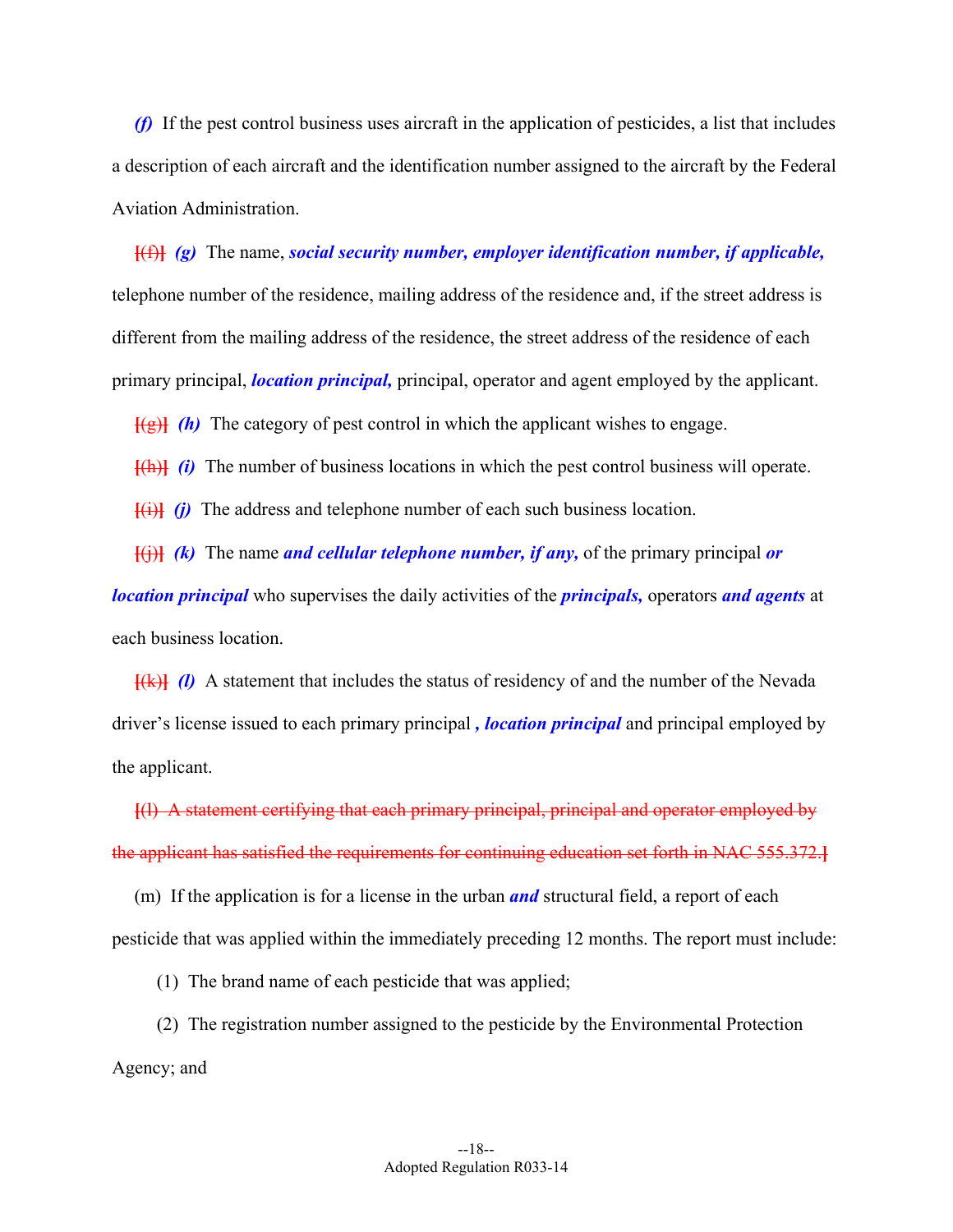(3) A statement indicating whether the pesticide that was applied is a restricted-use pesticide.

 (n) If the application is for a license in the aerial field, the number of hours of flight time that the applicant spent engaged in pest control.

 3. In addition to the name of the pest control business required to be included in the application pursuant to paragraph (a) of subsection 2, the applicant shall include in the application at least two alternative names for the pest control business.

 **Sec. 16.** NAC 555.360 is hereby amended to read as follows:

 555.360 *1.* Each application for a license to perform pest control work as a primary principal, principal, operator or agent for a currently licensed pest control business must include, without limitation:

**[**1.**]** *(a)* The name of the applicant and the mailing address and telephone number of the residence of the applicant.

**[**2.**]** *(b)* The name of the pest control business in this State that presently employs the applicant and the pest control business in this State that last employed the applicant.

**[**3.**]** *(c)* A statement indicating:

**[**(a)**]** *(1)* Whether the applicant wishes to be licensed as a primary principal, principal, operator or agent;

**[**(b)**]** *(2)* Whether the applicant holds an active license in another state and, if he or she holds such a license, a list indicating the categories of pest control that the applicant is authorized to engage in pursuant to that license; and

**[**(c)**]** *(3)* Each category of pest control in which the applicant wishes to engage.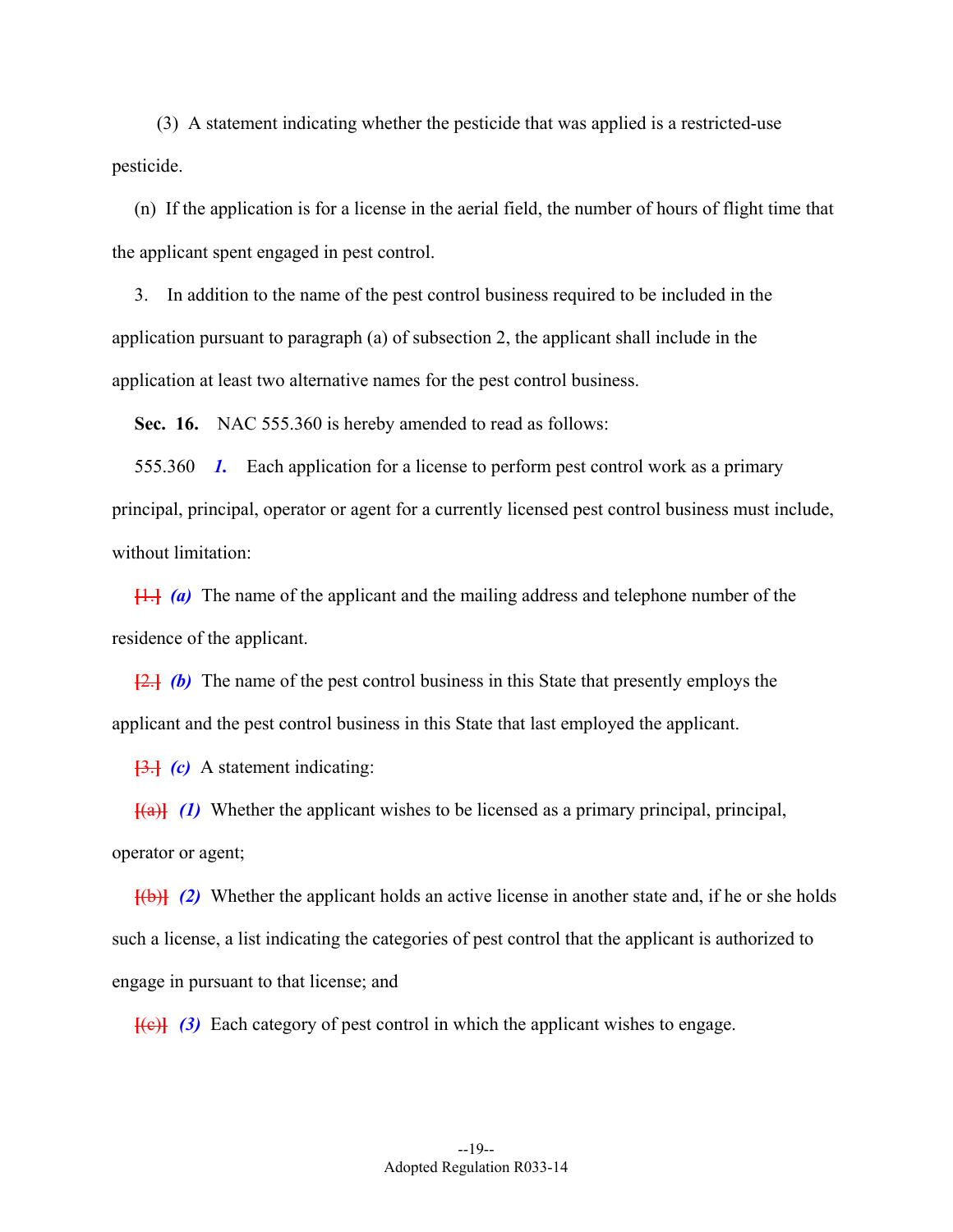**[**4.**]** *(d)* An endorsement by a primary principal or principal of the pest control business employing the applicant.

 *2. An applicant for a license as a primary principal will be notified by the Director whether or not the applicant is suitable for licensure as a primary principal based on a criminal history report conducted pursuant to NRS 555.345. After being notified by the Director of his or her suitability, the applicant must complete all other requirements for licensure and obtain a license as a primary principal in not more than 90 days. An applicant who has not obtained his or her license as a primary principal within 90 days after such notification must resubmit a complete set of fingerprints pursuant to NRS 555.345.* 

**Sec. 17.** NAC 555.370 is hereby amended to read as follows:

 555.370 An applicant for a license to engage in the business of pest control must provide the Department with:

 1. Proof that a primary principal of the business is licensed in the category or categories in which the business will be conducted.

2. Proof that the applicant has insurance for public liability and property damage which:

 (a) Covers each occurrence of damage to persons or to property from chemicals, chemical drift and equipment used in the operations of the business including any air operations and any use of ground equipment belonging to aerial applicators.

(b) Provides the following minimum amounts of coverage:

(1) For licensees using ground equipment:

(I) For each occurrence of bodily injury, **[**\$10,000;**]** *\$50,000;* 

- (II) For aggregate bodily injury, **[**\$20,000;**]** *\$100,000;*
- (III) For each occurrence of property damage, **[**\$10,000;**]** *\$50,000;* and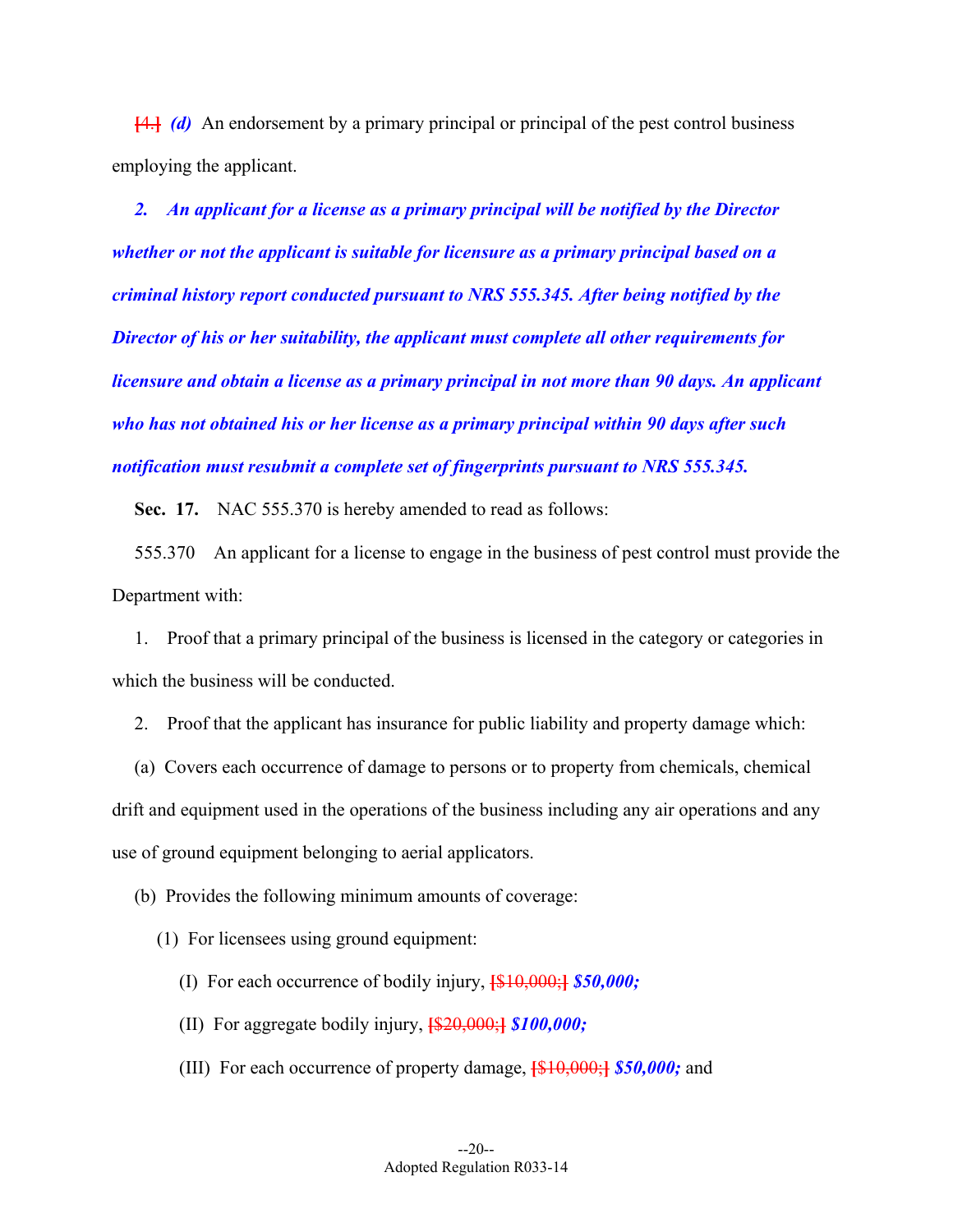(IV) For aggregate property damage, **[**\$20,000.**]** *\$100,000.* 

(2) For licensees using aircraft equipment:

(I) For each occurrence of bodily injury, \$100,000;

- (II) For aggregate bodily injury, \$300,000; and
- (III) For each occurrence of property damage, \$100,000.

 (c) Provides that not less than 10 days before extending, restricting, cancelling or changing the coverage as certified or paying any claim under the policy, the insurer will give written notice of that action to the Director.

**[**3. Evidence that the business has the necessary type or types of equipment to perform satisfactory work in the field and categories of pest control to be undertaken. The equipment must be capable of applying pesticides satisfactorily under normal working conditions. 4. A certificate of incorporation or a copy thereof, issued by the Secretary of State, for the

business if it is a corporation.**]** 

 **Sec. 18.** NAC 555.372 is hereby amended to read as follows:

 555.372 1. Except as otherwise provided in subsection 3, a person who is licensed to engage in the business of pest control may not renew the license unless the person certifies that he or she has, within the immediately preceding 12 months, completed at least six units of continuing education in courses accredited by the Director. Each unit of continuing education must be completed in a course that relates to pest control. A primary principal or principal:

 (a) Is not entitled to receive credit for completing more than three units of continuing education in business management.

 (b) Must complete at least one unit of continuing education in a course relating to laws and regulations governing the use of pesticides.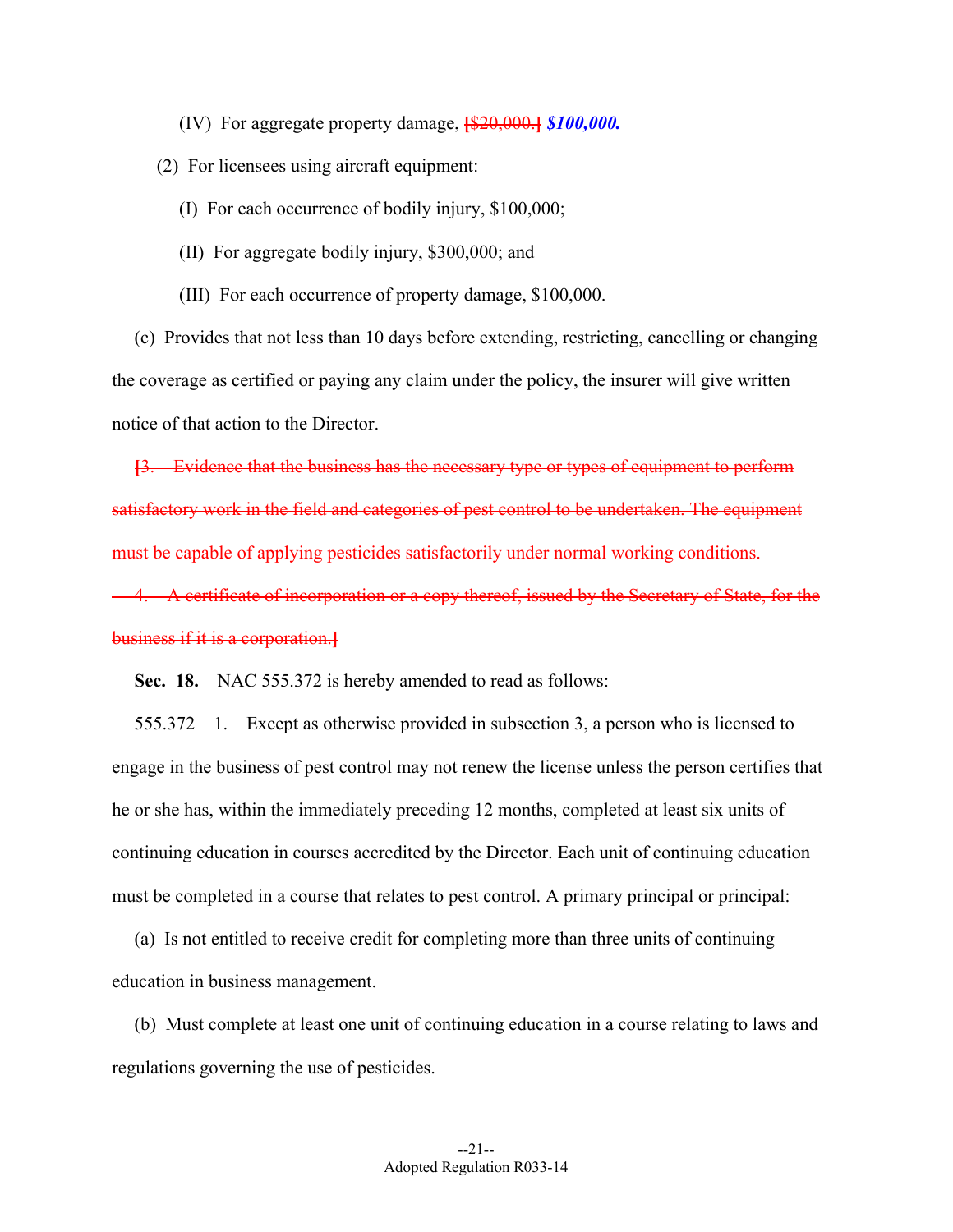2. To receive credit for the completion of a unit of continuing education, a licensee must attend and successfully complete a course accredited by the Director. If the course for which credit for continuing education is sought is:

(a) An Internet course;

(b) A course contained on a compact disc;

(c) A correspondence course; or

(d) A video or other media presentation sponsored by the Cooperative Extension Service,

• a licensee must receive a **{passing}** grade *of at least 70 percent* on an examination, conducted upon completion of the course or presentation **[**.**]** *, which must consist of not fewer than 10 questions covering each 50 minutes of instruction. A licensee who receives a grade of less than 70 percent on an examination may, not more than 30 days after being notified of his or her grade, take a different examination covering the same course or presentation which meets the requirements of this section. The licensee will receive credit for the completion of a unit of continuing education if he or she receives a grade of at least 70 percent on such a subsequent examination.*

3. The provisions of subsection 1 do not apply to a licensee who:

 (a) Obtained the license for the first time less than 12 months immediately preceding the expiration of the license;

 (b) Passes the **[**general**]** *core* and specific examinations given pursuant to NAC 555.340 in each category of pest control in which he or she is currently licensed;

 (c) Holds a license or certificate as a pest control adviser or certified crop adviser, or the equivalent as determined by the Director;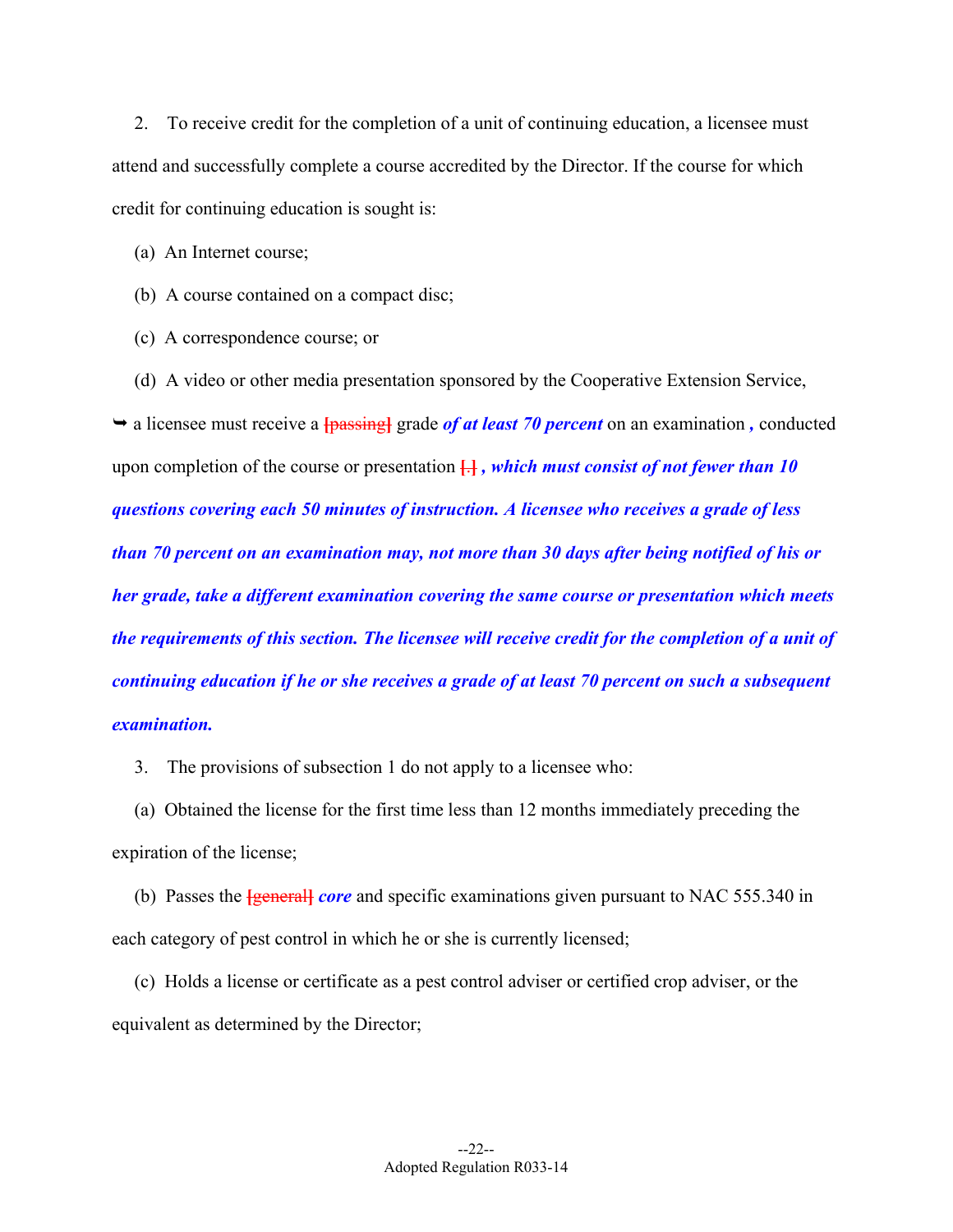(d) Is an operator and has become licensed as a principal during the 12 months immediately preceding the expiration of the license by passing the **[**general**]** *core* examination and at least one examination for a category of pest control given pursuant to NAC 555.340; *or*

(e) **[**Passes a written or oral examination specified in subsection 7 of NAC 555.290; or

(f) Is licensed solely as an agent.

 4. A licensee may receive credit for the completion of a course of continuing education offered in another state if:

 (a) The course is approved for continuing education by the appropriate agency of the state; and

 (b) Upon completion of the course, the licensee or sponsor of the course submits to the Department:

(1) An agenda or outline for the course setting forth:

(I) The location, date and time of the course;

(II) The topics discussed during the course; and

(III) The name of each speaker at the course;

 (2) A copy of a letter or other form indicating that the appropriate agency of the state has approved the course for continuing education and the number of units of continuing education approved for the course;

 (3) The name of each licensee from this State who attended the course as indicated by the attendance sheet for the course; and

(4) A request to receive credit for attending the course.

 5. For each course for which a licensee claims one or more units of continuing education, he or she may request from the sponsor of the course: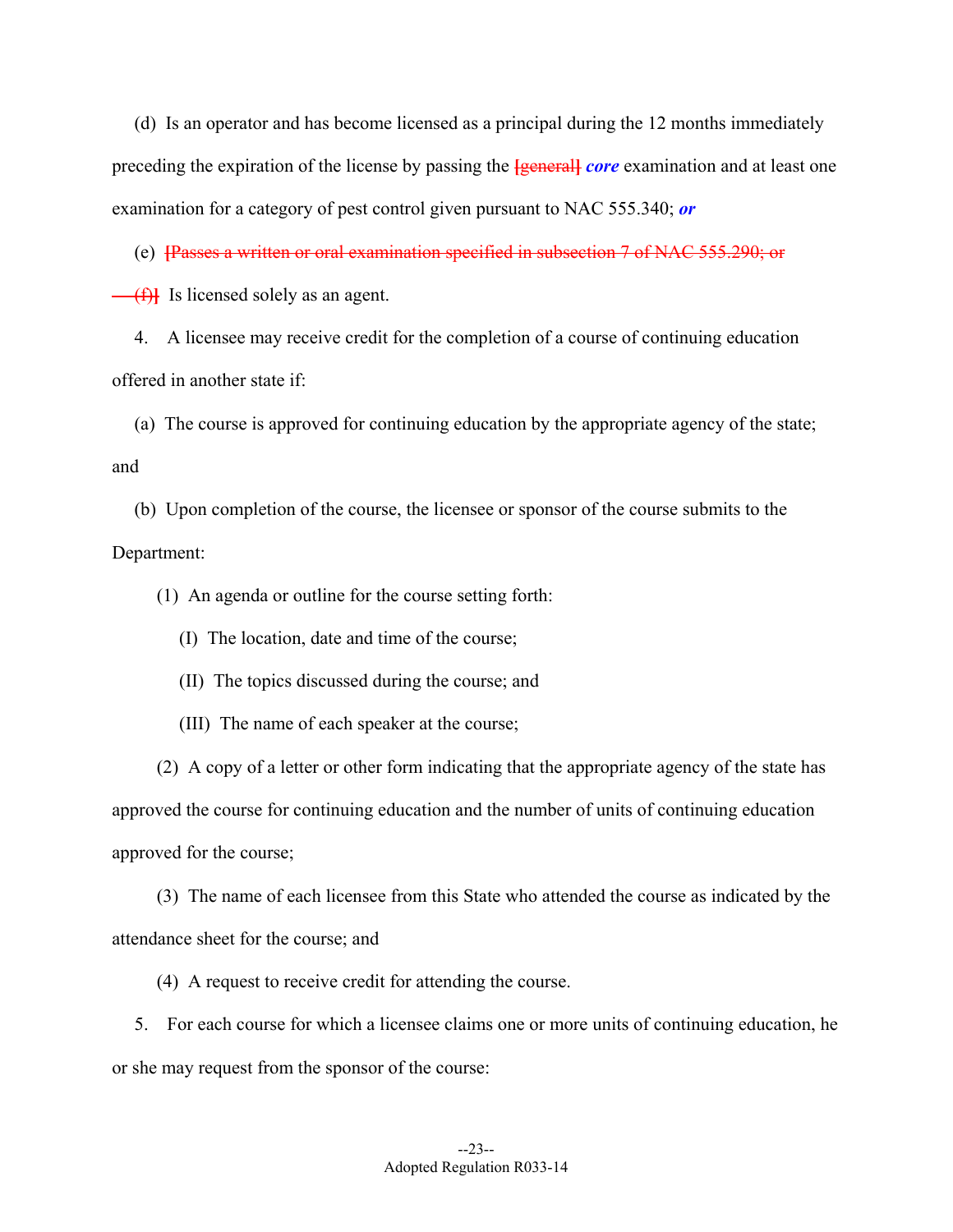(a) A certificate of completion issued by the sponsor of the course; or

 (b) Another document or record that in the judgment of the Director adequately establishes that the licensee successfully completed the course.

 **Sec. 19.** NAC 555.374 is hereby amended to read as follows:

 555.374 1. To obtain accreditation from the Director for a course of continuing education, the sponsor of the course must submit to the Department, at least **[**1 day**]** *7 days* before the first day of the course:

(a) A detailed outline of the subject matter to be presented;

(b) A description of the method of presentation;

(c) A curriculum vitae or other biographical statement of the instructor; **[**and**]**

 (d) *For an Internet course, a course contained on a compact disc, a correspondence course or a video or other media presentation sponsored by the Cooperative Extension Service, a detailed description of the method or methods by which the sponsor intends to verify attendance by each licensee and the successful completion by each licensee of the examination required pursuant to subsection 2 of NAC 555.372; and* 

 *(e)* Any other information required in the application for accreditation.

2. To equal one unit of continuing education, the course for which the application is

submitted must consist of at least 50 minutes of instruction and be directly related to:

(a) The control or management of pests;

(b) The classification or usage of pesticides;

(c) The safe handling or dispensing of pesticides; or

(d) A law or regulation concerning the use of pesticides.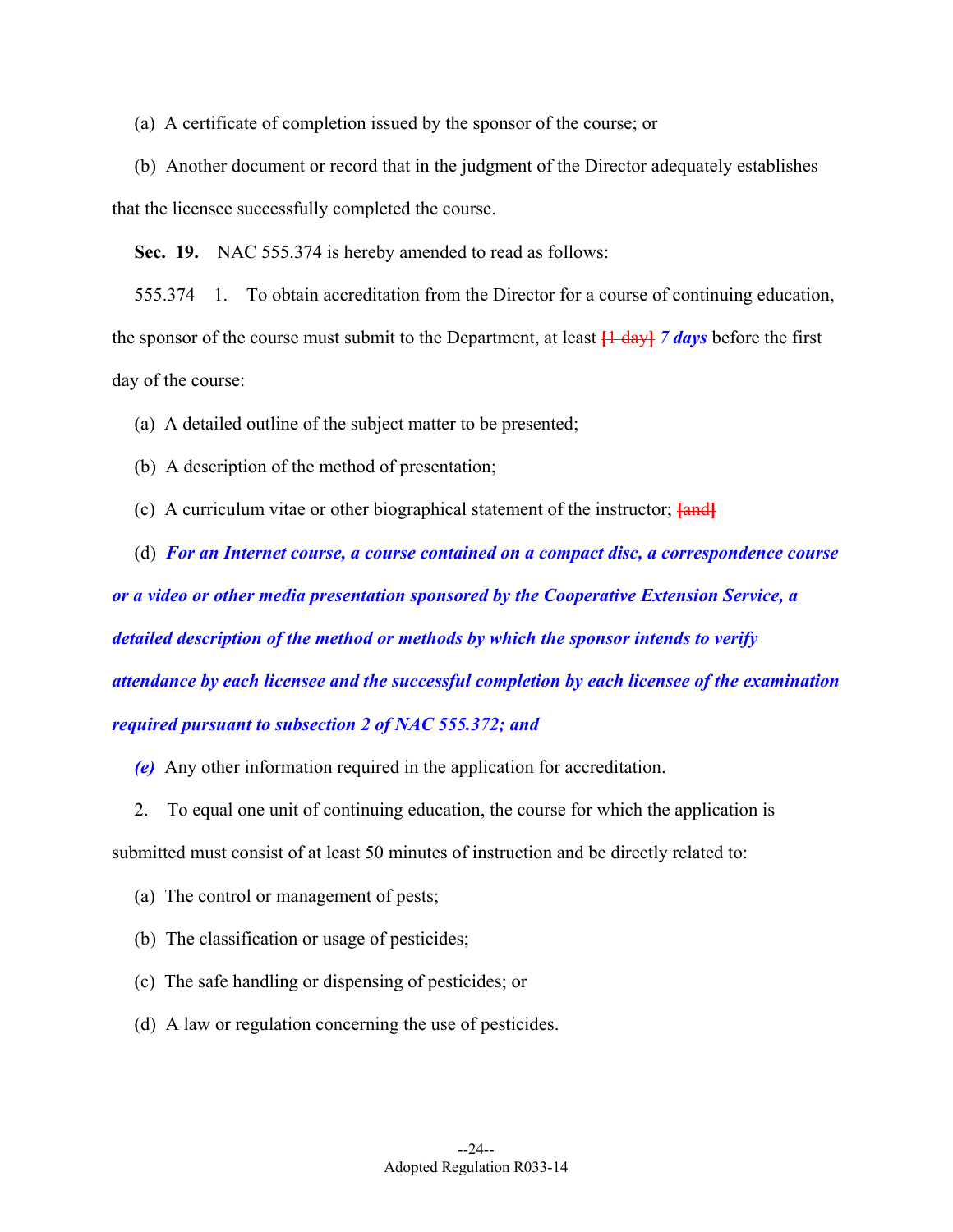3. The information required by subsection 1 must be submitted on an application prescribed by the Director.

 4. The sponsor of a course accredited by the Director shall submit to the Department, within 30 days after the completion of the course, a list that includes:

(a) The name of the course;

(b) The course number assigned by the Director pursuant to NAC 555.375;

 (c) The number of units of continuing education that a person who successfully completes the course may receive;

(d) The name of each person who attended the course;

 (e) The identification number assigned by the Department to the licensee, nonprimary principal commercial applicator or private applicator wishing to receive credit for completing the course;

 (f) The name of the business or governmental agency that employs the licensee, nonprimary principal commercial applicator or private applicator;

 (g) The signature of the licensee, nonprimary principal commercial applicator or private applicator; and

(h) A statement prepared by the sponsor of the course indicating that:

 (1) The licensee presented to the sponsor the licensee's license as a primary principal, principal or operator or any other form of identification issued by a governmental agency that includes a photograph of the licensee; **[**or**]**

 (2) The nonprimary principal commercial applicator or private applicator presented to the sponsor a form of identification issued by a governmental agency that includes a photograph of the nonprimary principal commercial applicator or private applicator **[**.**]** *; or*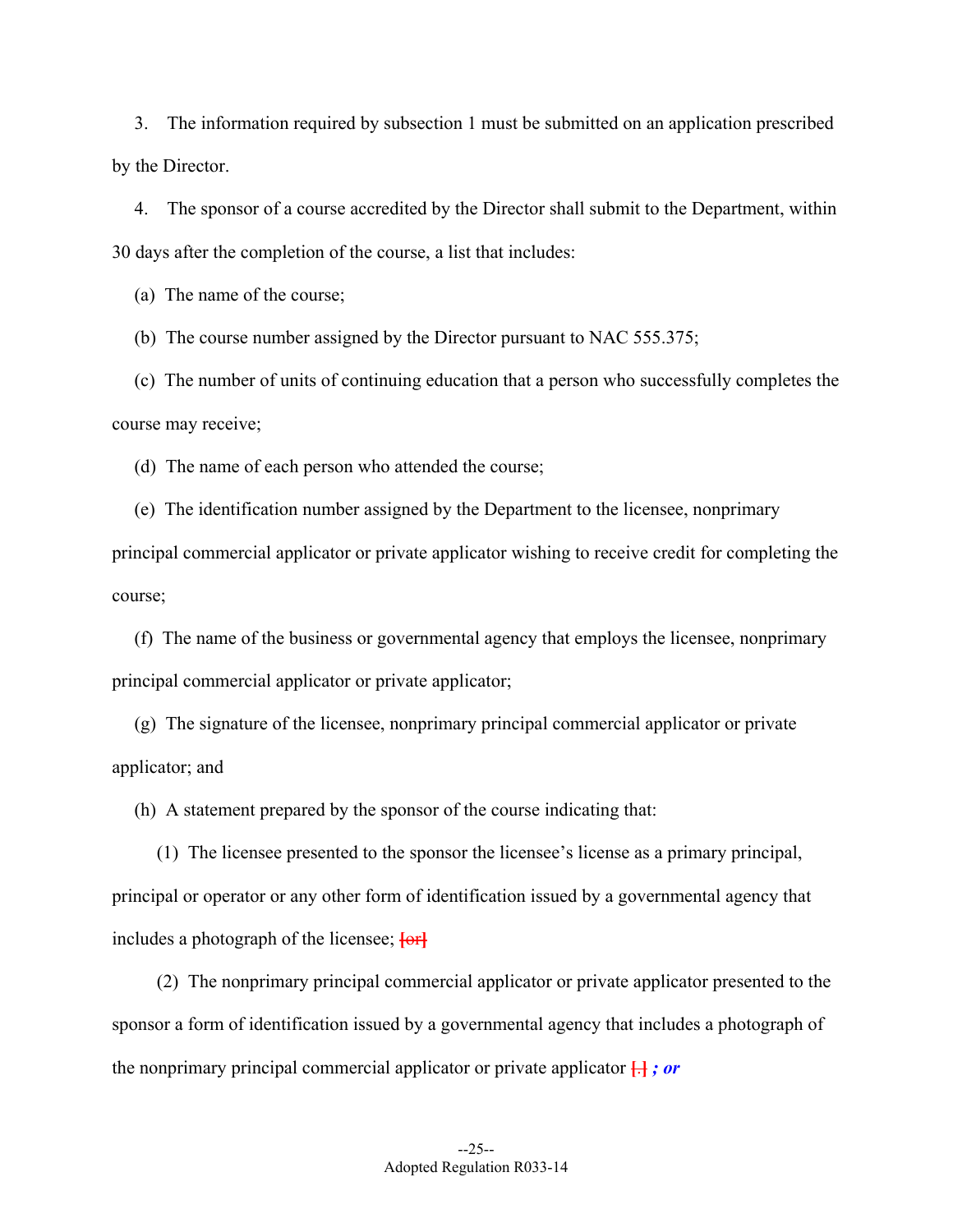*(3) For an Internet course, a course contained on a compact disc, a correspondence course or a video or other media presentation sponsored by the Cooperative Extension Service, each licensee listed attended the course or presentation and passed the examination required pursuant to subsection 2 of NAC 555.372.* 

 5. The sponsor of a course shall maintain a record of the information set forth in subsection 4 for at least 4 years after the completion of the course. The records must be made available to the Director upon request.

 6. Except as otherwise provided in subsection 7, courses of continuing education that may be accredited by the Director include, without limitation:

(a) A seminar;

(b) A meeting;

(c) An adult education class;

(d) A correspondence class;

(e) An Internet class;

(f) A college or university class;

(g) A video or other media presentation; and

(h) Any equivalent activity approved by the Director.

 7. A person who attends a meeting of the Nevada Pest Control Association may receive credit for attending the meeting without obtaining approval for the meeting pursuant to this section.

 8. A person who successfully completes a course of continuing education is not entitled to receive credit for attending the course unless, at the time the sponsor of the course recorded the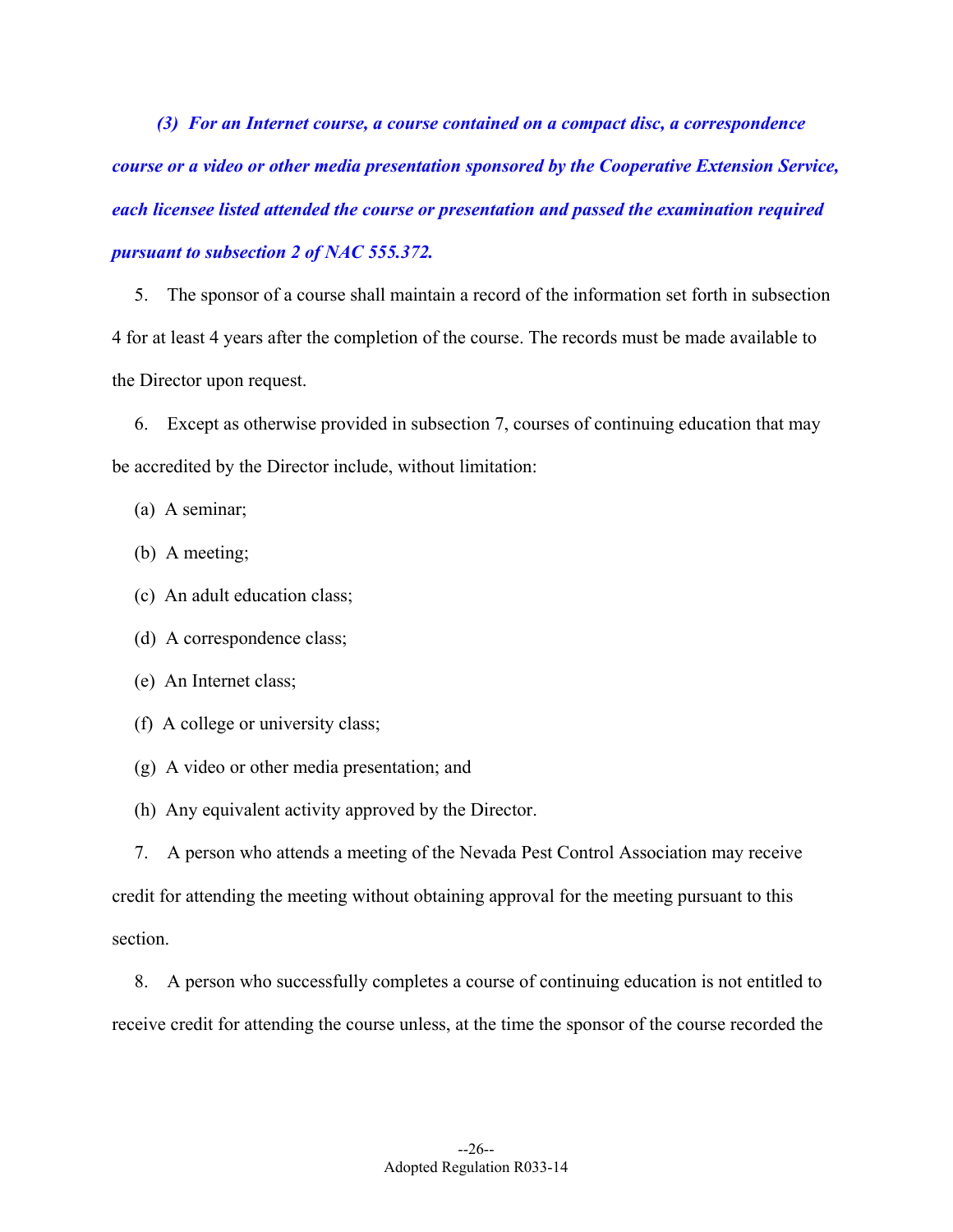attendance of the person at the course, the person presented to the sponsor the identification specified in paragraph (h) of subsection 4.

 9. A licensee, nonprimary principal commercial applicator or private applicator may not receive credit more than once in a calendar year for attending the same course with the same course number assigned by the Director pursuant to NAC 555.375.

 **Sec. 20.** NAC 555.376 is hereby amended to read as follows:

 555.376 1. The Director will accredit a course of continuing education sponsored by the Department if the Department complies with NAC 555.374. Such a course may be in the form of:

(a) A meeting;

(b) Training for a certificate to use a restricted-use pesticide; or

(c) A video, slide or other media presentation. **[**The video, slide or other media presentation

will be available for review, by appointment, at the offices of the Department and of the

#### Cooperative Extension Service.**]**

 2. The Director will accredit training for a certificate to use a restricted-use pesticide sponsored by the Cooperative Extension Service upon compliance with NAC 555.374.

**Sec. 21.** NAC 555.385 is hereby amended to read as follows:

 555.385 1. **[**Every**]** *Except as otherwise provided in subsection 6, every* person licensed to engage in pest control shall return his or her license to the Department within 15 working days after:

(a) He or she ceases engaging in pest control; or

(b) His or her employment with a pest control business is terminated.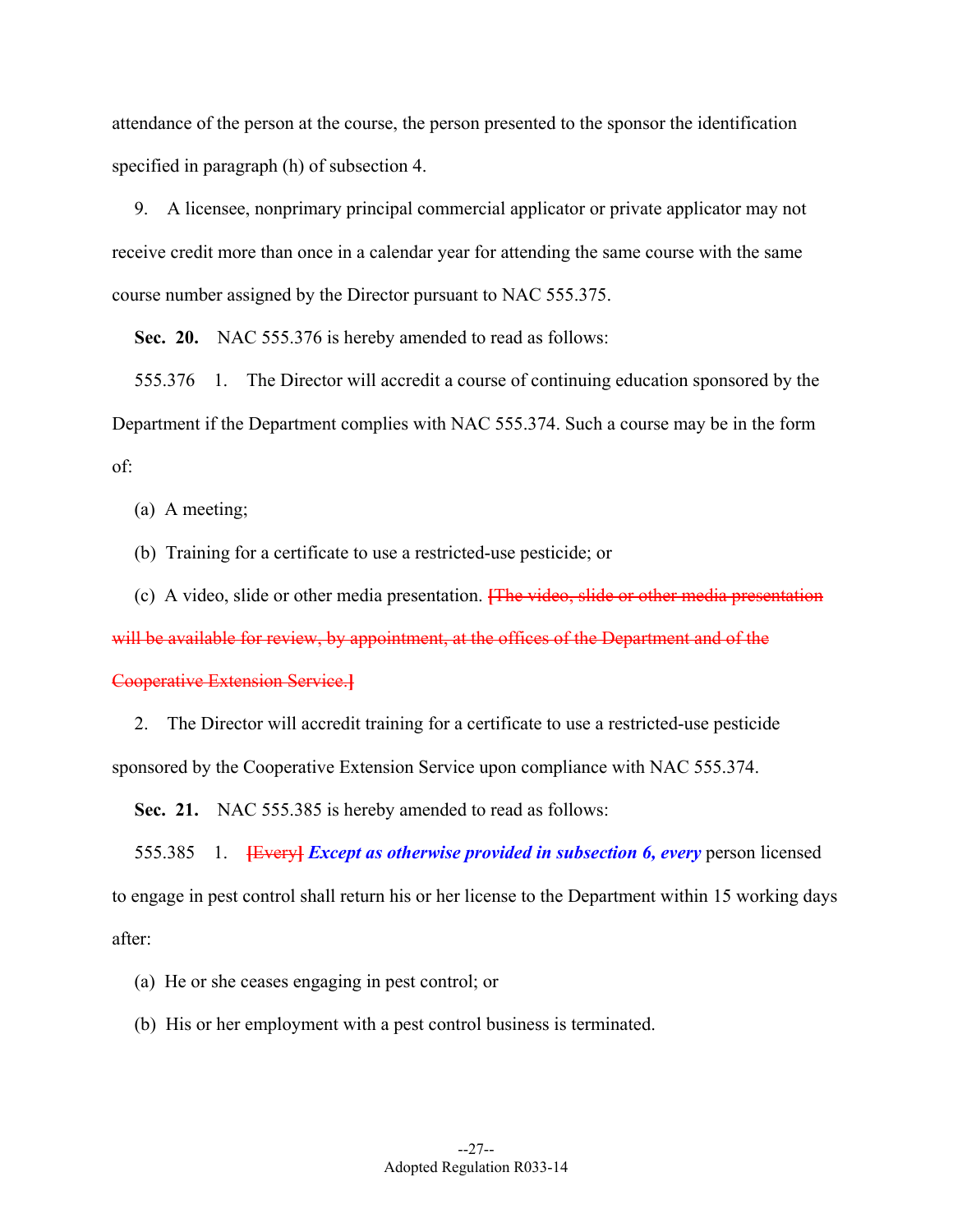2. A primary principal, principal, operator or agent of a pest control business shall provide written notice to the Department of the date of termination of the employment of a primary principal, principal, operator or agent from the pest control business within 15 days after the date on which that termination occurs.

 *3. A former licensee who ceases engaging in pest control or has his or her employment with a pest control business terminated shall not engage in pest control.* 

 *4. Except as otherwise provided in subsection 11, to regain a license as a principal or an operator after the principal or operator ceases engaging in pest control or has his or her employment with a pest control business terminated, a former licensee must:* 

 *(a) If not more than 2 years have elapsed since the licensee ceased engaging in pest control or had his or her employment with a pest control business terminated:* 

 *(1) Complete the application requirements of NAC 555.360;* 

 *(2) Complete at least six units of continuing education in courses which meet the requirements of NAC 555.372; and* 

 *(3) Comply with all applicable requirements in chapter 555 of NRS for applicants for a license.* 

 *(b) If more than 2 years have elapsed since the licensee ceased engaging in pest control or had his or her employment with a pest control business terminated:* 

 *(1) Complete the application requirements of NAC 555.360;* 

 *(2) Meet the applicable requirements of NAC 555.320 and pass the core and specific examinations given pursuant to NAC 555.340 in each category of pest control in which he or she wishes to be licensed;* 

 *(3) If applicable, meet the requirements of NAC 555.380; and*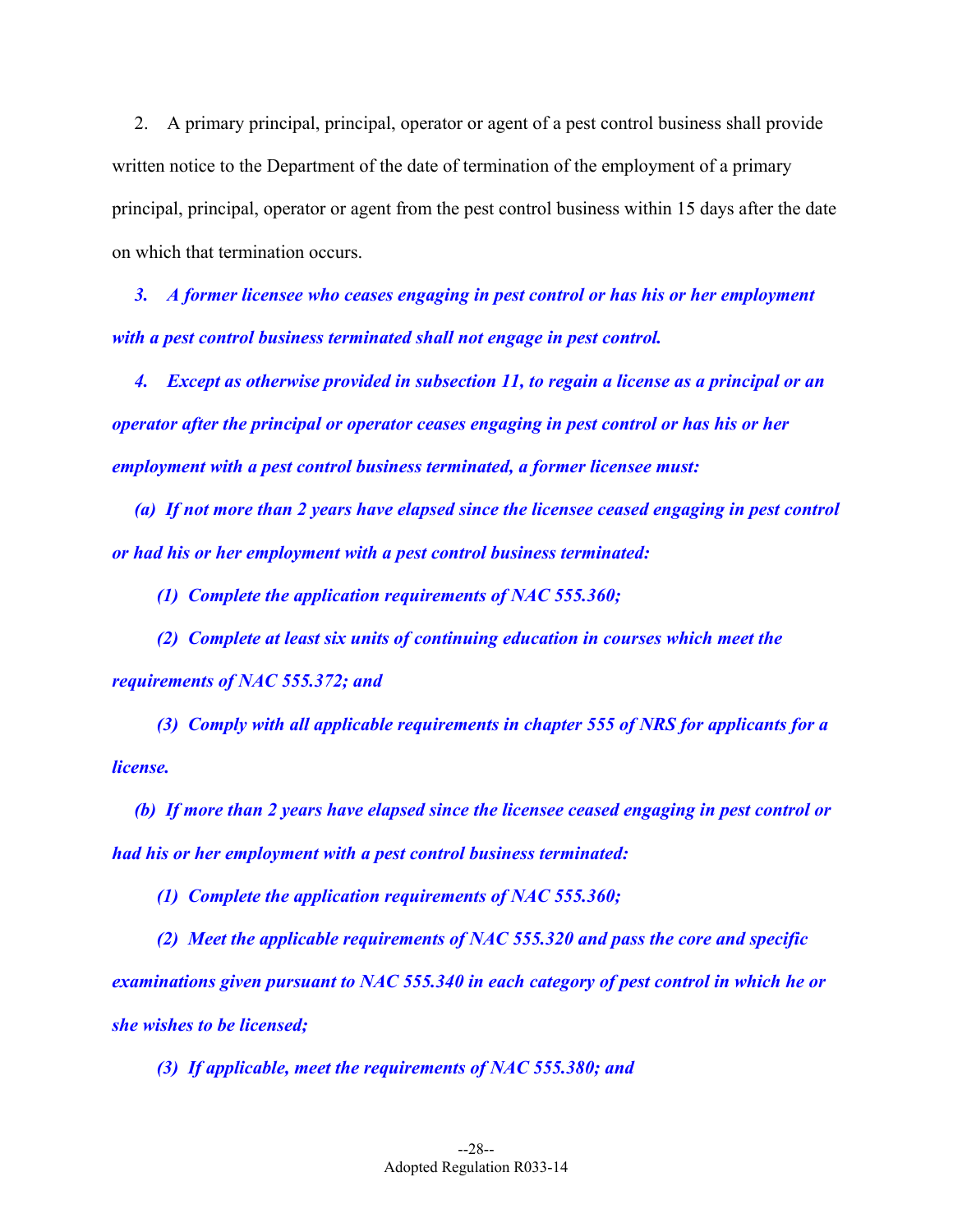*(4) Comply with all applicable requirements in chapter 555 of NRS for applicants for a license.* 

 *5. Except as otherwise provided in subsection 11, to regain a license as a primary principal after the principal ceases engaging in pest control or has his or her employment with a pest control business terminated, a former licensee must:* 

 *(a) If not more than 2 years have elapsed since the licensee ceased engaging in pest control or had his or her employment with a pest control business terminated:* 

 *(1) Complete the application requirements of NAC 555.360;* 

 *(2) Complete at least six units of continuing education in courses which meet the requirements of NAC 555.372; and* 

 *(3) Comply with all applicable requirements in chapter 555 of NRS for applicants for a license.* 

 *(b) If more than 2 years have elapsed since the licensee ceased engaging in pest control or had his or her employment with a pest control business terminated:* 

 *(1) Complete the application requirements of NAC 555.360;* 

 *(2) Meet the applicable requirements of NAC 555.320 and pass the core and specific examinations given pursuant to NAC 555.340 in each category of pest control in which he or she wishes to be licensed;* 

 *(3) Comply with all applicable requirements in chapter 555 of NRS for applicants for a license; and* 

 *(4) Submit a set of fingerprints pursuant to NRS 555.345.* 

 *6. A licensee who ceases engaging in pest control or has his or her employment with a pest control business terminated may, in lieu of returning his or her license to the Department*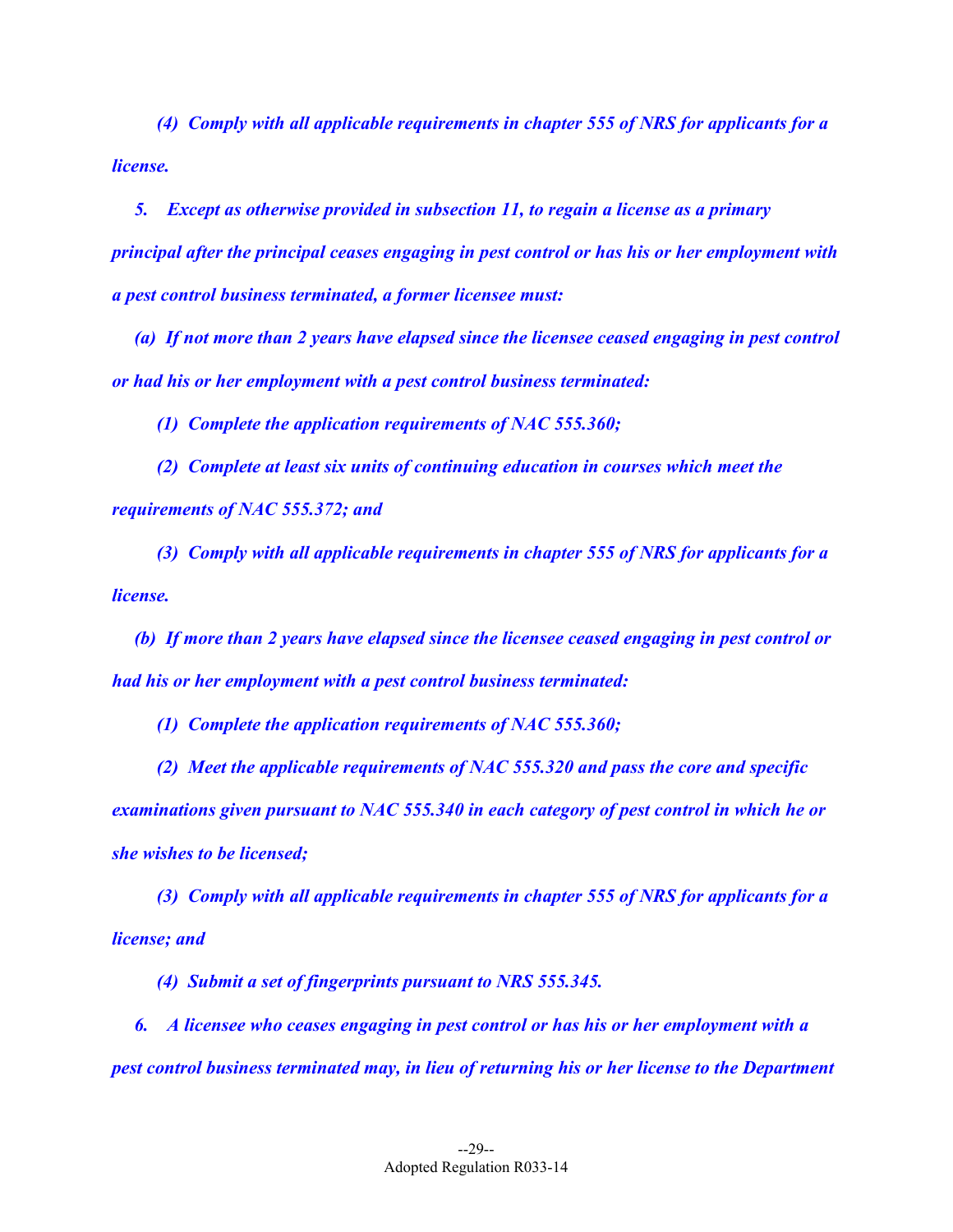*pursuant to subsection 1, have his or her license transferred to inactive status by submitting to the Director an application on a form prescribed by the Director. The application must include, without limitation:* 

 *(a) The name and license number of the licensee;* 

 *(b) The physical address and, if different from the physical address, the mailing address of the licensee;* 

 *(c) The electronic mail address, if any, of the licensee;* 

 *(d) The telephone number, if any, of the licensee;* 

 *(e) The date of birth of the licensee;* 

 *(f) The social security number or employer identification number, if any, of the licensee; and* 

 *(g) A statement certifying that the information in the application is correct and that the licensee will not engage in pest control in any category while the license is on inactive status.* 

 *7. A licensee whose license is placed on inactive status pursuant to subsection 6 shall not engage in pest control during the time the license is on inactive status. The licensee shall provide written notice to the Department within 15 days after any change in the information given on the application for inactive status pursuant to subsection 6.* 

 *8. A license on inactive status expires on December 31. To renew a license on inactive status, the licensee must:* 

 *(a) Complete at least six units of continuing education in courses which meet the requirements of NAC 555.372;* 

 *(b) Comply with all applicable requirements in chapter 555 of NRS for applicants for a license; and*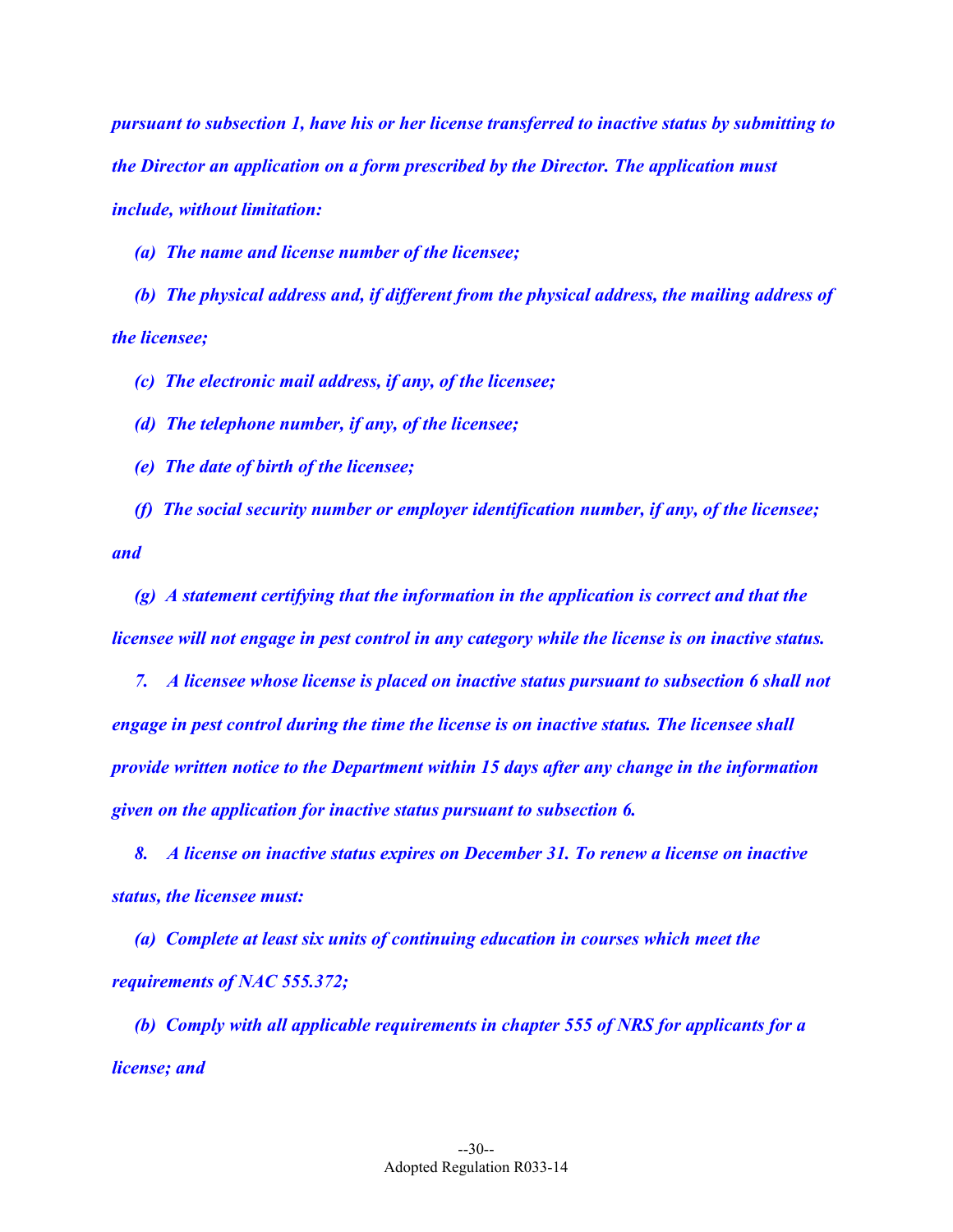*(c) Pay the licensing fee pursuant to NAC 555.397.* 

 *9. The holder of a license on inactive status who fails to renew the license pursuant to subsection 8 shall return his or her license to the Department on or before the January 15 immediately succeeding the expiration of the license.* 

 *10. The holder of a license on inactive status who wishes to reactivate the license must:* 

- *(a) Notify the Director on a form prescribed by the Director; and*
- *(b) Complete the application required by NAC 555.360.*

 *11. A former licensee who returns his or her license to the Department pursuant to subsection 1 may, within 2 years after the licensee ceased engaging in pest control or had his or her employment with a pest control business terminated, apply to the Director to have his or her former license placed on inactive status pursuant to subsection 6.* 

**Sec. 22.** NAC 555.395 is hereby amended to read as follows:

555.395 1. Every person licensed to engage in pest control shall ensure that *:* 

 *(a) The pest control business has a primary principal who is licensed in the appropriate category or categories of pest control; and* 

 *(b) If the pest control business has more than one location,* each of his or her business locations in this State has a primary principal *or a location principal* who is licensed in the appropriate category or categories of pest control.

 2. The Director will suspend **[**a**]** *the* license **[**for**]** *of a* pest control **[**30**]** *business 120* days after the pest control business ceases to have a primary principal **[**at each business location.**]** *who is licensed in the appropriate category or categories of pest control.* The license will remain suspended until the pest control business obtains a primary principal **[**for each business location.**]**  *who is licensed in the appropriate category or categories of pest control.*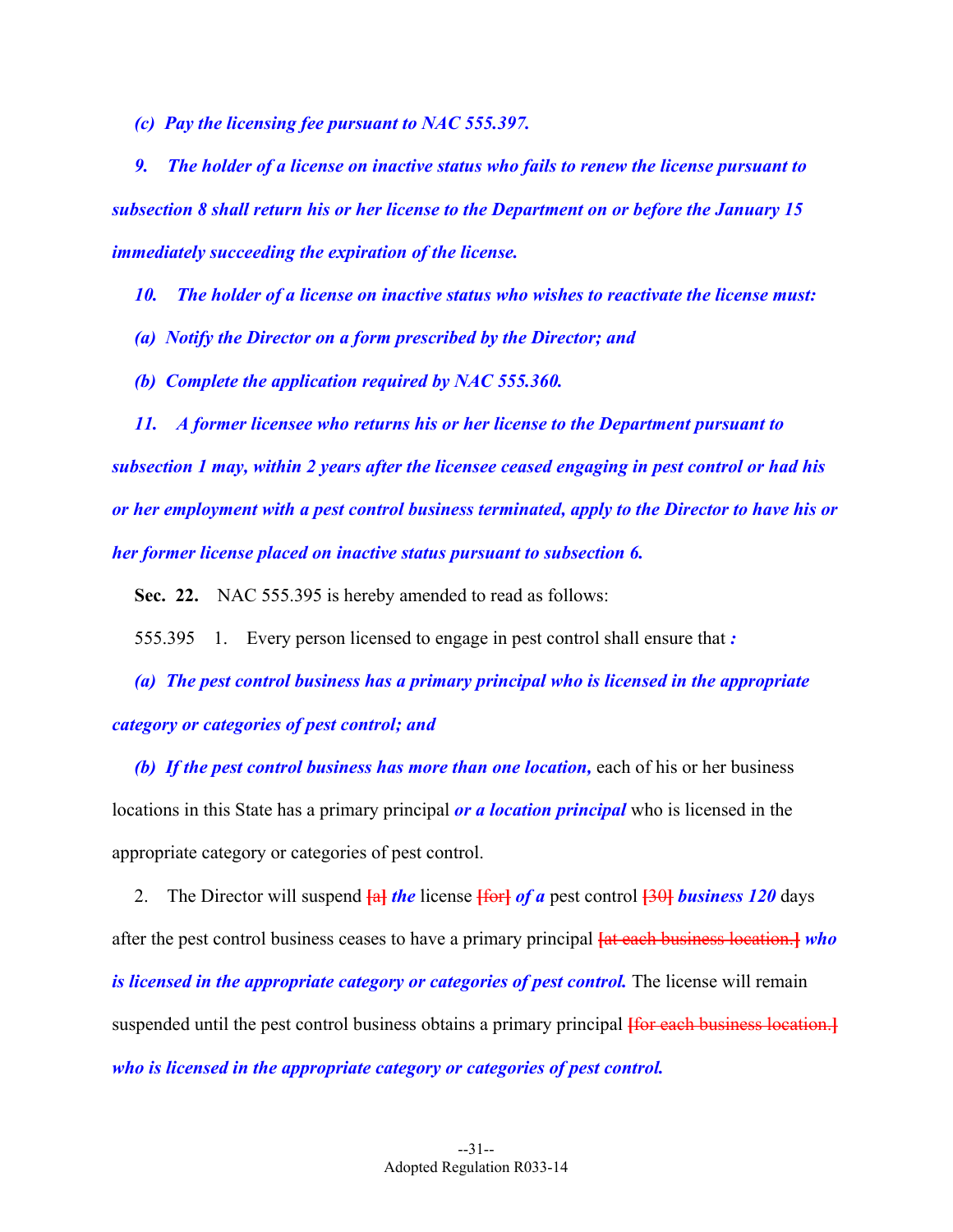*3. For a pest control business that has more than one business location, the Director will suspend the license of a business location of a pest control business 30 days after the business location ceases to have a primary principal or a location principal who is licensed in the appropriate category or categories of pest control. The license will remain suspended until the pest control business designates a primary principal or a location principal for that business location who is licensed in the appropriate category or categories.* 

**Sec. 23.** NAC 555.397 is hereby amended to read as follows:

 555.397 1. **[**Except as otherwise provided in subsection 3, an**]** *An* applicant for a license must pay to the Director, as applicable:

 (a) For examination or reexamination, a testing fee of \$25 for each category of pest control in which the applicant wishes to be examined;

(b) For licensure of a pest control business, a licensing fee of \$250;

(c) For licensure of a principal or operator, a licensing fee of \$50; and

(d) For licensure of an agent, a licensing fee of \$350.

 2. The Director will charge a fee of \$25 to issue a duplicate license to replace a license that has been lost, mutilated or destroyed.

**[**3. An applicant for licensure of a pest control business or principal may request a hardship fee reduction in licensing fees by submitting a written request for such a reduction to the Director. The request must include the amount of income the applicant has received from the application of pest control for at least the immediately preceding 12 months or for the duration of the business of the applicant, whichever is shorter. The Director may grant a hardship fee reduction if he or she determines that paying the fee described in subsection 1 would require the business of the applicant to cease operations or would prevent the business from beginning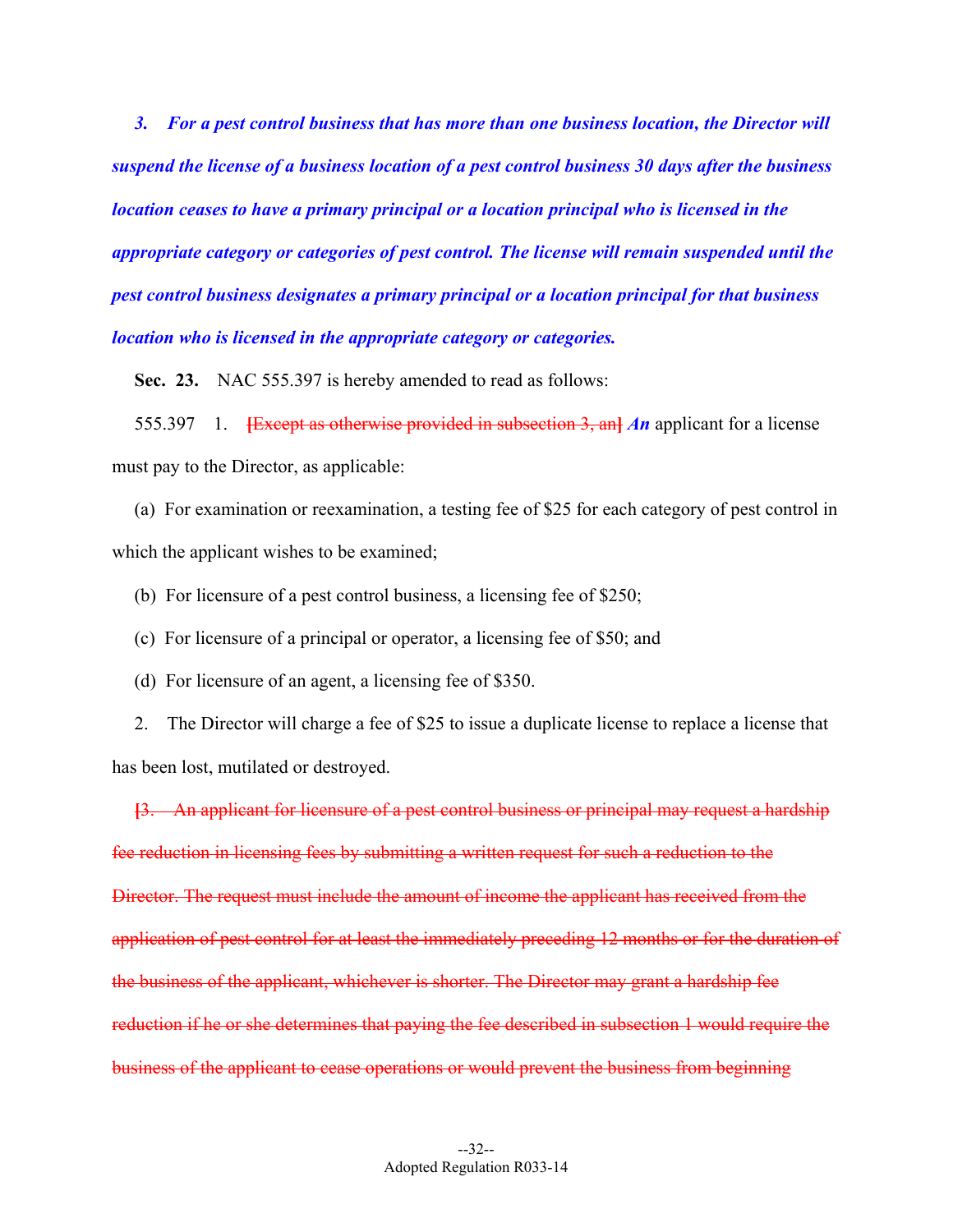operations because of lack of money. If the Director grants a hardship fee reduction, the fee for licensure of a pest control business is \$50 and the fee for licensure of a principal is \$15. The Director may not grant a hardship fee reduction for a testing fee.**]**

 **Sec. 24.** NAC 555.400 is hereby amended to read as follows:

555.400 Except as otherwise provided in NAC 555.250 to 555.530, inclusive, *and sections* 

*2, 3 and 4 of this regulation,* or as specifically authorized in writing by the Director, each person engaged in the application of pesticide for hire shall:

 1. Apply pesticides only in those categories of pest control for which he or she is licensed. All other applicators must be under the immediate supervision of a primary principal, *location principal,* principal or operator who is qualified and currently licensed in the appropriate category.

 2. Use only methods and equipment which are capable of performing the functions necessary to ensure the proper application of materials.

 3. Operate only where climatic, pest and crop conditions are proper for controlling the pest for which the application is being made.

4. Keep pest control equipment, when in use, in good condition.

 5. Except as otherwise provided in NAC 555.510, when measuring concentrated materials, use only devices which are accurately calibrated to the smallest unit in which the material is being weighed or measured.

 6. Maintain a uniform mixture at all times, both in operating rigs and service rigs, when using a mixture of materials.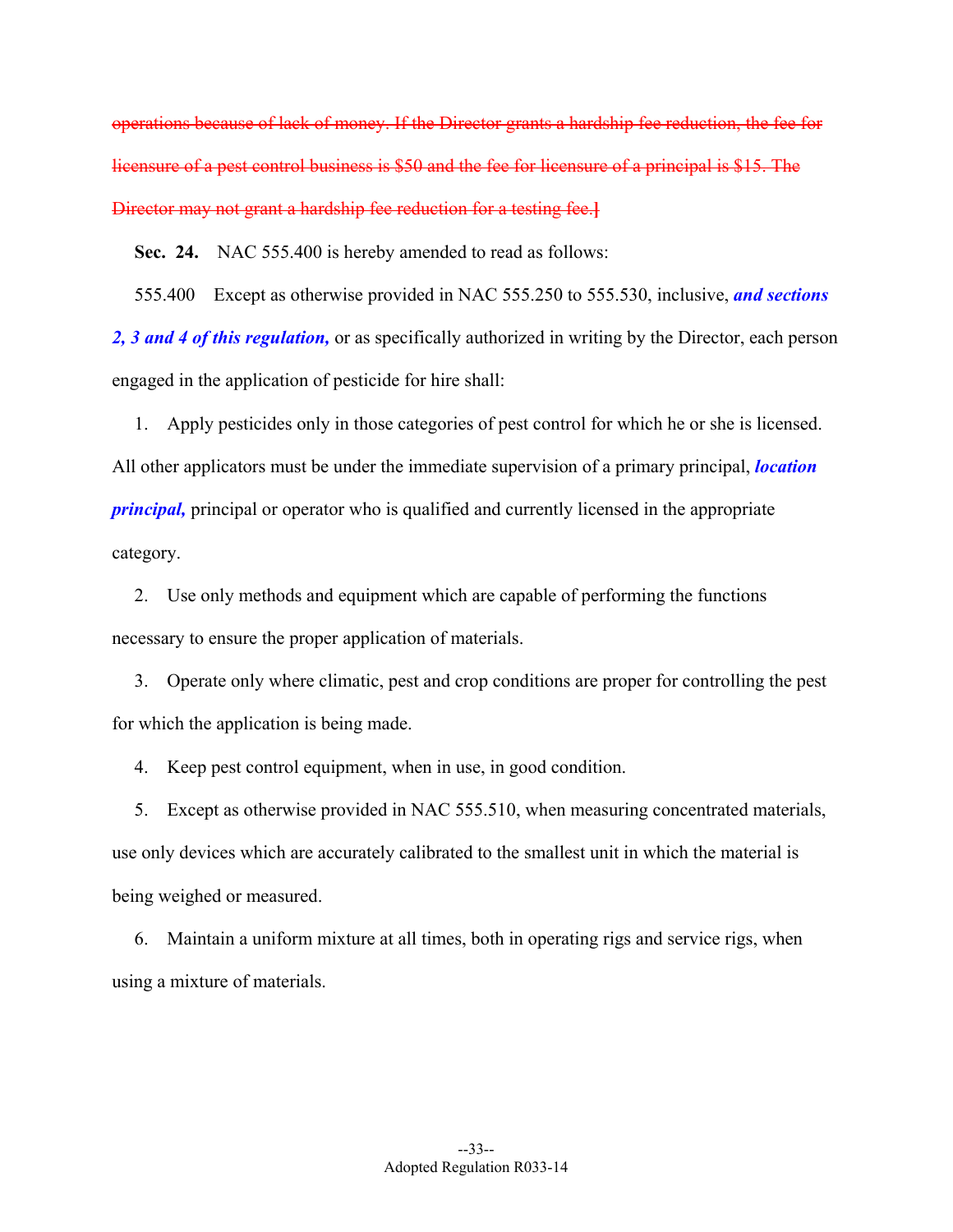7. Perform all pest control work in a good and workmanlike manner, substantially confining the material applied to the premises where the *land,* crop, **[**animal,**]** *livestock,* ornamental, soil or pest is being treated.

 8. Thoroughly clean all equipment after use to prevent residues which may be injurious to crops, plants or livestock.

 9. Provide storage for all undiluted pesticide material in a locked facility. Servicepersons' kits, which contain insecticides, poison baits or concentrates must be handled with extreme caution and must not be left where children or other unauthorized persons might remove the contents.

 *10. Pay for the cost of any cleanup resulting from pesticides spilled in the course of operations for pest control.* 

**Sec. 25.** NAC 555.410 is hereby amended to read as follows:

555.410 Each person subject to the provisions of NAC 555.400 shall:

1. Keep accurate and legible records for 2 years of each property treated, showing:

(a) If the person is licensed in the aerial or agricultural ground field:

(1) The date of the treatment.

 (2) The full name of the person for whom and the county where the treatment was conducted.

(3) The full name of the pilot or applicator doing the treating.

(4) The crop or site treated  $\frac{1}{n}$  or, in the case of a spot treatment, the term "spot" *treatment" must be noted, followed by a description of the treatment area and the spot or spots treated.*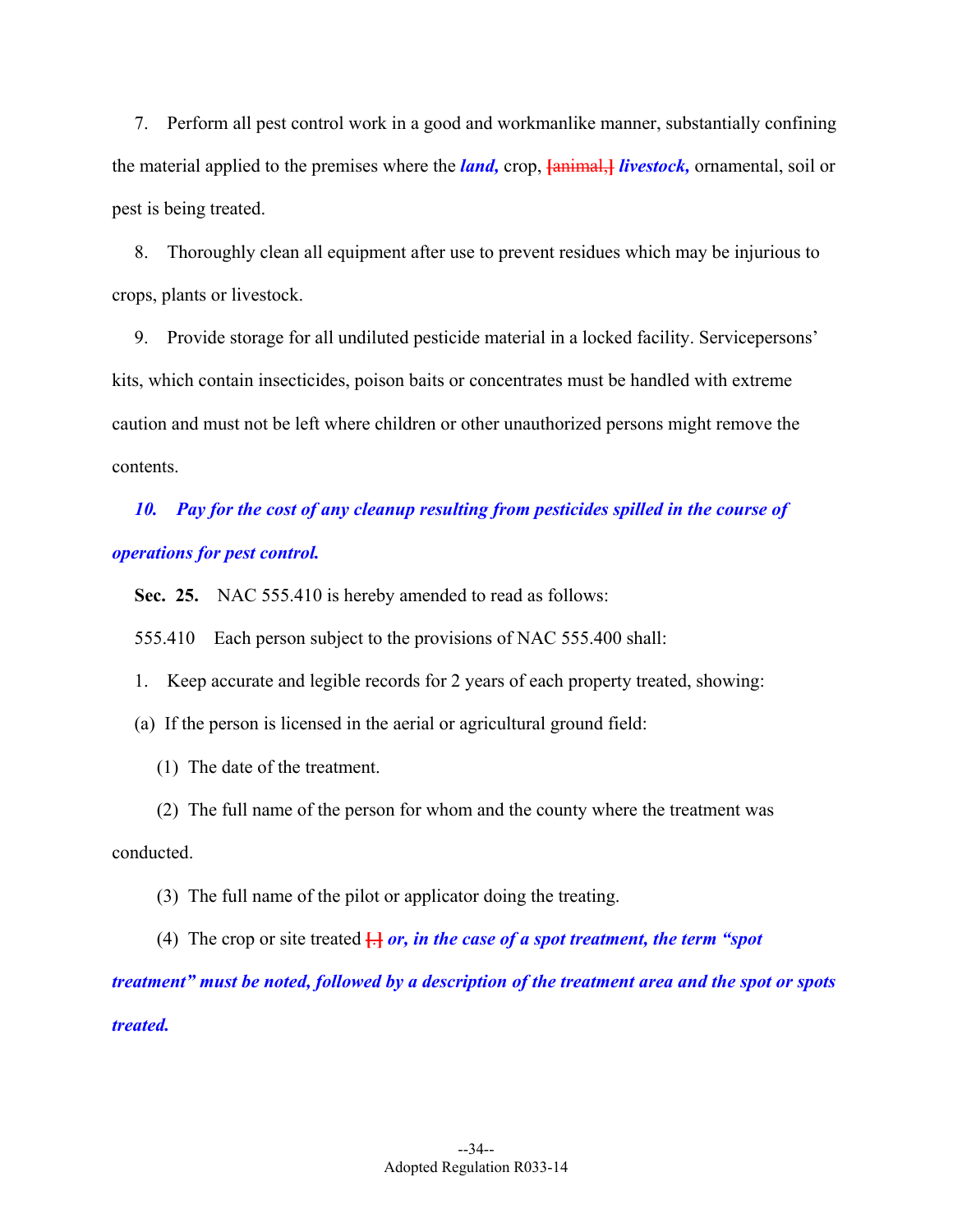(5) The number of units treated, including, without limitation, the number of acres or miles or fraction thereof.

(6) The number, name or site identification of the field.

 (7) The brand name or generic name of the pesticide that was applied, the registration number assigned to the pesticide by the Environmental Protection Agency and the dosage applied.

(8) The purpose for which the crop *,* **[**or**]** site *or spot* was treated.

- (9) The time the treatment was started and the time the treatment was finished.
- (10) The temperature at the start and finish of the treatment.
- (11) The wind velocity and wind direction at the start and finish of the treatment.
- (b) If the person is licensed in the urban and structural field:
	- (1) The date of the treatment.
	- (2) The address where the treatment was conducted.
	- (3) The full name of the applicator.
- (4) The site treated, including, without limitation, the kitchen, the crawlspace beneath the structure, and the yard or area surrounding the structure. *In the case of a spot treatment, the*

*term "spot treatment" must be followed by a description of the treatment area and the spot or spots treated.*

 (5) The brand name or generic name of the pesticide that was applied and the registration number assigned to the pesticide by the Environmental Protection Agency.

 (6) The total amount of any diluted pesticide and the concentration of the pesticide that was applied.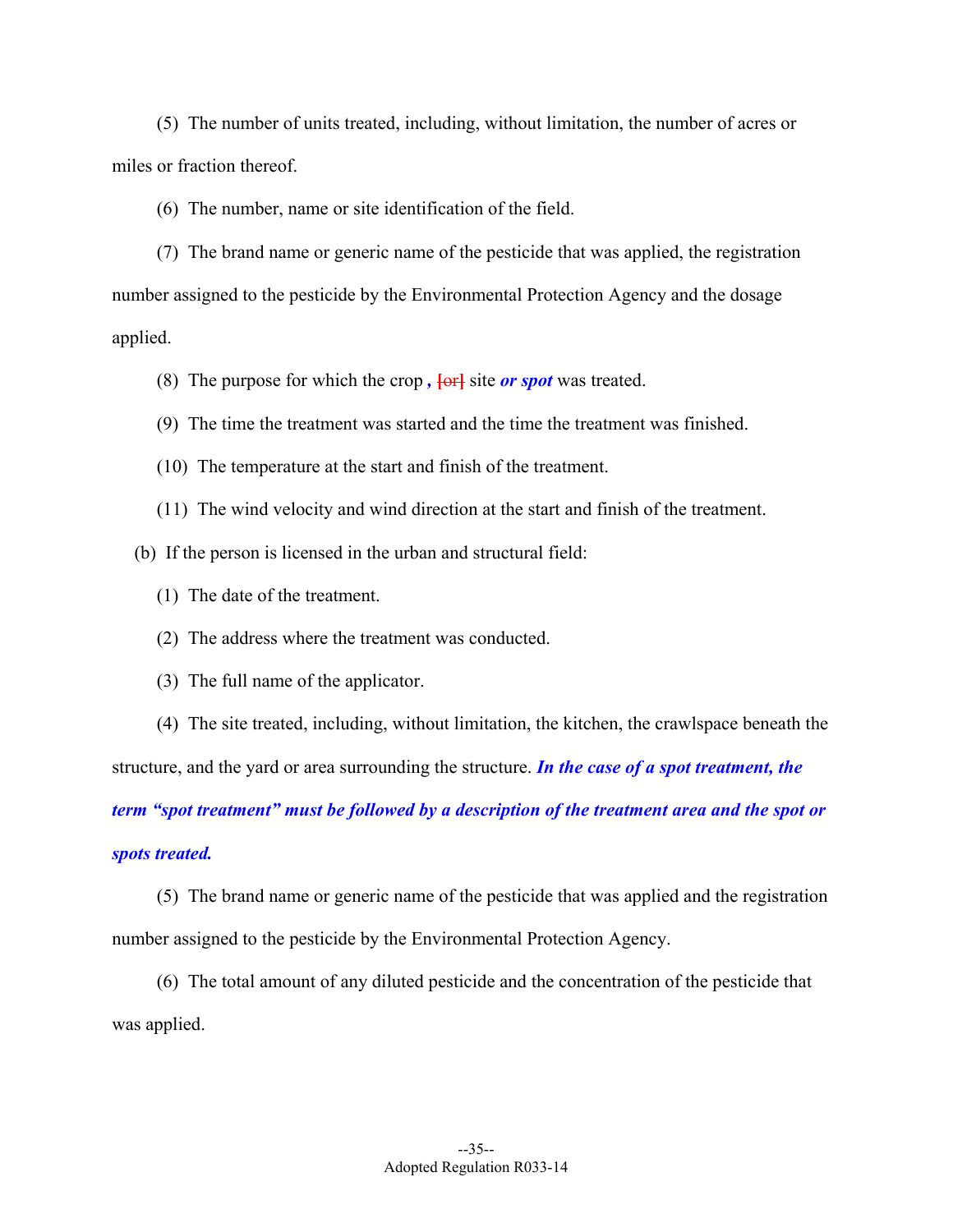(7) If the treatment is conducted in the categories of **[**ornamental and turf, right-of-way,**]** *limited landscape, weeds,* aquatic or fumigation:

- (I) The temperature at the start and finish of the treatment.
- (II) The wind velocity and direction at the start and finish of the treatment.
- (III) The area of any turf or ground treated.
- (IV) The purpose for which the pesticide was applied.
- (V) The area or volume fumigated.
- (VI) The times at which fumigation started and finished.

 (8) If the treatment is conducted in the category of structural pest control and the treatment is a preconstruction treatment, a copy of the Housing and Urban Development-National Pest Management Association Form 99-B entitled "New Construction Subterranean Termite Service Record." The Housing and Urban Development-National Pest Management Association Form 99-B is available from CBS Forms by mail at 11652 Agarwood Drive, Walton, Kentucky 41094, by telephone at (800) 324-7676 or at the Internet address **http://www.cbsforms.com/**, for the price of \$19.95 for a pack of 50 forms, plus shipping and handling, or from the United States Department of Housing and Urban Development, free of charge, at the Internet address **[**http://www.hud.gov/offices/adm/hudclips/forms/files/npma99b.pdf.**]** *http://portal.hud.gov/.*

 2. **[**Keep a copy of each report prepared pursuant to NAC 555.430 for 5 years after completing the report.

 3.**]** Report **[**immediately**]** *by telephone within 24 hours* to the Director **[**:**]** *or his or her designee:*

 (a) Any emergency dumps of pesticides by aircraft, and accidents of aircraft loaded with pesticides or ground equipment involving the spillage of pesticides; or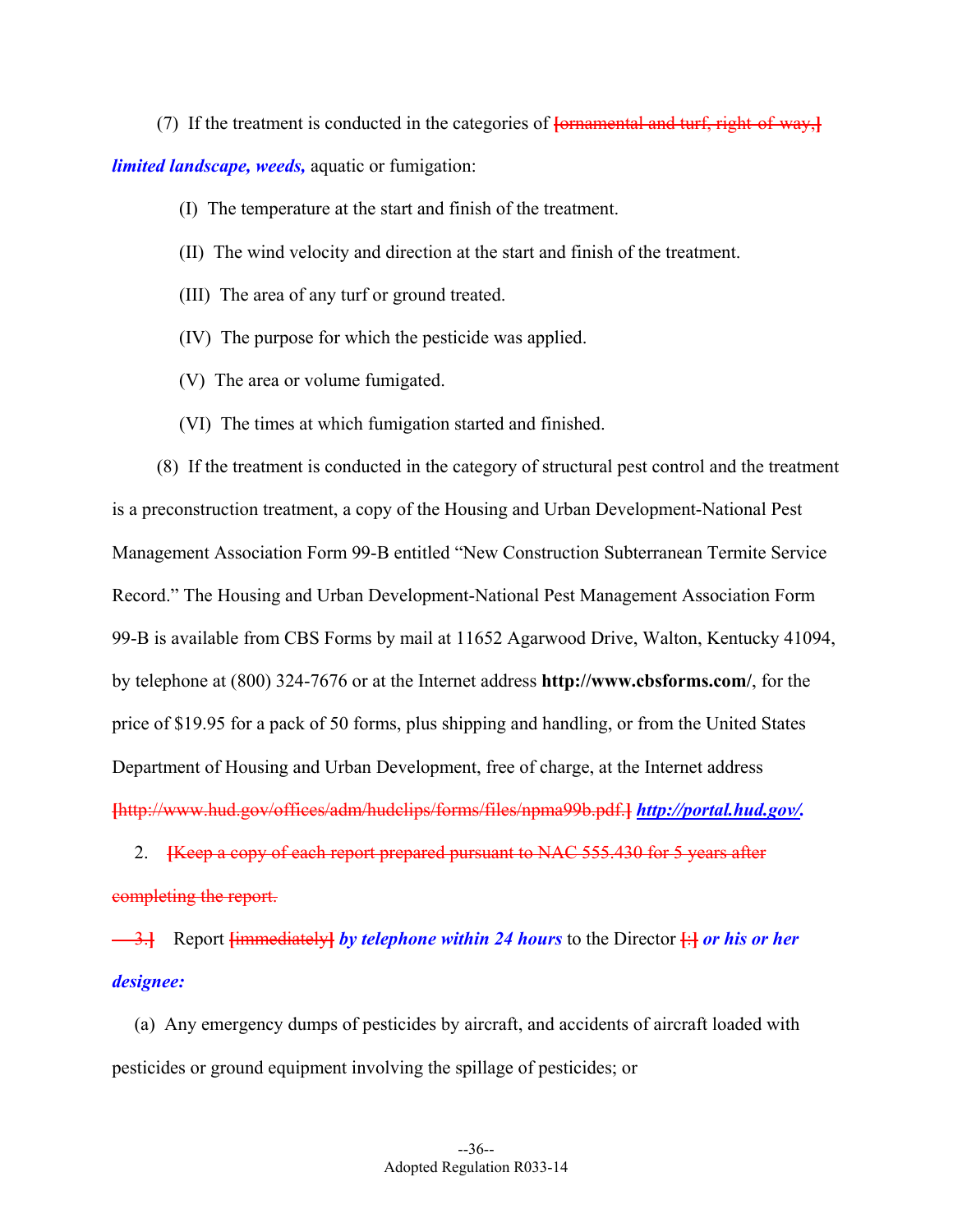(b) The *accidental* spillage at sites of operations of *more than 1 gallon of liquid or 4 pounds of dry weight of* unmixed pesticides that are detrimental to persons, wildlife, domestic animals or crops.

**[**4.**]** *3.* Report *by telephone* to the Director *or his or her designee* within 48 hours any cases of apparent pesticide poisoning requiring medical treatment.

**[**5.**]** *4.* If the person is licensed in the aerial or agricultural ground field, file with the Director on forms to be furnished by him or her a monthly report of all pest control operations, including those operations involving the use of restricted-use pesticides, for each month in which such operations occurred. The report must:

(a) Be filed on or before the 15th day of the following month; and

 (b) Be filed for those periods during which no operations were conducted unless written notification is given to the Director declaring that operations have ceased.

**[**6.**]** *5.* Submit to the Director any reports or records he or she requests.

 *As used in this section, "spot treatment" means the application of pesticide to a spot or two or more noncontiguous spots, the total coverage of which does not exceed one-tenth of the size of the total treatment area. The size of each individual spot for indoor applications must not exceed 2 square feet and for outdoor applications must not exceed 4 square feet.* 

Sec. 26. NAC 555.415 is hereby amended to read as follows:

 555.415 An unlicensed person who performs pest control under the immediate supervision of a primary principal, *location principal,* principal or operator pursuant to NAC 555.400 shall not prepare, distribute, appear on or sign on his or her behalf or on behalf of the primary principal, *location principal,* principal or operator:

1. Any invoice, estimate or bid for pest control;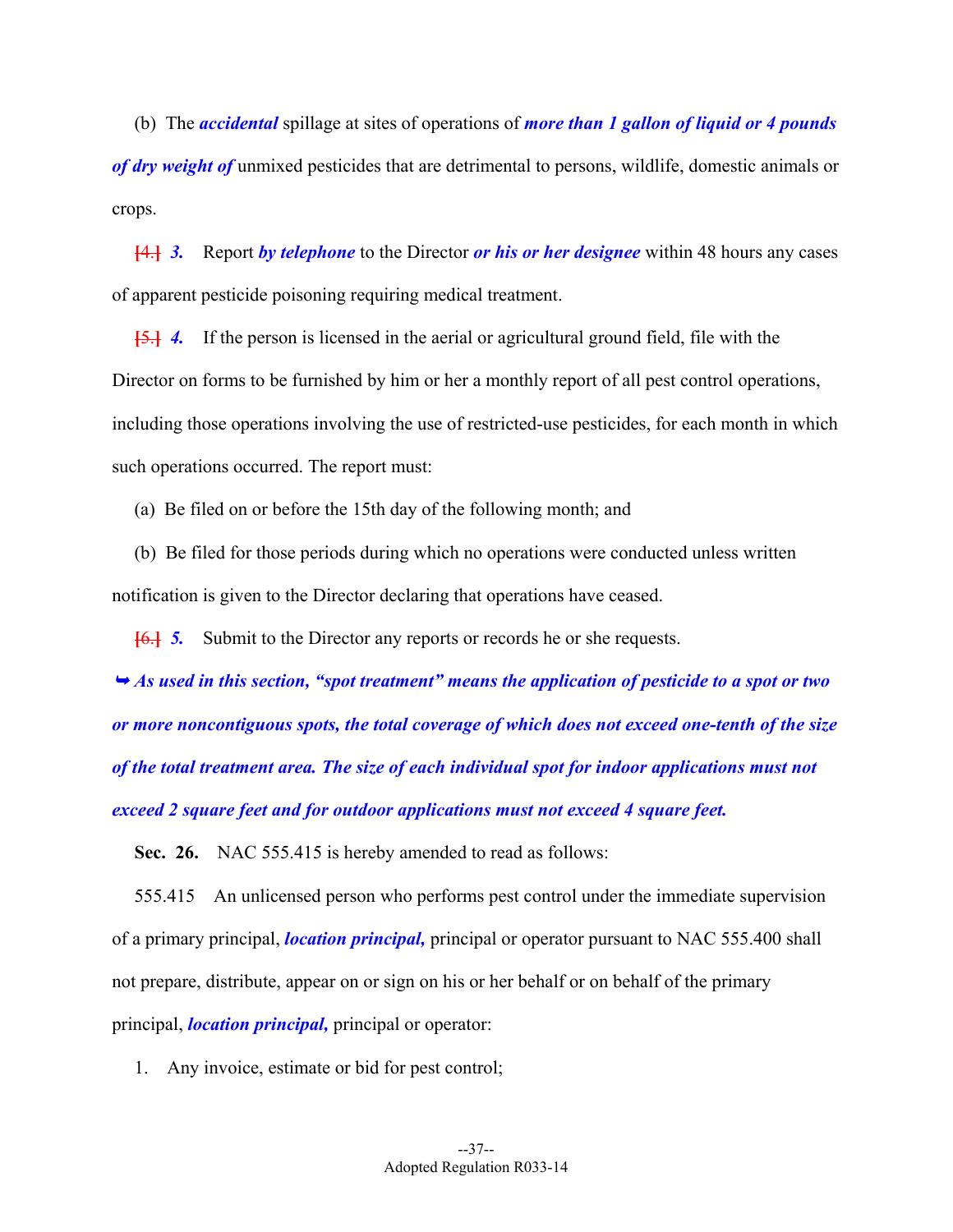- 2. Any report prepared pursuant to NAC 555.410 or 555.430; or
- 3. Any contract or other agreement for pest control.

**Sec. 27.** NAC 555.428 is hereby amended to read as follows:

555.428 1. **[**The Department shall supply a**]** *Each* tag for preconstruction treatment **[**to a

licensee who performs preconstruction treatment.**]** *must be on a form prescribed by the* 

*Department.* A licensee who performs a preconstruction treatment shall complete a tag pursuant to this section. The tag must include at least the following information:

(a) The name of the pest control business that performed the preconstruction treatment;

- (b) The date that the preconstruction treatment was performed;
- (c) The **[**trade**]** *brand* name *and the registration number assigned by the Environmental*

*Protection Agency* of the termiticide that was applied;

(d) If the termiticide was diluted, the concentration of the diluted termiticide that was applied,

written as a percentage of the active ingredient of the diluted termiticide that was applied;

(e) The total number of gallons of the diluted termiticide that was applied;

(f) The printed full name of the licensee who performed the preconstruction treatment;

 (g) A statement indicating whether the licensee performed a preconstruction treatment to soil, a preconstruction treatment to wood, or a combination thereof; *and*

 (h) If the licensee performed a preconstruction treatment to soil, a statement indicating whether the licensee applied the termiticide vertically, horizontally **[**,**]** or in both manners *.* **[**; and (i) If the licensee must leave the site before completing the preconstruction treatment, a statement indicating that the preconstruction treatment is incomplete.**]**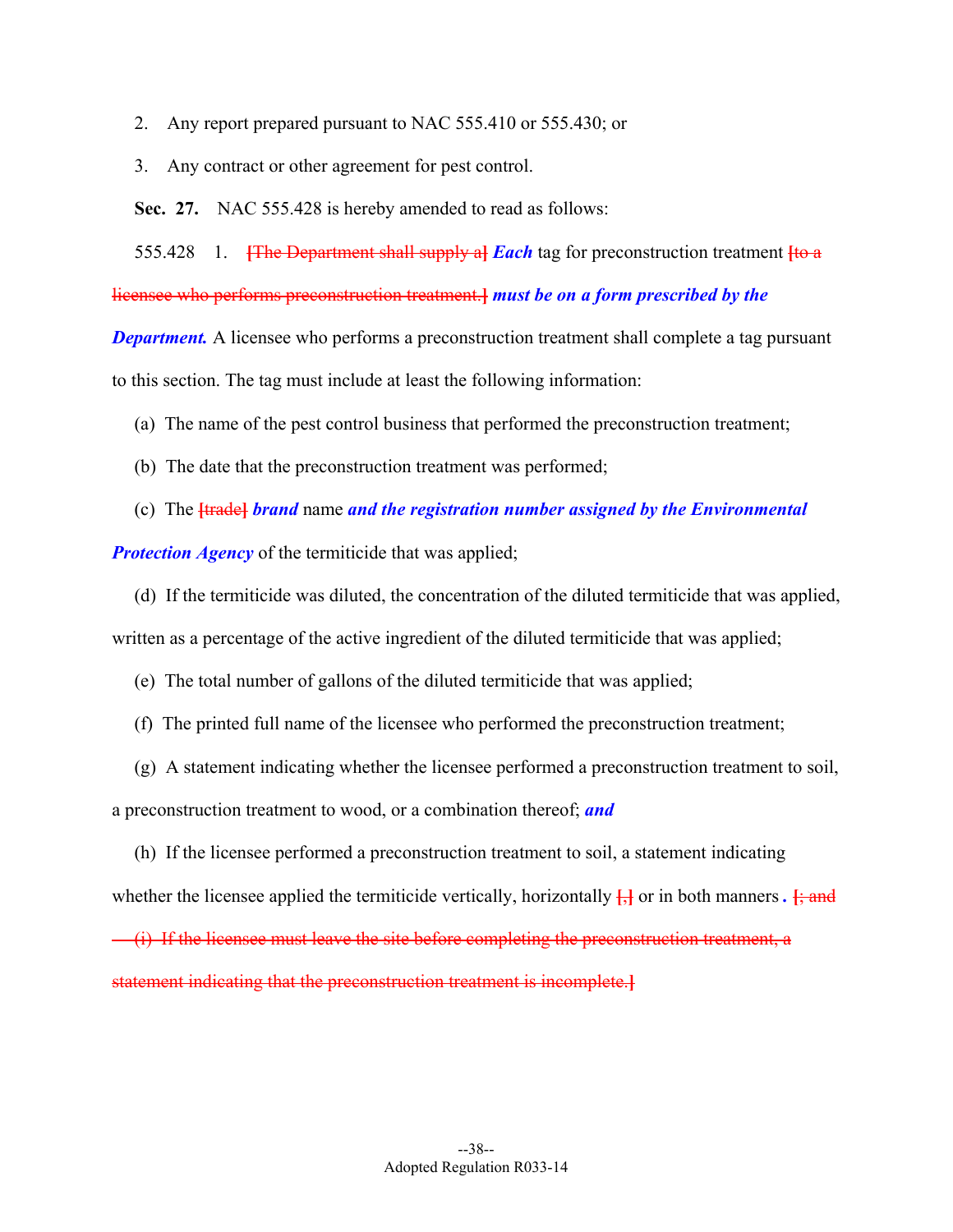2. The information required to be included on a tag for preconstruction treatment pursuant to subsection 1 must be legible and an accurate and truthful representation of the preconstruction treatment performed.

3. Each tag for preconstruction treatment must be:

 (a) Affixed securely at the site of each preconstruction treatment immediately after each application of termiticide; and

(b) Except as otherwise provided in subsections 4 and 5, prominently displayed:

(1) On the pipes for plumbing;

 (2) On a board that is located at the site of the construction and includes the permit or records of inspection of the contractor of the structure under construction; or

(3) Any other location approved by the Director.

 4. If the licensee performed a preconstruction treatment to soil and the soil adjacent to the exterior of the foundation was not treated during the initial treatment, after its treatment, the portion of the tag containing the information relating to the final treatment must be placed in the electrical box of the structure and must include the following information:

(a) The name of the pest control business that performed the preconstruction treatment;

(b) The full name of the licensee who performed the preconstruction treatment;

(c) The date that the final treatment was applied;

(d) The **[**trade**]** *brand* name *and the registration number assigned by the Environmental* 

*Protection Agency* of the termiticide that was applied;

(e) The number of gallons of the diluted termiticide that was applied; and

 (f) If the termiticide was diluted, the concentration of the diluted termiticide that was applied, written as a percentage of the active ingredient of the diluted termiticide that was applied.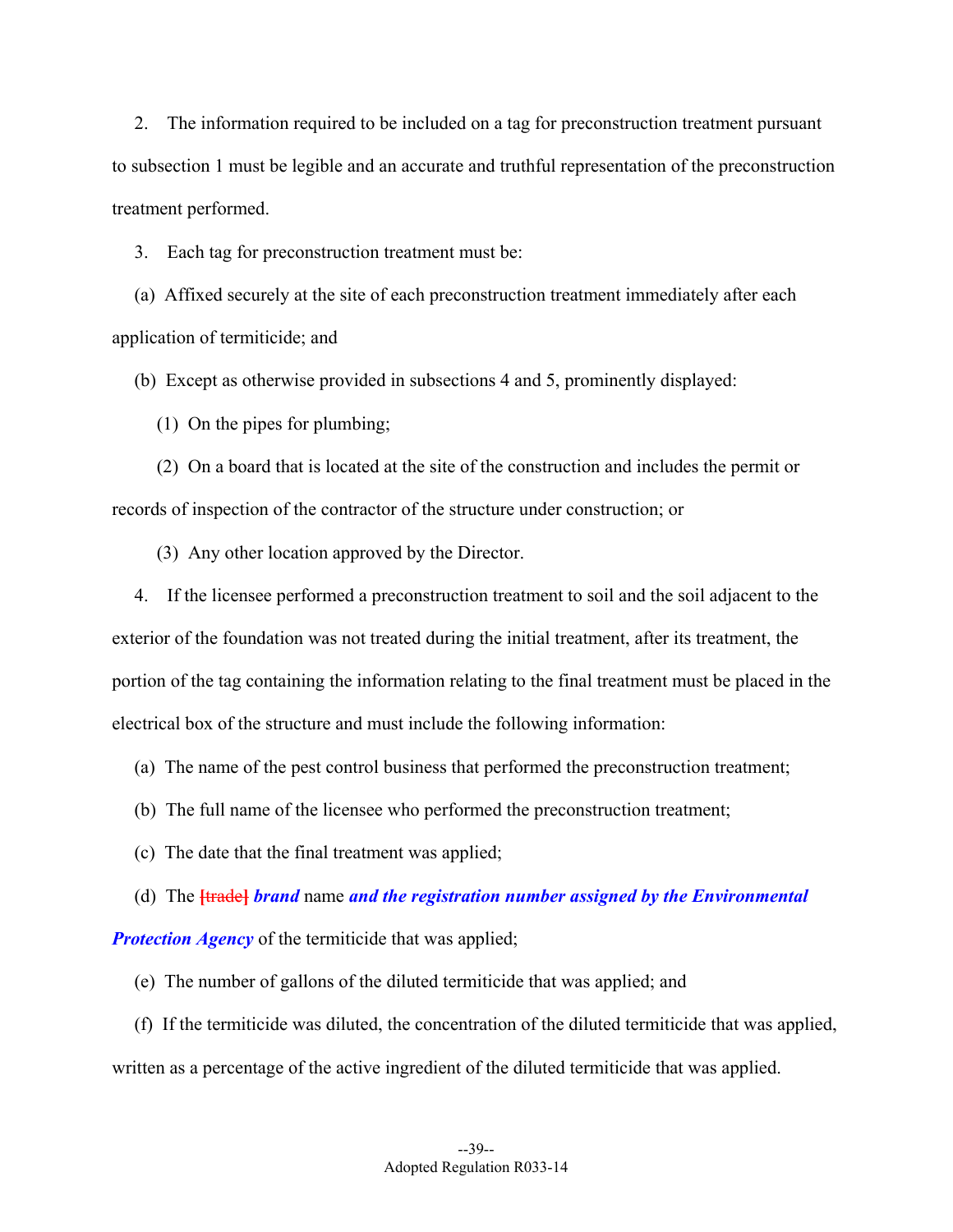5. If the contractor of the structure under construction on which the preconstruction

treatment is being performed requests a tag for preconstruction treatment, the licensee shall:

(a) Prepare a duplicate tag;

(b) Print the word "DUPLICATE" in capital letters on the tag; and

 (c) Post the tag on the site in the location requested by the contractor or deliver the tag to the contractor.

**Sec. 28.** NAC 555.430 is hereby amended to read as follows:

555.430 1. Each person who:

(a) Makes an inspection for wood-destroying pests;

(b) Gives any oral or written statement relating to such an inspection; or

 (c) After the construction of a structure, makes an application of a pesticide to eradicate wood-destroying pests,

 $\rightarrow$  shall write and deliver a report of the inspection or the application of a pesticide to the person requesting the inspection or application, or a designated agent thereof, not later than 5 days after the inspection or the application. The report must be on a numbered form supplied by the Department **[**.**]** *or an electronic form approved by the Department which includes a unique number obtained from the Department.*

2. A *person who prepares a report pursuant to subsection 1 must:* 

 *(a) File a legible* copy of **[**each**]** *the* report **[**must be filed**]** with the district or subdistrict office of the Department not later than 15 days after the inspection or the application of a pesticide is made **[**.**]** *; and* 

 *(b) Keep a copy of the report for at least 3 years after preparation of the report.* 

3. The report must contain: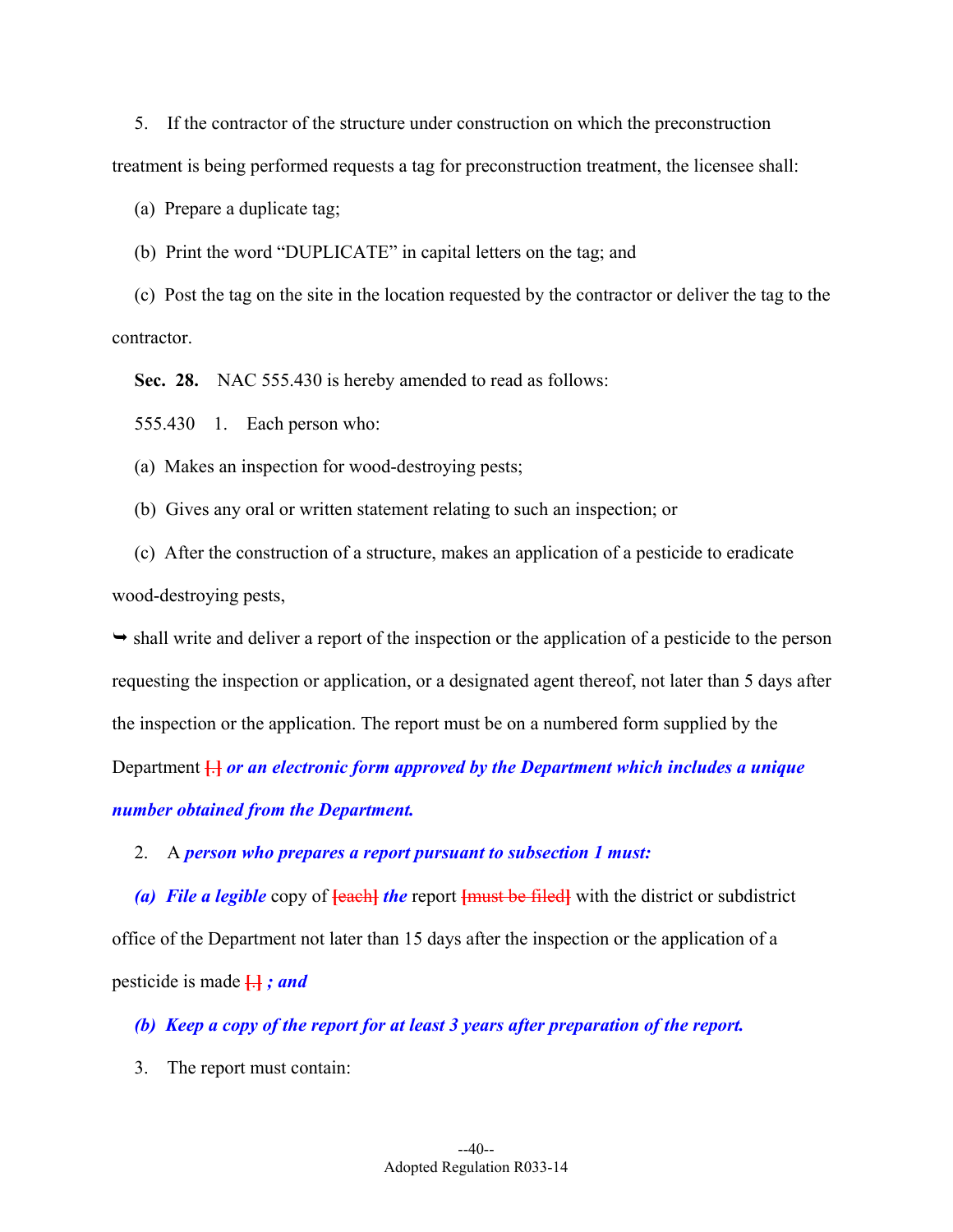(a) The name, license number and mailing address of the pest control business performing the inspection or the application of a pesticide and the date of the inspection or application.

 (b) The number assigned to the escrow or mortgage by the Federal Housing Administration or the Department of Veterans Affairs, if applicable and obtainable.

(c) The street address, city and zip code where the property is located.

(d) The name of the person who requested the inspection or the application of a pesticide.

(e) The name of the person to whom the original of the report is being sent.

(f) The name and address of the owner of the property.

 (g) The name and address of the buyer or other interested person, if applicable and obtainable.

(h) If an application of a pesticide was made:

(1) The date of the treatment.

(2) An identification of any area to which a pesticide was applied.

 (3) The pesticide name and the registration number assigned by the Environmental Protection Agency.

 (i) A statement of whether there is or is not evidence of active or inactive infestations of termites, other wood-destroying insects or wood-destroying fungi. Mold must not be reported as wood-destroying fungi. As used in this paragraph:

(1) "Active infestation" means the presence of living wood-destroying pests.

 (2) "Inactive infestation" means evidence of infestation by wood-destroying pests, without the presence of such pests.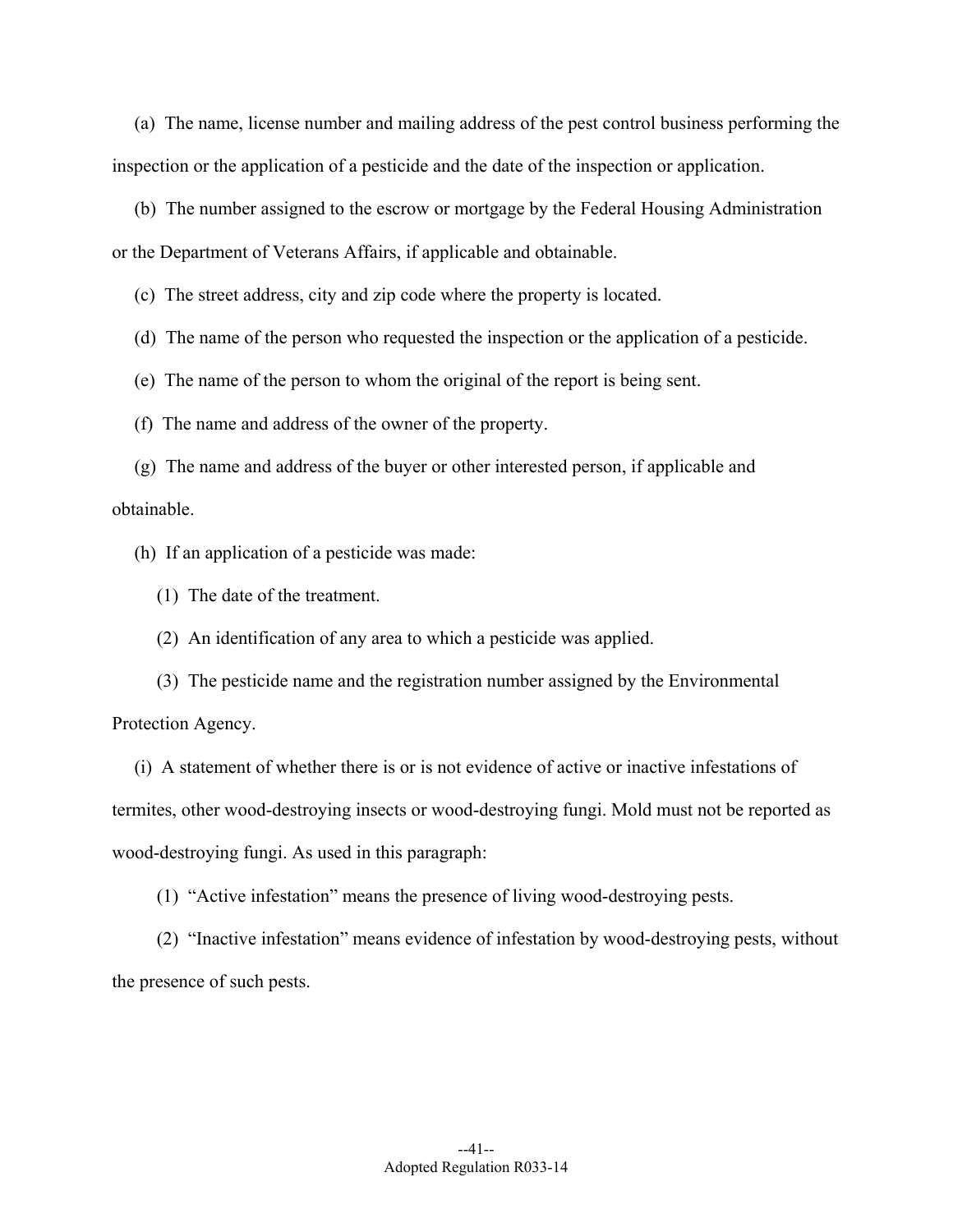(j) A statement of whether there is or is not any condition conducive to infestation, including contact of wood with the earth, a faulty grade, insufficient ventilation, excessive moisture or cellulose debris. As used in this paragraph:

 (1) "Contact of wood with the earth" means any support or other structure of cellulose that is less than 3 inches above the soil level and in contact with the inspected structure, whether it is internal or external in relation to that structure. The term does not include:

 (I) A paling of a fence which is made of wood and which is less than 3 inches above the soil level and in contact with the inspected structure through otherwise acceptable structural elements.

 (II) Lattice which is made of wood and which is less than 3 inches above the soil level if the lattice is physically attached to the inspected structure.

 (III) An attachment to the inspected structure which is made of wood or cellulose and which is less than 3 inches above the soil level if the attachment is separated from the inspected structure by a flashing which is made of metal.

 (IV) A deck which is made of wood and which is less than 3 inches above the soil and in contact with the inspected structure if the deck is separated from the inspected structure by a flashing which is made of metal and the report includes a statement indicating that the deck was excluded from the inspection or application.

 (V) Skirting which is installed on a manufactured home and which is less than 3 inches above the soil and in contact with the inspected structure if the skirting is designed by the manufacturer for contact with the ground, is separated from the inspected structure by a flashing which is made of metal or is supported 3 inches or more above the soil level by pressure-treated wood.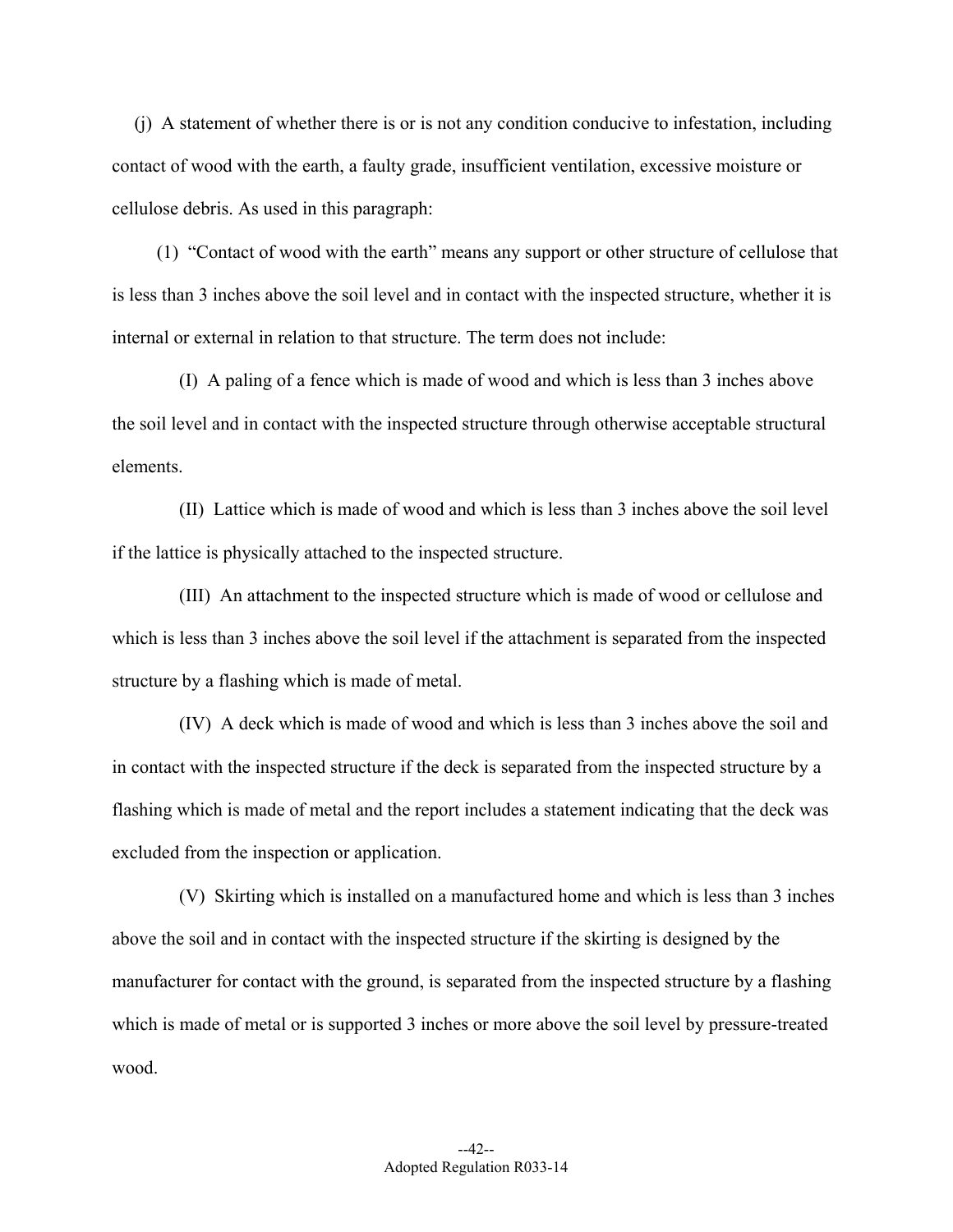(2) "Faulty grade" means a condition in which:

(I) A floor joist or stringer is less than 12 inches above the soil level;

(II) The top of the foundation is less than 3 inches above the adjacent soil level; or

 (III) The drainage is such that there is visible evidence of exposure of surface water on the structure.

 (3) "Insufficient ventilation" means less than 1 square foot of ventilation per 300 square feet of crawlspace, less than 1 square foot for every 1500 square feet of ground area covered by a vapor barrier and less than four areas permitting ventilation. The term "insufficient ventilation" does not include a crawlspace which is:

(I) Mechanically ventilated; and

(II) Free of wood-destroying fungi and excessive moisture.

 (4) "Excessive moisture" means actual moisture on the wood or wood products used in the structure.

 (5) "Cellulose debris" means any such debris that is of a size that can be raked and in the aggregate comprises one-half cubic foot or more, or a stump or any other wood that is imbedded in a footing and constitutes a contact of wood with the earth. The term does not include pressuretreated wood that is used to support a manufactured home or the skirting of a manufactured home.

 (k) A diagram or sketch of the foundation or part of the inspected structure indicating the location of any condition likely to lead to infestation or infection or any area showing infestation or infection.

(l) A diagram or explanation, or both, of the inspected structure or part of it showing:

(1) The location of any inaccessible area or subarea and any area or subarea not inspected;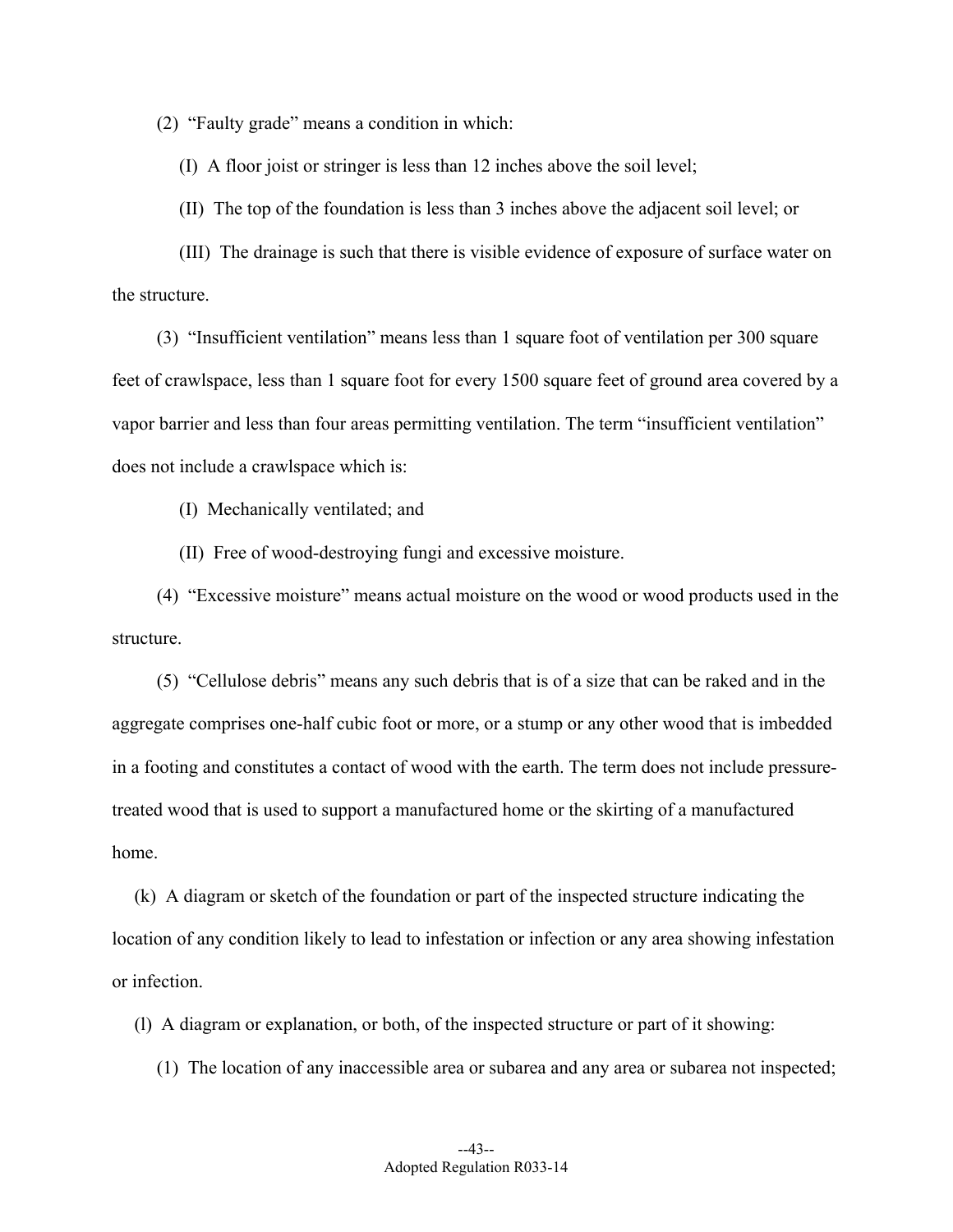(2) Any portion of the structure normally visible which cannot be inspected without mechanically altering the structure, including, without limitation, subflooring or a rim joist that is concealed by insulation; or

 (3) Any area where normal conditions have been altered so an inspection is not possible, such as storage in a closet.

 (m) The full name, license number and signature *or, if an electronic form is used, a digital signature* of the licensee performing the inspection and application of a pesticide if an application is performed. *If an electronic form is used, the report must include the number obtained from the Department pursuant to subsection 1 and a digital signature of the licensee which complies with the applicable requirements of chapter 720 of NRS.*

 4. Upon completion of an inspection or the application of a pesticide, the person making the inspection or application shall:

 (a) If the structure has a crawlspace beneath it, affix a tag supplied by the Department to the structure in an area in which the tag is visible from the entrance to the crawlspace;

 (b) If the structure does not have a crawlspace beneath it, affix a tag supplied by the Department to the structure in an area in which the tag is visible from the access area under the kitchen sink; or

 (c) If the inspection or application is performed at a structure with multiple units for occupancy, deliver the tag to the office of the manager of the structure or to the owner of the structure if there is no office of the manager of the structure.

5. The tag affixed pursuant to subsection 4 must contain:

 (a) The license number and name of the pest control business that performed the inspection or application.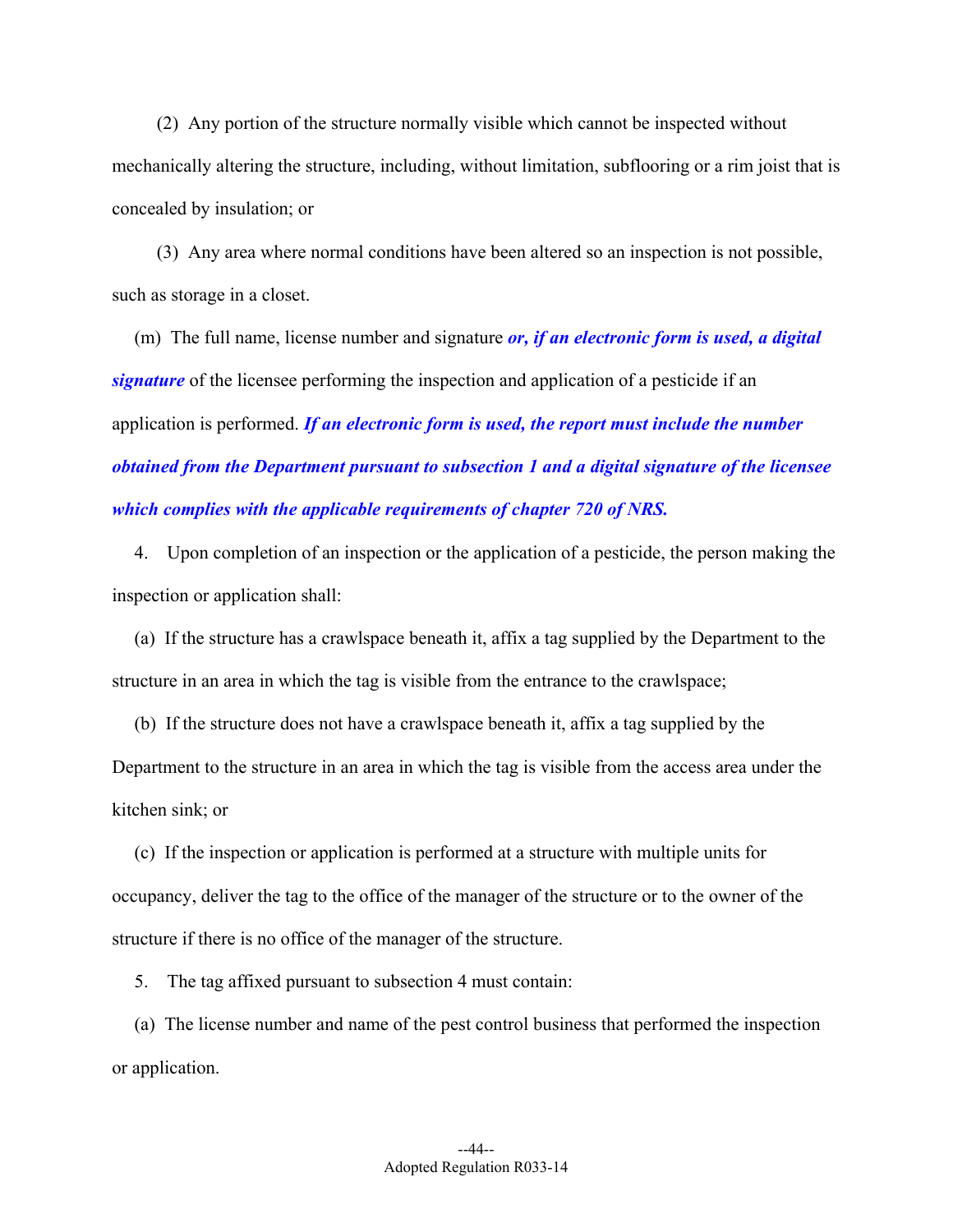(b) A statement indicating whether an inspection or application was performed. If an application was performed, the tag must contain a statement of the name, amount and concentration of the pesticide applied.

(c) The date on which the inspection or application was performed.

 6. Unless otherwise authorized by the Director, each person who, after the construction of a structure, applies a termiticide or other pesticide to eradicate wood-destroying pests shall apply the termiticide or other pesticide only to the sites and in the specific quantities and dosages listed on the label of the termiticide or other pesticide.

7. As used in this section, "pressure-treated wood" means wood or wood products that:

 (a) Are pressure-treated or certified by the Board of Review of the American Lumber Standard Committee, Inc.;

(b) Are designed by the manufacturer for contact with the ground;

(c) Are guaranteed against structural damage by termites or fungal decay; or

 (d) Are described in paragraph (a), (b) or (c) and have surfaces which have been cut, if those surfaces have been treated with a preservative for wood and the wood or wood products have been inspected and determined to be free of infestation.

**Sec. 29.** NAC 555.530 is hereby amended to read as follows:

 555.530 In addition to any other penalty, the Director may assess a fine against a person according to the following schedule:

## CERTIFICATION COMMERCIAL

APPLICATOR PRIVATE APPLICATOR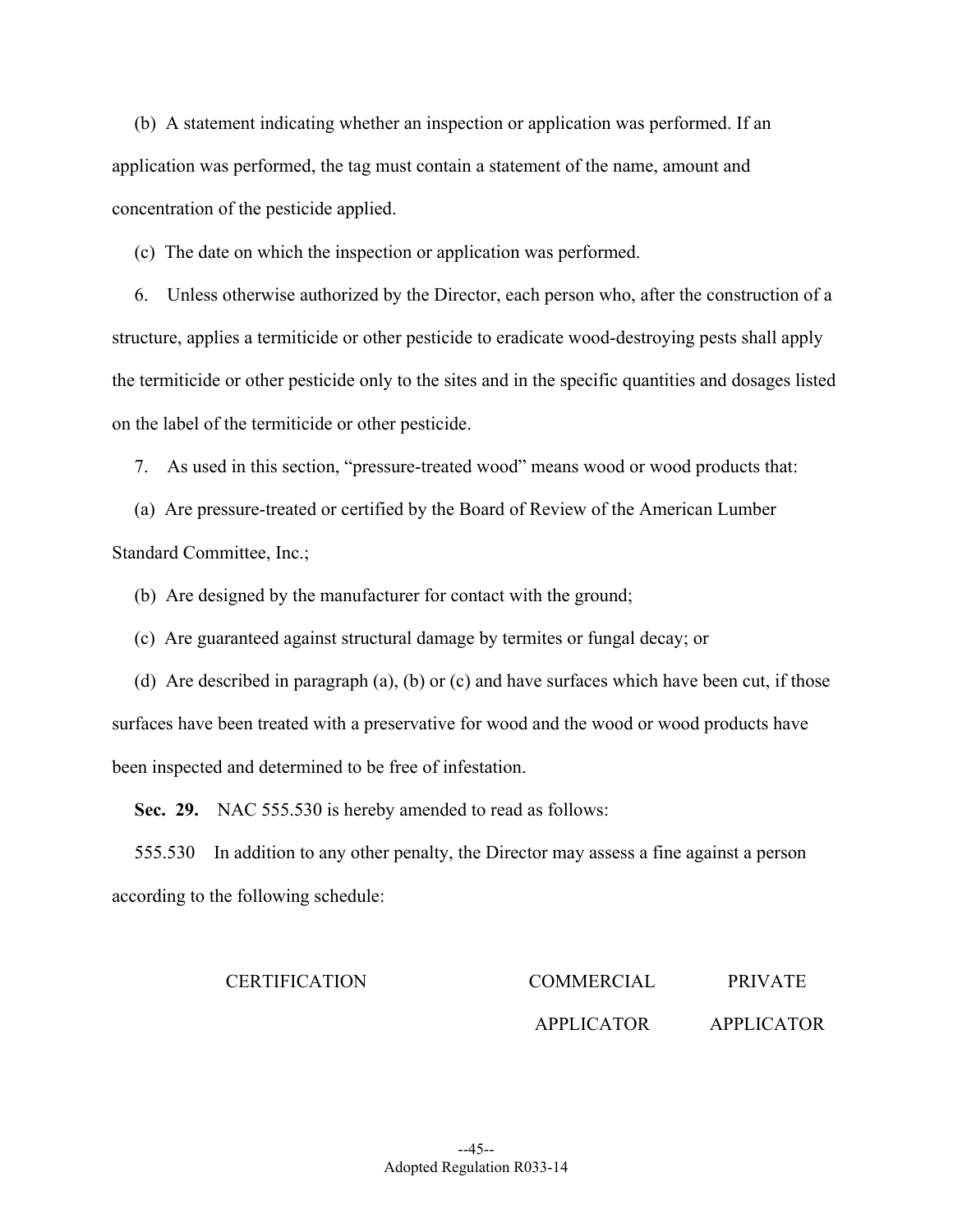| <b>CERTIFICATION</b>                                     | COMMERCIAL         | <b>PRIVATE</b>    |
|----------------------------------------------------------|--------------------|-------------------|
|                                                          | <b>APPLICATOR</b>  | <b>APPLICATOR</b> |
|                                                          |                    |                   |
| Except as otherwise provided in this<br>1.               |                    |                   |
| section, for a violation of NRS 555.2605 to              |                    |                   |
|                                                          | \$100 to \$1,000   | \$100 to \$1,000  |
| For a violation of NRS 555.351:<br>2.                    |                    |                   |
|                                                          | \$100 to \$1,000   | \$50 to \$300     |
|                                                          | \$1,001 to \$5,000 | \$301 to \$1,000  |
| For a violation of NRS 555.359, if the<br>3 <sub>1</sub> |                    |                   |
| violation is for:                                        |                    |                   |
| (a) Knowingly applying ineffective or                    |                    |                   |
|                                                          | \$300              | \$50              |
| (b) Applying materials in a manner which is              |                    |                   |
| inconsistent with labeling or other restrictions         |                    |                   |
| imposed by the Director:                                 |                    |                   |
| (1) If it is a nonserious violation                      | \$100 to \$1,000   | \$50 to \$300     |
|                                                          | \$1,001 to \$5,000 | \$301 to \$1,000  |
| (c) Operating faulty or unsafe equipment                 | \$100              | \$50              |
| (d) Applying pesticides in a faulty, careless            |                    |                   |
| or negligent manner:                                     |                    |                   |
|                                                          | \$100 to \$1,000   | \$50 to \$300     |
|                                                          | \$1,001 to \$5,000 | \$301 to \$1,000  |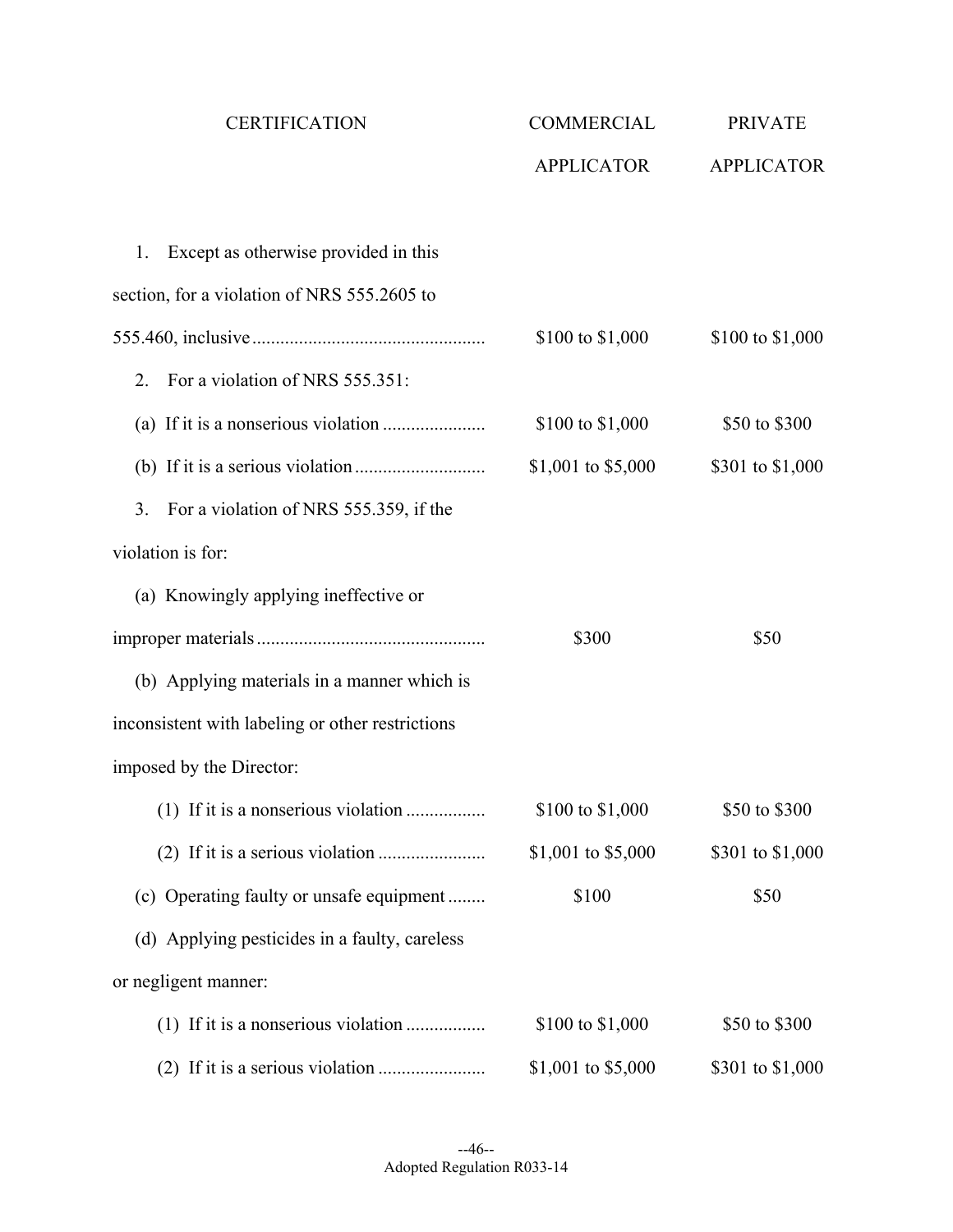| <b>CERTIFICATION</b>                             | COMMERCIAL         | <b>PRIVATE</b>    |
|--------------------------------------------------|--------------------|-------------------|
|                                                  | <b>APPLICATOR</b>  | <b>APPLICATOR</b> |
| (e) Aiding or abetting an uncertified person     |                    |                   |
| to avoid the provisions of NRS 555.351 to        |                    |                   |
|                                                  | \$100 to \$1,000   | \$50 to \$300     |
| (f) Conspiring with an uncertified person to     |                    |                   |
| evade the provisions of NRS 555.351 to           |                    |                   |
| 555.357, inclusive, or allowing his or her       |                    |                   |
| certificate to be used by an uncertified person  | \$1,001 to \$5,000 | \$301 to \$1,000  |
| (g) Fraudulently or deceptively procuring a      |                    |                   |
|                                                  | \$1,001 to \$5,000 | \$301 to \$1,000  |
|                                                  | \$250 to \$500     | \$100 to \$250    |
| (i) Failing to give adequate instructions or     |                    |                   |
| directions to an uncertified person under his or |                    |                   |
| her supervision:                                 |                    |                   |
| (1) If it is a nonserious violation              | \$100 to \$500     | \$50 to \$300     |
|                                                  | \$1,001 to \$5,000 | \$301 to \$1,000  |
| For a violation of NAC 555.440, if the<br>4.     |                    |                   |
| violation is for:                                |                    |                   |
| (a) Failing to exercise reasonable precautions   |                    |                   |
| to protect persons, animals, crops or property:  |                    |                   |
|                                                  | \$100 to \$1,000   | \$50 to \$300     |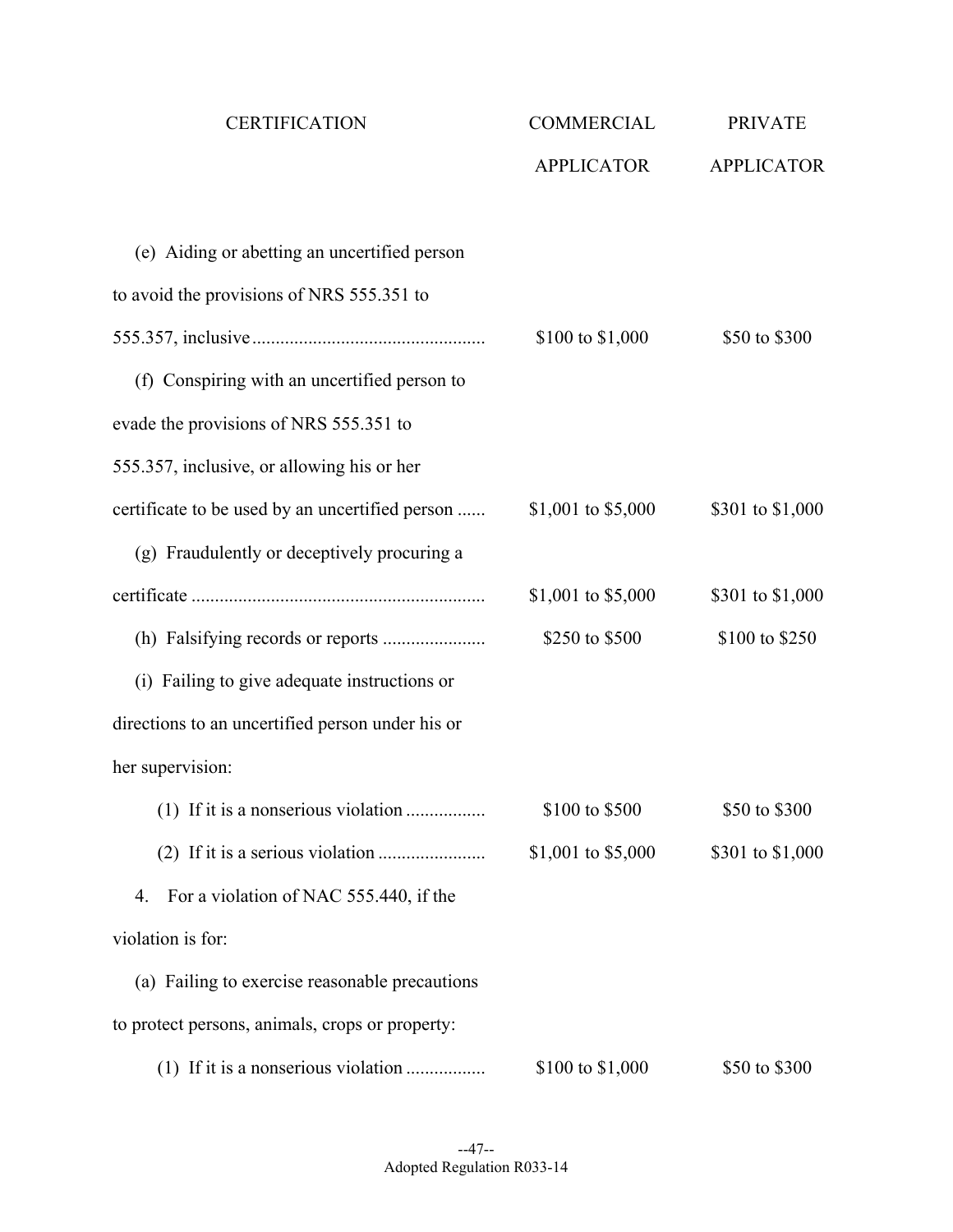| <b>CERTIFICATION</b>                               | <b>COMMERCIAL</b>  | <b>PRIVATE</b>    |
|----------------------------------------------------|--------------------|-------------------|
|                                                    | <b>APPLICATOR</b>  | <b>APPLICATOR</b> |
|                                                    |                    |                   |
|                                                    | \$1,001 to \$5,000 | \$301 to \$1,000  |
| (b) Disposing of or leaving unattended a           |                    |                   |
| pesticide or its empty container where it may      |                    |                   |
| present a hazard to any person, animal, crop or    |                    |                   |
| property or failing to dispose of the pesticide or |                    |                   |
| container in a safe manner or failing to remove    |                    |                   |
| or otherwise safeguard empty containers from       |                    |                   |
|                                                    | \$200 to \$500     | \$100 to \$300    |
| (c) Failing to provide employees with the          |                    |                   |
| required information, precautions and safety       |                    |                   |
| equipment:                                         |                    |                   |
| (1) If it is a nonserious violation                | \$100 to \$1,000   | \$50 to \$300     |
|                                                    | (per item not      | (per item not     |
|                                                    | provided)          | provided)         |
|                                                    | \$1,001 to \$5,000 | \$301 to \$1,000  |
|                                                    | (per item not      | (per item not     |
|                                                    | provided)          | provided)         |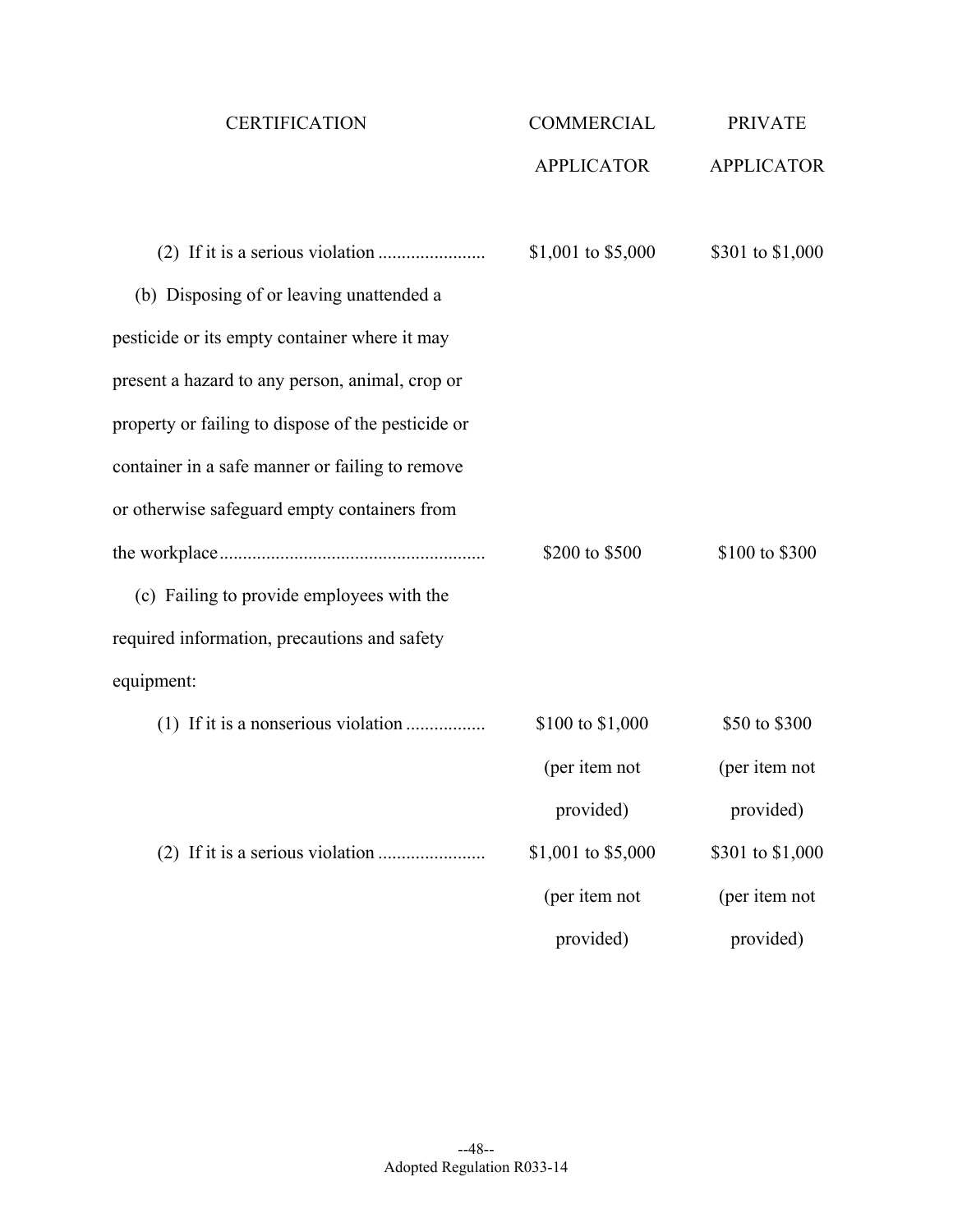| <b>CERTIFICATION</b>                                | <b>COMMERCIAL</b>  | <b>PRIVATE</b>    |
|-----------------------------------------------------|--------------------|-------------------|
|                                                     | <b>APPLICATOR</b>  | <b>APPLICATOR</b> |
|                                                     |                    |                   |
| (d) Failing to maintain the required safety         |                    |                   |
|                                                     | \$100 to \$1,000   | \$50 to \$300     |
|                                                     | (per item not      | (per item not     |
|                                                     | maintained)        | maintained)       |
| (e) Not using materials, dosages, formulas,         |                    |                   |
| devices $\frac{1}{2}$ or methods of application and |                    |                   |
| disposal in accordance with the directions on the   |                    |                   |
| label of the pesticide or device or the Federal     |                    |                   |
| Insecticide, Fungicide, and Rodenticide Act, 7      |                    |                   |
| U.S.C. §§ 136 et seq.:                              |                    |                   |
| (1) If it is a nonserious violation                 | \$100 to \$1,000   | \$50 to \$300     |
|                                                     | \$1,001 to \$5,000 | \$301 to \$1,000  |
| For a violation of NAC 555.510, if the<br>5.        |                    |                   |
| violation is for:                                   |                    |                   |
| (a) Fumigating without the supervision of a         |                    |                   |
| person who is a certified applicator:               |                    |                   |
|                                                     | \$100 to \$1,000   | \$50 to \$500     |
|                                                     | \$1,001 to \$5,000 | \$501 to \$5,000  |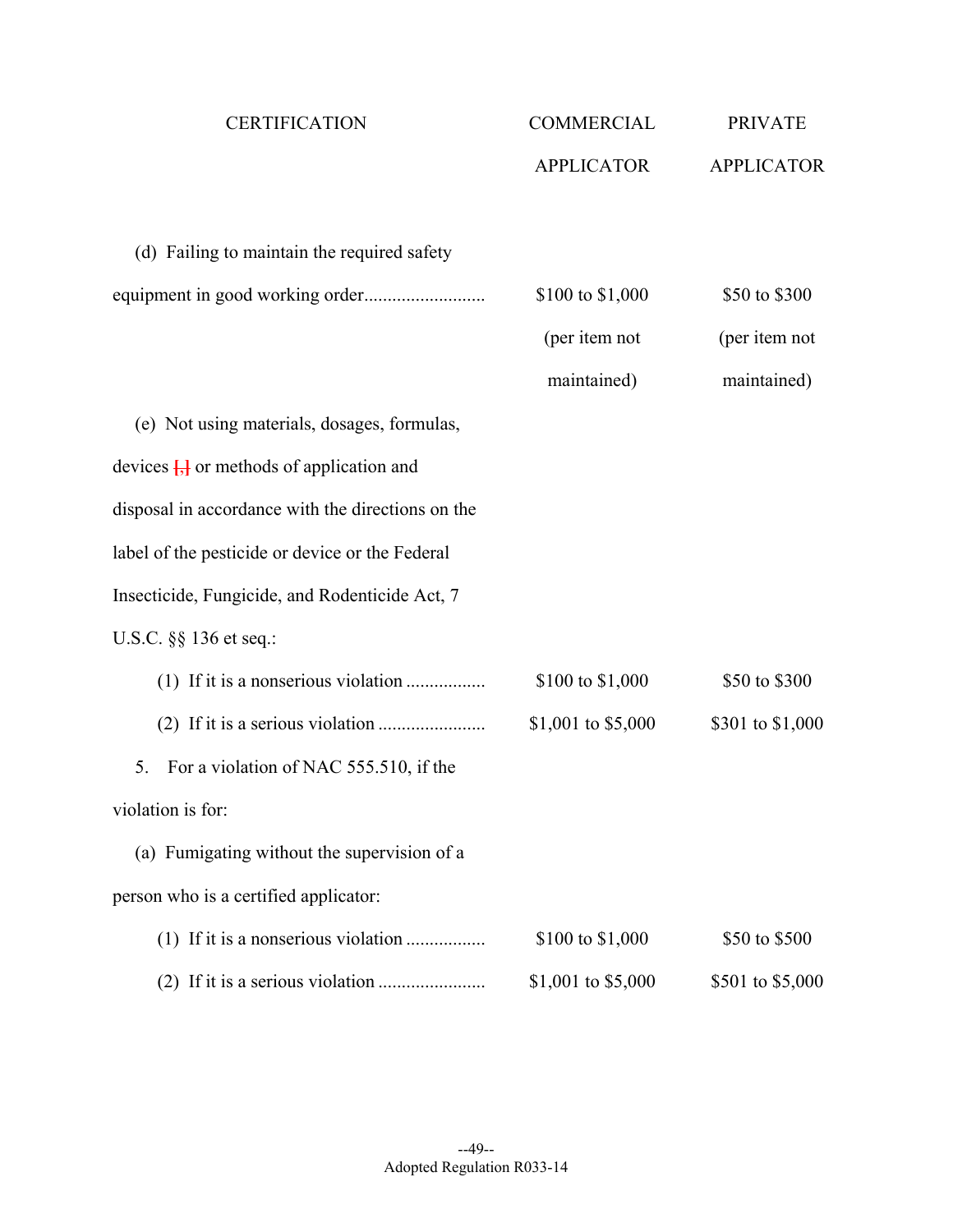| <b>CERTIFICATION</b>                                          | COMMERCIAL        | <b>PRIVATE</b>    |
|---------------------------------------------------------------|-------------------|-------------------|
|                                                               | <b>APPLICATOR</b> | <b>APPLICATOR</b> |
|                                                               |                   |                   |
| (b) Failing to have a complete label and any                  |                   |                   |
| supplemental labels from the fumigant being                   |                   |                   |
| used, including, without limitation, any                      |                   |                   |
| instructions for the use of the fumigant                      |                   |                   |
| published by the manufacturer of the fumigant                 |                   |                   |
| $\frac{1}{2}$ and, if required, a copy of the fully developed |                   |                   |
| site-specific fumigation management plan                      | \$100 to \$500    | \$100 to \$300    |
|                                                               | (per item not     | (per item not     |
|                                                               | provided)         | provided)         |
| (c) Failing to have the antidote, $if any$ , and              |                   |                   |
| instructions for administering it $\frac{1}{2}$ if any, as    |                   |                   |
| prescribed by the manufacturer of the fumigant                | \$50 to \$300     | \$50 to \$300     |
| For a violation of NAC 555.700, if the<br>6.                  |                   |                   |
| violation is for:                                             |                   |                   |
| (a) Failing to keep an accurate and legible                   |                   |                   |
| record of each property treated for 2 years                   | \$100             | \$50              |
| (b) Failing to maintain required information                  |                   |                   |
|                                                               | \$100             | \$50              |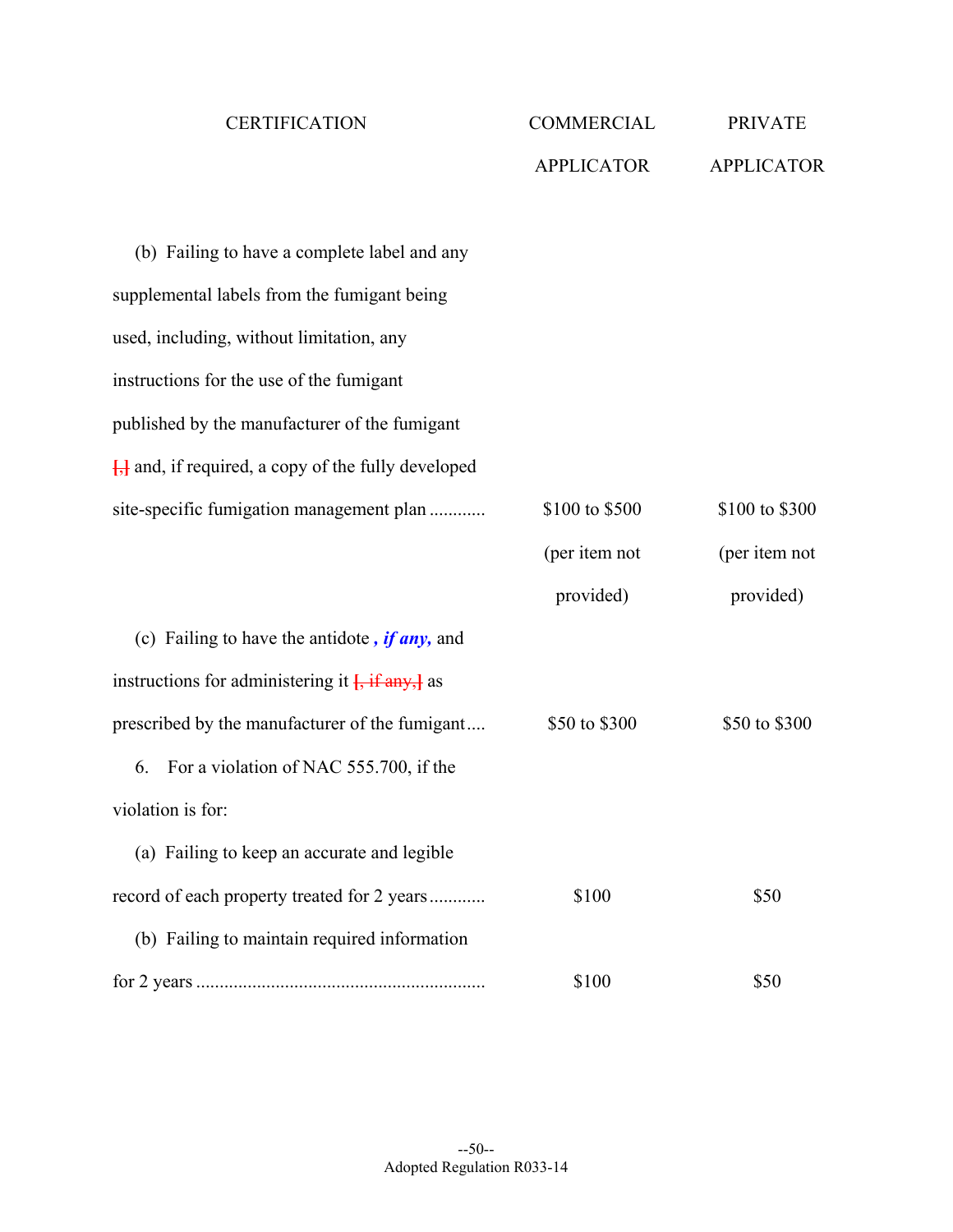| <b>CERTIFICATION</b>                                      | <b>COMMERCIAL</b> | <b>PRIVATE</b>    |
|-----------------------------------------------------------|-------------------|-------------------|
|                                                           | <b>APPLICATOR</b> | <b>APPLICATOR</b> |
| (c) Failing to report $\frac{1}{2}$ immediately within 24 |                   |                   |
| <b>hours</b> any emergency dump or accidental             |                   |                   |
|                                                           | \$100             | \$50              |
| (d) Failing to report to the Director or his or           |                   |                   |
| <b>her designee</b> within 48 hours any case of           |                   |                   |
| apparent pesticide poisoning requiring medical            |                   |                   |
|                                                           | \$100             | \$50              |
| (e) Failing to have contact with an applicator            |                   |                   |
| under his or her direct supervision at least once         |                   |                   |
| every hour at night and at least once every 2             |                   |                   |
|                                                           | \$100             | \$50              |
| <b>LICENSEES</b>                                          | <b>FIRST</b>      | <b>SUBSEQUENT</b> |
|                                                           | <b>OFFENSE</b>    | <b>OFFENSE</b>    |
| Except as otherwise provided in this<br>7.                |                   |                   |
| section, for a violation of a provision of NRS            |                   |                   |
|                                                           | \$100 to \$500    | \$301 to \$1,000  |
| For a violation of NRS 555.280<br>8.                      | \$500             | \$1,000           |
| For a violation of NRS 555.285<br>9.                      | \$500             | \$1,000           |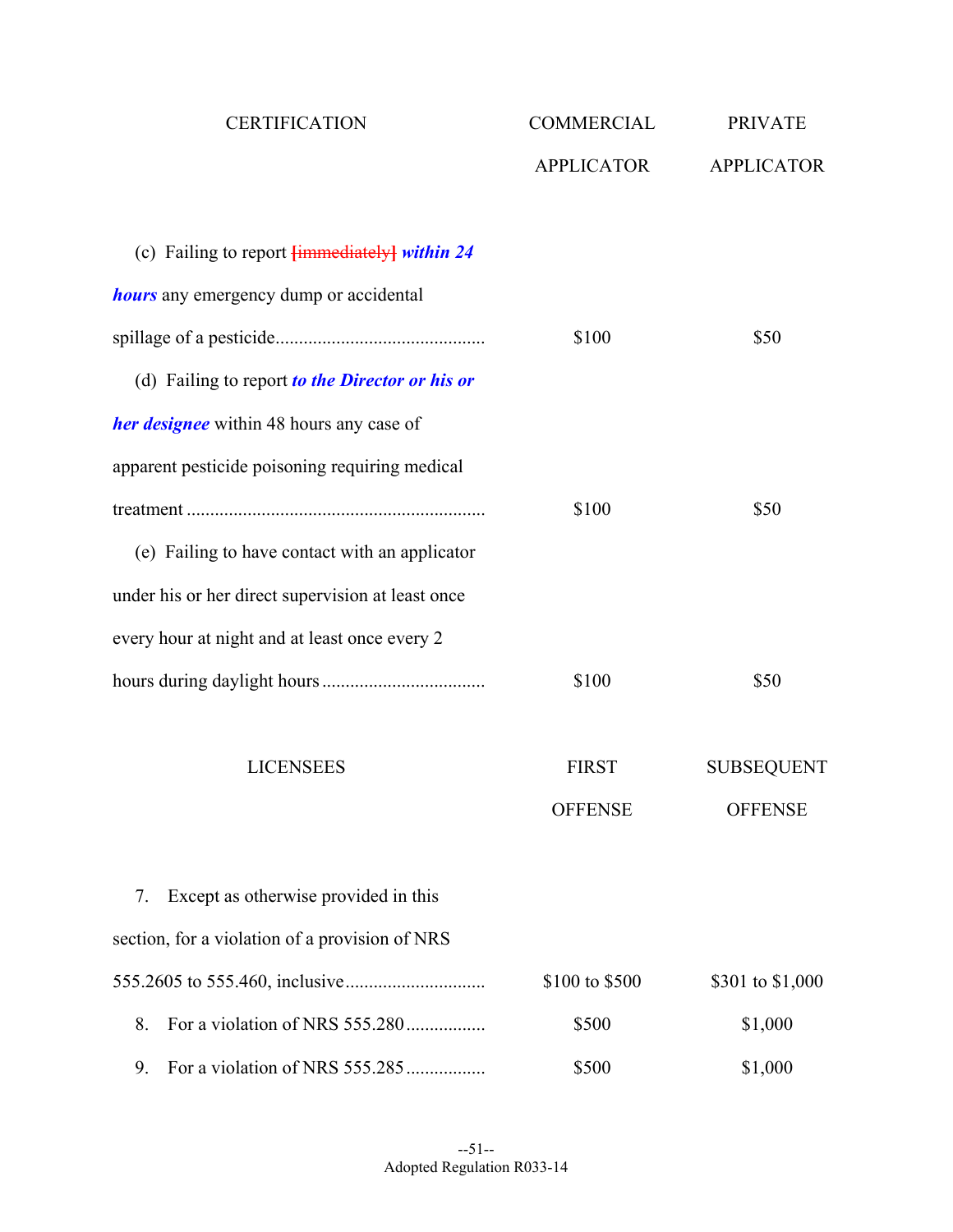| <b>LICENSEES</b>                                                | <b>FIRST</b>   | <b>SUBSEQUENT</b> |
|-----------------------------------------------------------------|----------------|-------------------|
|                                                                 | <b>OFFENSE</b> | <b>OFFENSE</b>    |
| 10.<br>For failing to supervise adequately an                   |                |                   |
| applicator who does not have a license issued by                |                |                   |
|                                                                 | \$500          | \$500             |
| For a violation of NAC 555.290, if the<br>11.                   |                |                   |
| violation is for:                                               |                |                   |
| (a) Failing to carry the license issued to him                  |                |                   |
| or her by the Director while engaged in pest                    |                |                   |
| control or failing to produce the license upon                  |                |                   |
| request by the Director or a designated field                   |                |                   |
|                                                                 | \$25           | \$25              |
| (b) Failing to notify the Director of any                       |                |                   |
| change in the status $\overline{f \circ f}$ or authority of any |                |                   |
| primary principal, <i>location principal</i> , principal,       |                |                   |
| operator or agent or of any change in the                       |                |                   |
| information given on the application for the                    |                |                   |
|                                                                 | \$100          | \$100             |
| (c) Failing to submit a new application and                     |                |                   |
|                                                                 | \$25           | \$25              |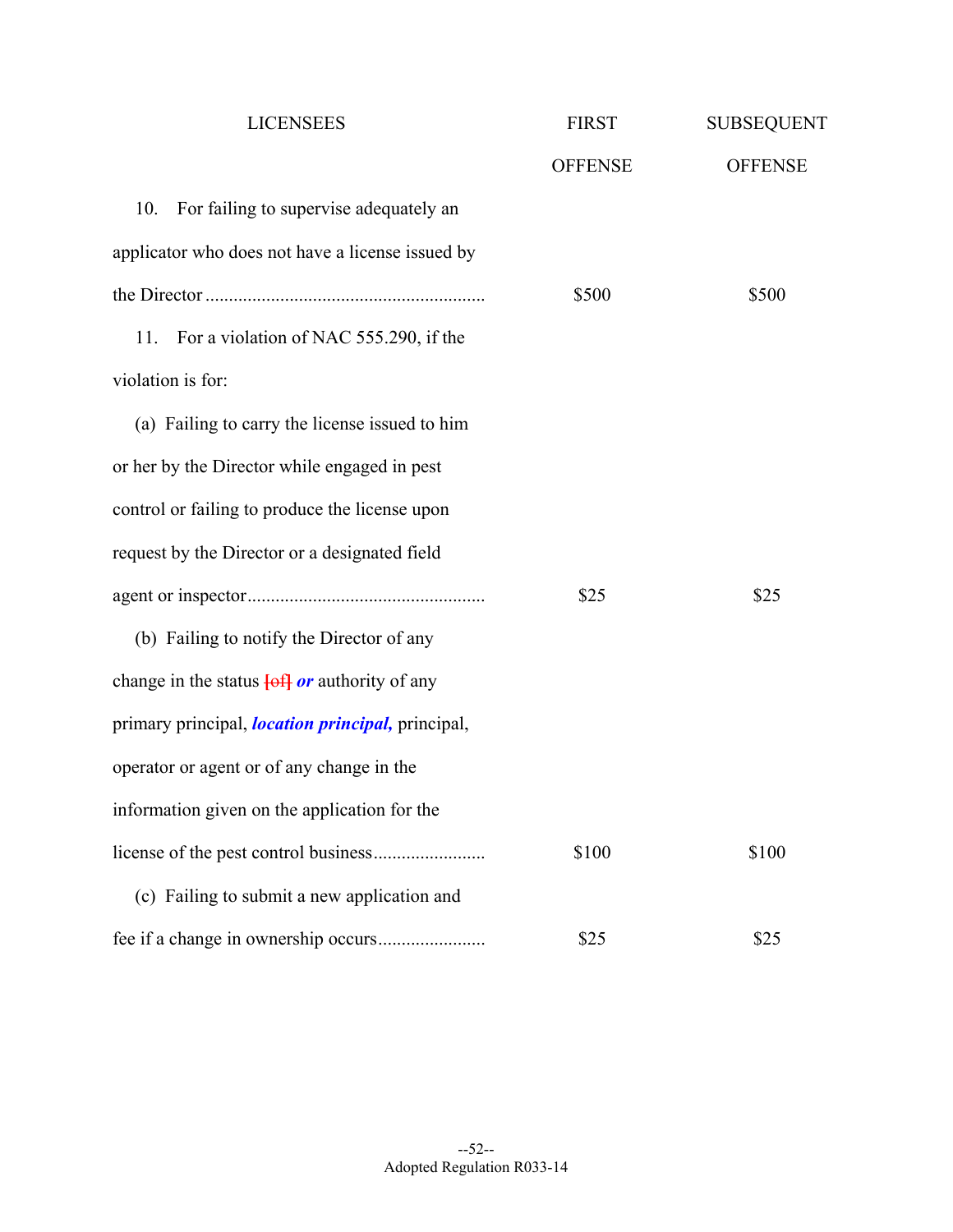| <b>LICENSEES</b>                                   | <b>FIRST</b>   | <b>SUBSEQUENT</b> |
|----------------------------------------------------|----------------|-------------------|
|                                                    | <b>OFFENSE</b> | <b>OFFENSE</b>    |
| 12.<br>Failing to obtain the permit required       |                |                   |
| pursuant to NAC 555.300 or to provide accurate     |                |                   |
| or complete information on an application for      |                |                   |
|                                                    | \$25           | \$25              |
| 13.<br>For a violation of NAC 555.385, if the      |                |                   |
| violation is for failing to provide written notice |                |                   |
| to the Department of the termination of the        |                |                   |
| employment of a primary principal, principal,      |                |                   |
| operator or agent from the pest control business   |                |                   |
| within 15 days after the date on which that        |                |                   |
|                                                    | \$100          | \$100             |
| For a violation of NAC 555.400, if the<br>14.      |                |                   |
| violation is for:                                  |                |                   |
| (a) Applying a pesticide in a category of pest     |                |                   |
| control for which he or she is not licensed        | \$500          | \$1,000           |
| (b) Using a method or equipment for                |                |                   |
| applying a pesticide which is not capable of       |                |                   |
|                                                    | \$100 to \$500 | \$301 to \$1000   |
| (c) Applying pesticides where climatic, pest       |                |                   |
| or crop conditions are not proper for controlling  |                |                   |
| the pest for which the application is made:        |                |                   |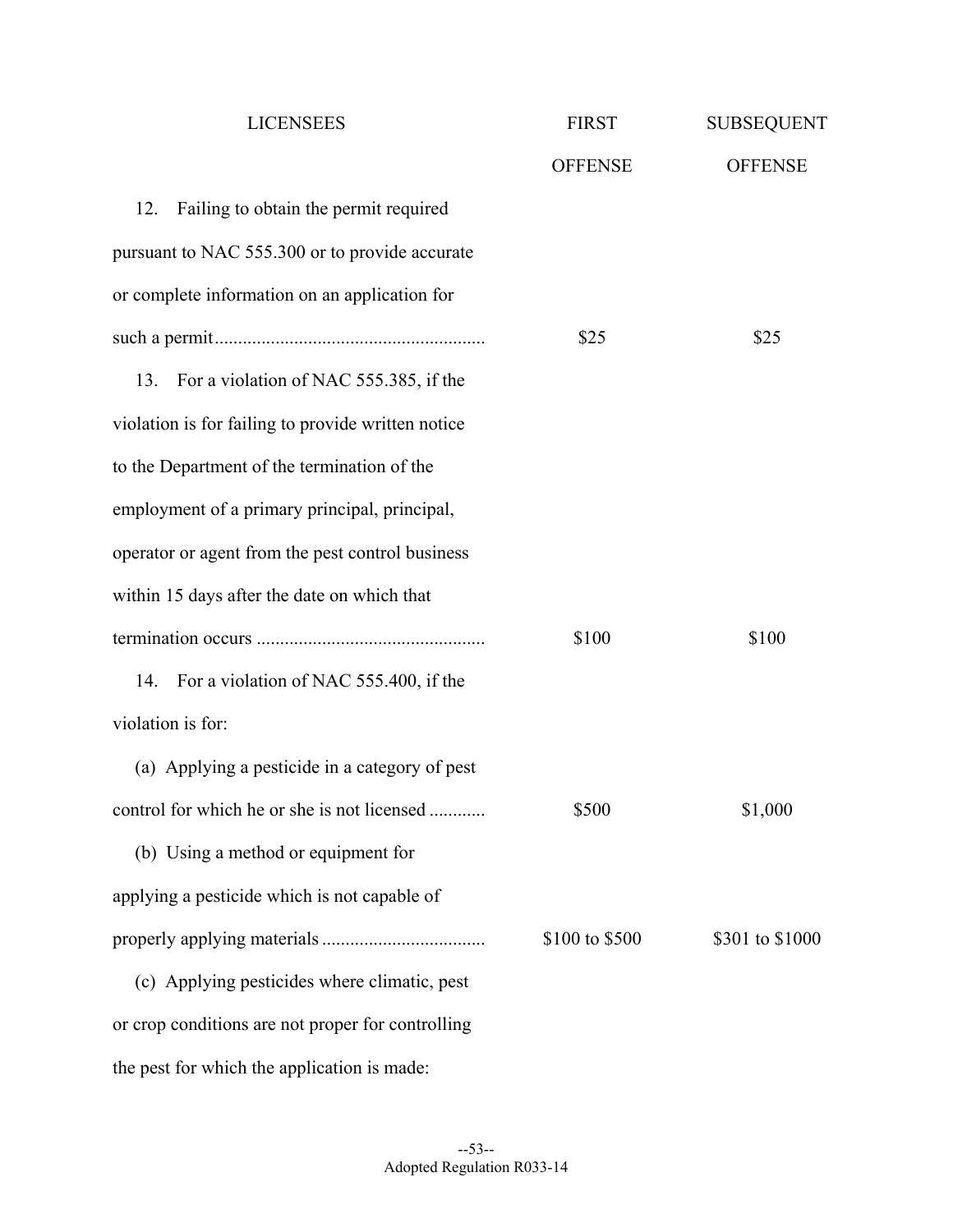| <b>LICENSEES</b>                                                        | <b>FIRST</b>     | <b>SUBSEQUENT</b>  |
|-------------------------------------------------------------------------|------------------|--------------------|
|                                                                         | <b>OFFENSE</b>   | <b>OFFENSE</b>     |
|                                                                         | \$50 to \$500    | \$301 to \$1,000   |
|                                                                         | \$501 to \$5,000 | \$1,001 to \$5,000 |
| (d) Failing to keep pest control equipment in                           |                  |                    |
|                                                                         | \$25 to \$100    | \$50 to \$301      |
| (e) Not using devices which are accurately                              |                  |                    |
| calibrated to the smallest possible unit when                           |                  |                    |
|                                                                         | \$25 to \$100    | \$50 to \$301      |
| (f) Failing to maintain a uniform mixture                               | \$25             | \$25               |
| (g) Failing to confine in a substantial manner                          |                  |                    |
| the material applied to the premises where the                          |                  |                    |
| <i>land</i> , crop, <b>{animal}</b> <i>livestock</i> , ornamental, soil |                  |                    |
| or pest which is being treated:                                         |                  |                    |
| (1) If it is a nonserious violation                                     | \$50 to \$500    | \$301 to \$1,000   |
|                                                                         | \$501 to \$5,000 | \$1,001 to \$5,000 |
| (h) Failing to clean thoroughly all equipment                           |                  |                    |
|                                                                         | \$25             | \$25               |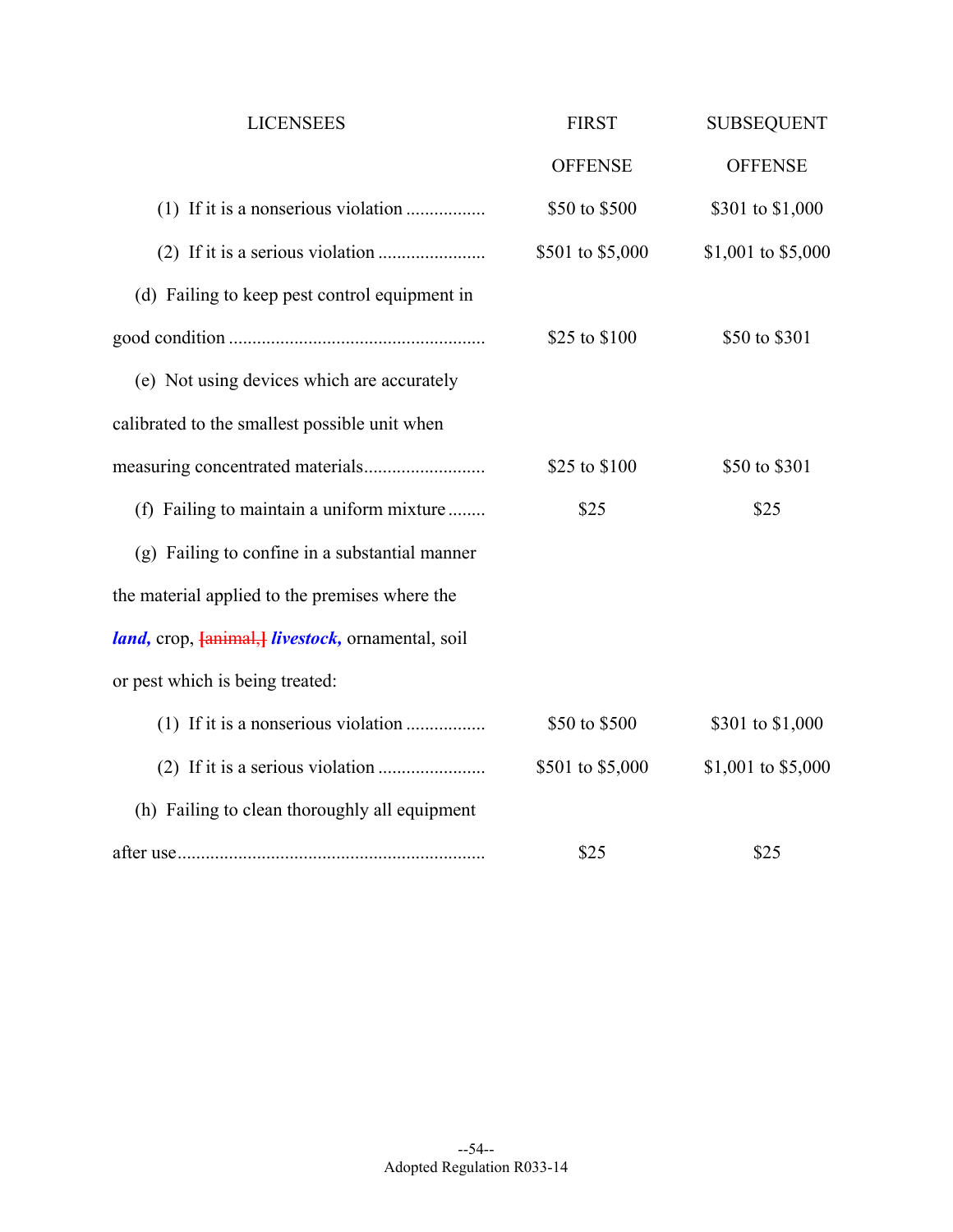| <b>LICENSEES</b>                                 | <b>FIRST</b>     | <b>SUBSEQUENT</b>               |
|--------------------------------------------------|------------------|---------------------------------|
|                                                  | <b>OFFENSE</b>   | <b>OFFENSE</b>                  |
| (i) Failing to store undiluted pesticides in a   |                  |                                 |
| locked facility or failing to handle             |                  |                                 |
| serviceperson's kits with extreme caution or     |                  |                                 |
| leaving the kits where children or other         |                  |                                 |
| unauthorized persons might remove the            |                  |                                 |
| contents:                                        |                  |                                 |
|                                                  | \$50 to \$500    | \$301 to \$1,000                |
|                                                  | \$501 to \$5,000 | \$1,001 to \$5,000              |
| For a violation of NAC 555.410, if the<br>15.    |                  |                                 |
| violation is for:                                |                  |                                 |
| (a) Failing to keep an accurate and legible      |                  |                                 |
| record of each property treated for 2 years      | \$100 to \$500   | \$501 to \$1,000                |
| (b) Failing to record an item of information     |                  |                                 |
|                                                  | \$25 to \$100    | \$50 to \$301                   |
| (c) Failing to keep a copy of each report        |                  |                                 |
| prepared pursuant to NAC 555.430 for 5 years     |                  |                                 |
|                                                  |                  | \$100 to \$500 \$501 to \$1,000 |
| (d) Failing to report to the Director or his or  |                  |                                 |
| <b>her designee</b> within 48 hours any cases of |                  |                                 |
| apparent pesticide poisoning which require       |                  |                                 |
| medical treatment:                               |                  |                                 |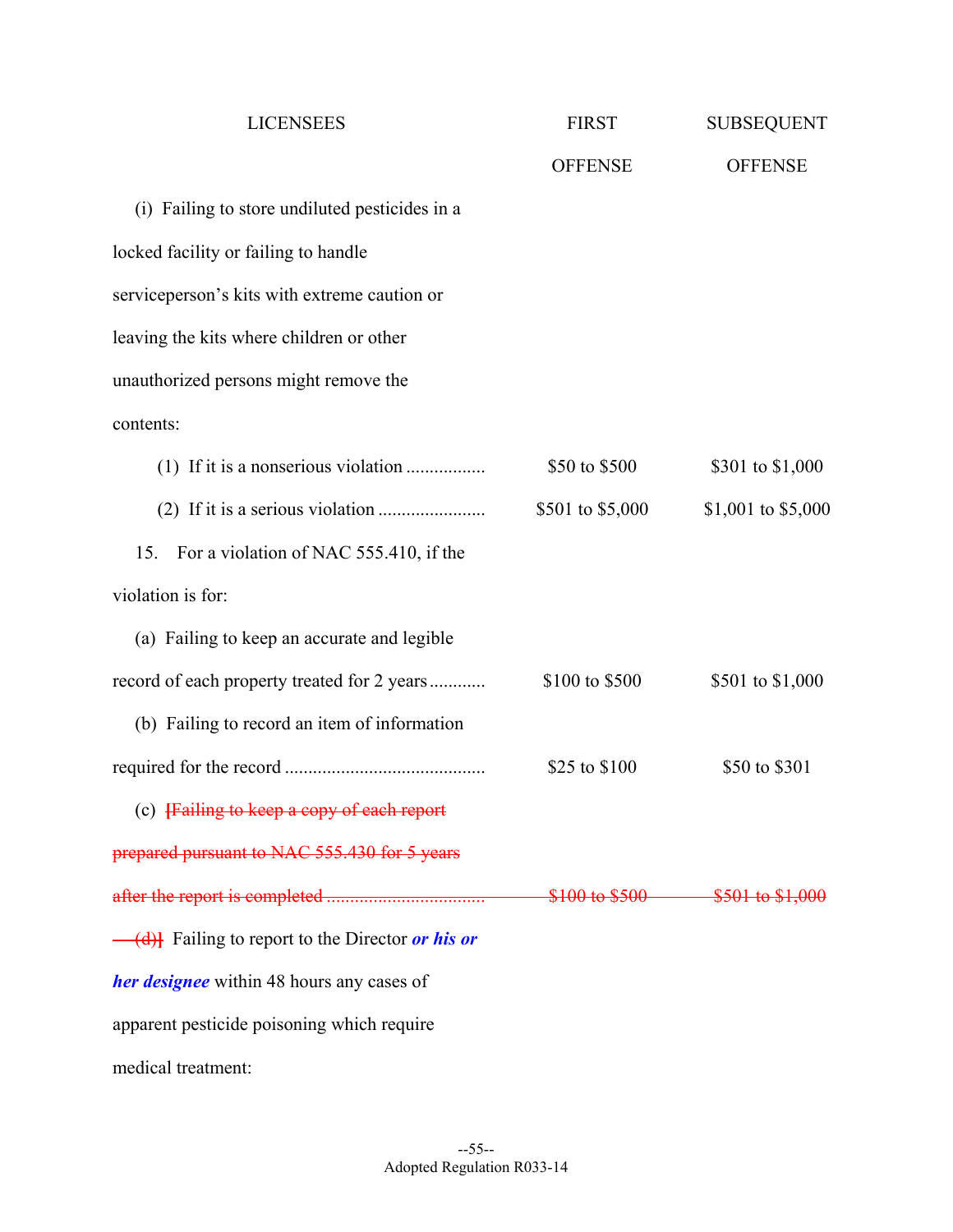| <b>LICENSEES</b>                                           | <b>FIRST</b>     | <b>SUBSEQUENT</b> |
|------------------------------------------------------------|------------------|-------------------|
|                                                            | <b>OFFENSE</b>   | <b>OFFENSE</b>    |
| (1) If it is a nonserious violation                        | \$100            | \$100             |
|                                                            | \$500            | \$500             |
| $\overline{f(e)}$ (d) Failing to file the required monthly |                  |                   |
| report on or before the 15th day of the following          |                  |                   |
|                                                            | \$100            | \$100             |
| For a violation of NAC 555.420, if<br>16.                  |                  |                   |
| the violation is for using a material for pest             |                  |                   |
| control which is not registered in this State as a         |                  |                   |
|                                                            | \$100            | \$100             |
| For a violation of NRS 555.420, if the<br>17.              |                  |                   |
| violation is for failing to respond to a request for       |                  |                   |
| an inspection or other activity specified in that          |                  |                   |
| section or to submit to such an inspection or              |                  |                   |
|                                                            | \$100 to \$1,000 | \$100 to \$5,000  |
| For a violation of NAC 555.415<br>18.                      | \$100 to \$1,000 | \$301 to \$1,000  |
| For a violation of NAC 555.425, if the<br>19.              |                  |                   |
|                                                            |                  |                   |

violation is for: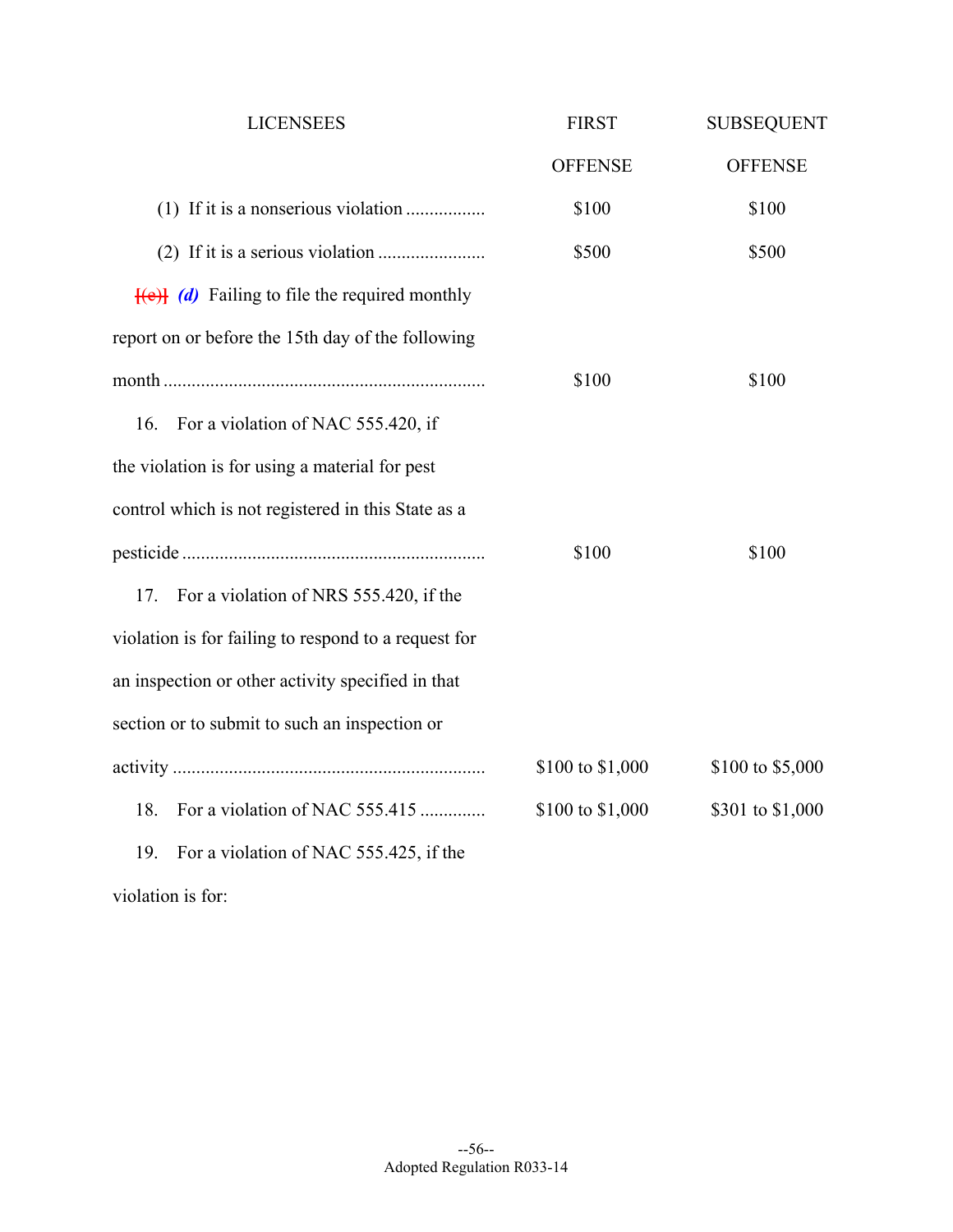| <b>LICENSEES</b>                                     | <b>FIRST</b>   | <b>SUBSEQUENT</b> |
|------------------------------------------------------|----------------|-------------------|
|                                                      | <b>OFFENSE</b> | <b>OFFENSE</b>    |
| (a) Failing to display prominently his or her        |                |                   |
| permanent license number and the name of the         |                |                   |
| business on all service vehicles of the business     |                |                   |
| on both sides of such vehicles in letters at least 2 |                |                   |
| inches in height and in a color which contrasts      |                |                   |
|                                                      | \$25           | \$100             |
| (b) Failing to equip a service vehicle used in       |                |                   |
| the custom application of pesticides with:           |                |                   |
| (1) Clothing and equipment designed to               |                |                   |
| provide protection against any pesticide carried     |                |                   |
|                                                      | \$100          | \$150             |
| (2) Absorbent material capable of                    |                |                   |
| absorbing and containing more than 1 gallon of       |                |                   |
|                                                      | \$100          | \$150             |
| (3) Equipment designed to store safely               |                |                   |
| materials contaminated with pesticide                | \$100          | \$150             |
| (4) A sufficient quantity of potable water           |                |                   |
|                                                      | \$100          | \$100             |
| For a violation of NAC 555.427, if the<br>20.        |                |                   |
|                                                      |                |                   |

violation is for: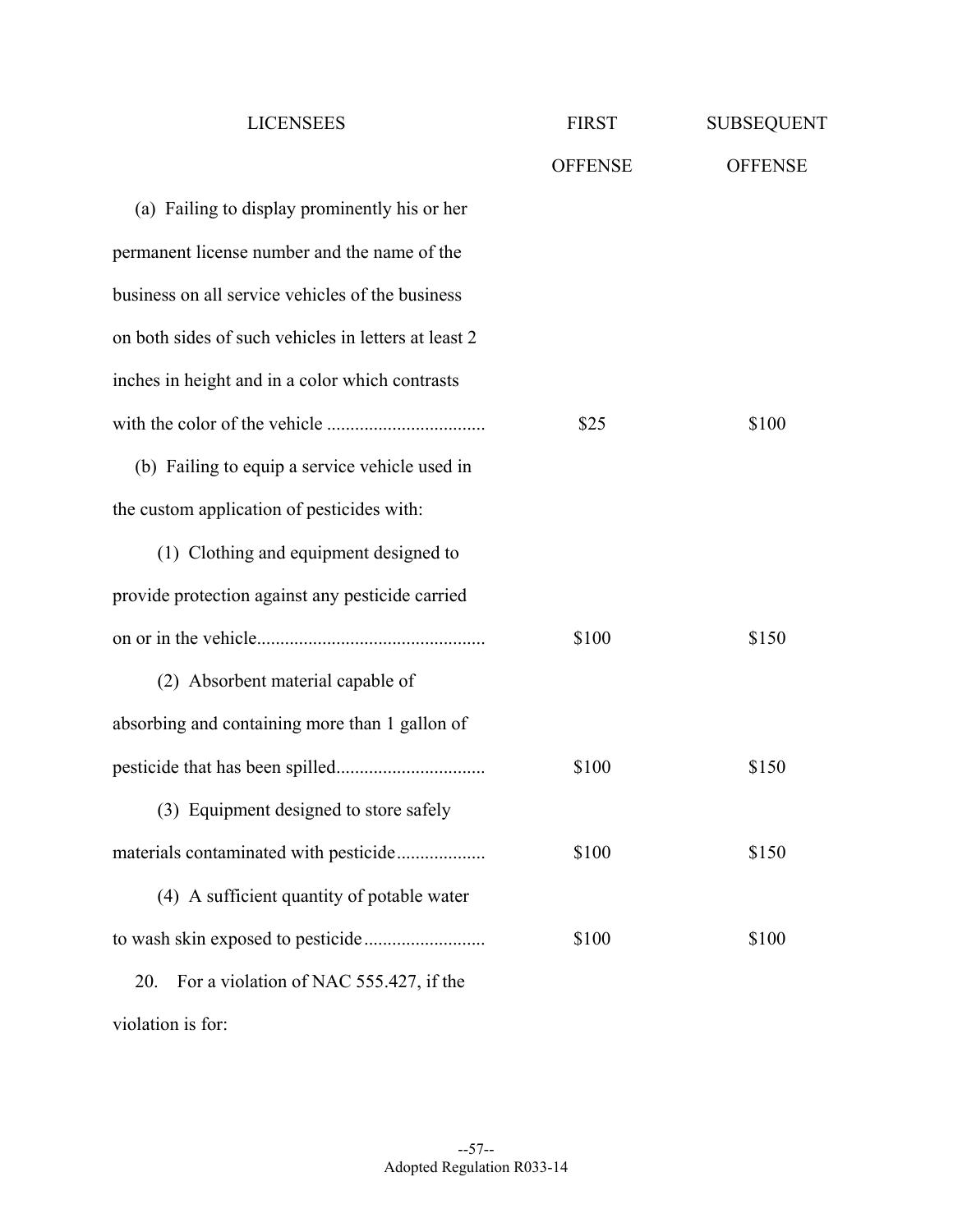| <b>LICENSEES</b>                                  | <b>FIRST</b>     | <b>SUBSEQUENT</b>  |
|---------------------------------------------------|------------------|--------------------|
|                                                   | <b>OFFENSE</b>   | <b>OFFENSE</b>     |
| (a) Failing to submit the form entitled           |                  |                    |
| "Termiticide Pretreatment Notification Form"      | \$301 to \$1,000 | \$1,001 to \$5,000 |
| (b) Failing to include each item of               |                  |                    |
| information required on the form entitled         |                  |                    |
| "Termiticide Pretreatment Notification Form"      | \$25 to \$100    | \$50 to \$301      |
|                                                   | (per item not    | (per item not      |
|                                                   | included)        | included)          |
| (c) Failing to apply the termiticide only to      |                  |                    |
| sites or in the specific quantities or dosages    |                  |                    |
| listed on the label of the termiticide, unless    |                  |                    |
| otherwise authorized by the Director              | \$500 to \$1,000 | \$1,001 to \$5,000 |
| (d) Failing, as part of a preconstruction         |                  |                    |
| treatment to soil, to apply the termiticide in a  |                  |                    |
| manner that establishes a vertical barrier at the |                  |                    |
| exterior of the walls of the foundation or the    |                  |                    |
| exterior of the concrete slab, as appropriate,    |                  |                    |
| within 30 days after grading and any other        |                  |                    |
| disturbance of the soil has been completed        | \$301 to \$1,000 | \$1,001 to \$5,000 |
| For a violation of NAC 555.428, if the<br>21.     |                  |                    |
| violation is for:                                 |                  |                    |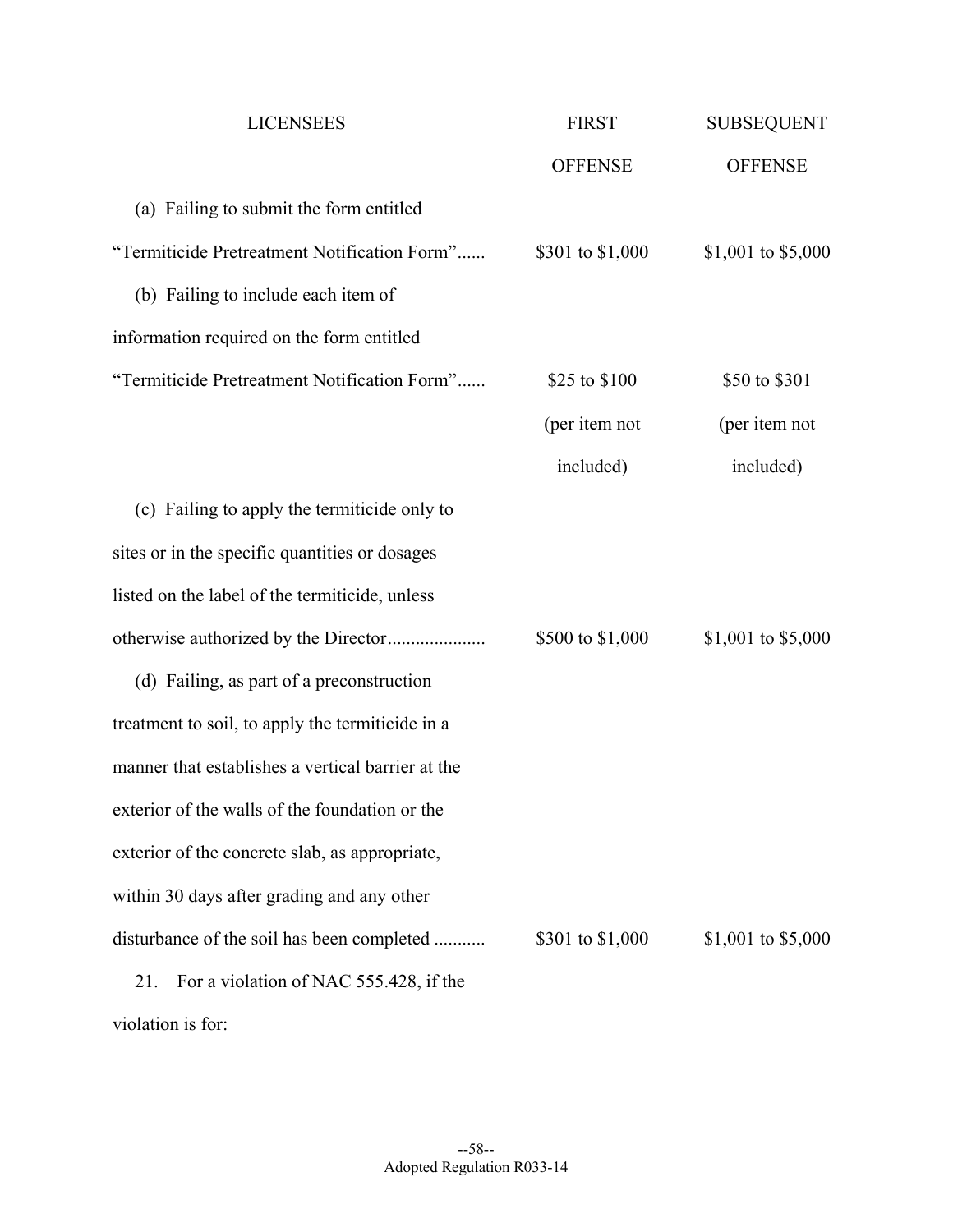| <b>LICENSEES</b>                                   | <b>FIRST</b>     | <b>SUBSEQUENT</b>  |
|----------------------------------------------------|------------------|--------------------|
|                                                    | <b>OFFENSE</b>   | <b>OFFENSE</b>     |
| (a) Falsifying or failing to record legibly and    |                  |                    |
| accurately the information required on the tag     |                  |                    |
|                                                    | \$301 to \$1,000 | \$1,001 to \$5,000 |
| (b) Failing to include each item of                |                  |                    |
| information required on the tag for                |                  |                    |
|                                                    | \$50 to \$100    | \$100 to \$301     |
|                                                    | (per item not    | (per item not      |
|                                                    | included)        | included)          |
| (c) Failing to affix securely a tag for            |                  |                    |
| preconstruction treatment at the site of the       |                  |                    |
| preconstruction treatment immediately after an     |                  |                    |
|                                                    | \$301 to \$1,000 | \$301 to \$1,000   |
| For a violation of NAC 555.430, if the<br>22.      |                  |                    |
| violation is for:                                  |                  |                    |
| (a) Failing to write and deliver the required      |                  |                    |
| report before starting work on a project or giving |                  |                    |
| an oral or written opinion on a form supplied by   |                  |                    |
| the Department or on an electronic form            |                  |                    |
|                                                    | \$100            | \$150              |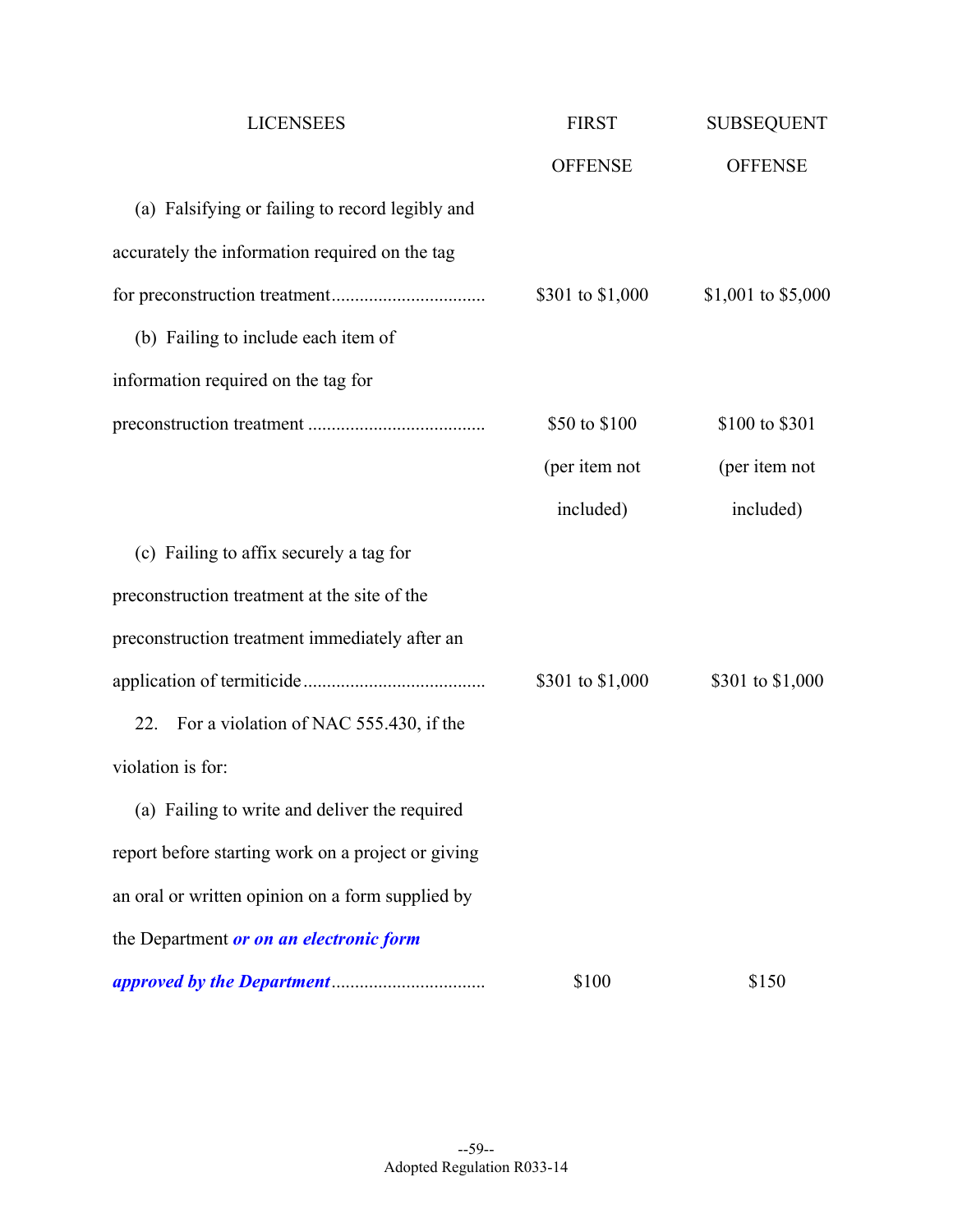| <b>LICENSEES</b>                                                       | <b>FIRST</b>   | <b>SUBSEQUENT</b> |
|------------------------------------------------------------------------|----------------|-------------------|
|                                                                        | <b>OFFENSE</b> | <b>OFFENSE</b>    |
| (b) Failing to file a report with the district or                      |                |                   |
| subdistrict within 15 days after the inspection is                     |                |                   |
|                                                                        | \$100          | \$150             |
| (c) Failing to include each item of                                    |                |                   |
|                                                                        | \$50 to \$500  | \$50 to \$1,000   |
|                                                                        | (per item not  | (per item not     |
|                                                                        | included)      | included)         |
| (d) Failing to keep a copy of each report for                          |                |                   |
| at least 3 years after preparation of the report                       | \$100 to \$500 | \$501 to \$1,000  |
| (e) Failing to affix or deliver a tag as                               |                |                   |
| required upon completion of an inspection or                           |                |                   |
|                                                                        | \$100          | \$300             |
| $\left\{ \left( e \right) \right\}$ (f) Failing to record each item of |                |                   |
|                                                                        | \$25 to \$100  | \$100 to \$301    |
|                                                                        | (per item not  | (per item not     |
|                                                                        | included)      | included)         |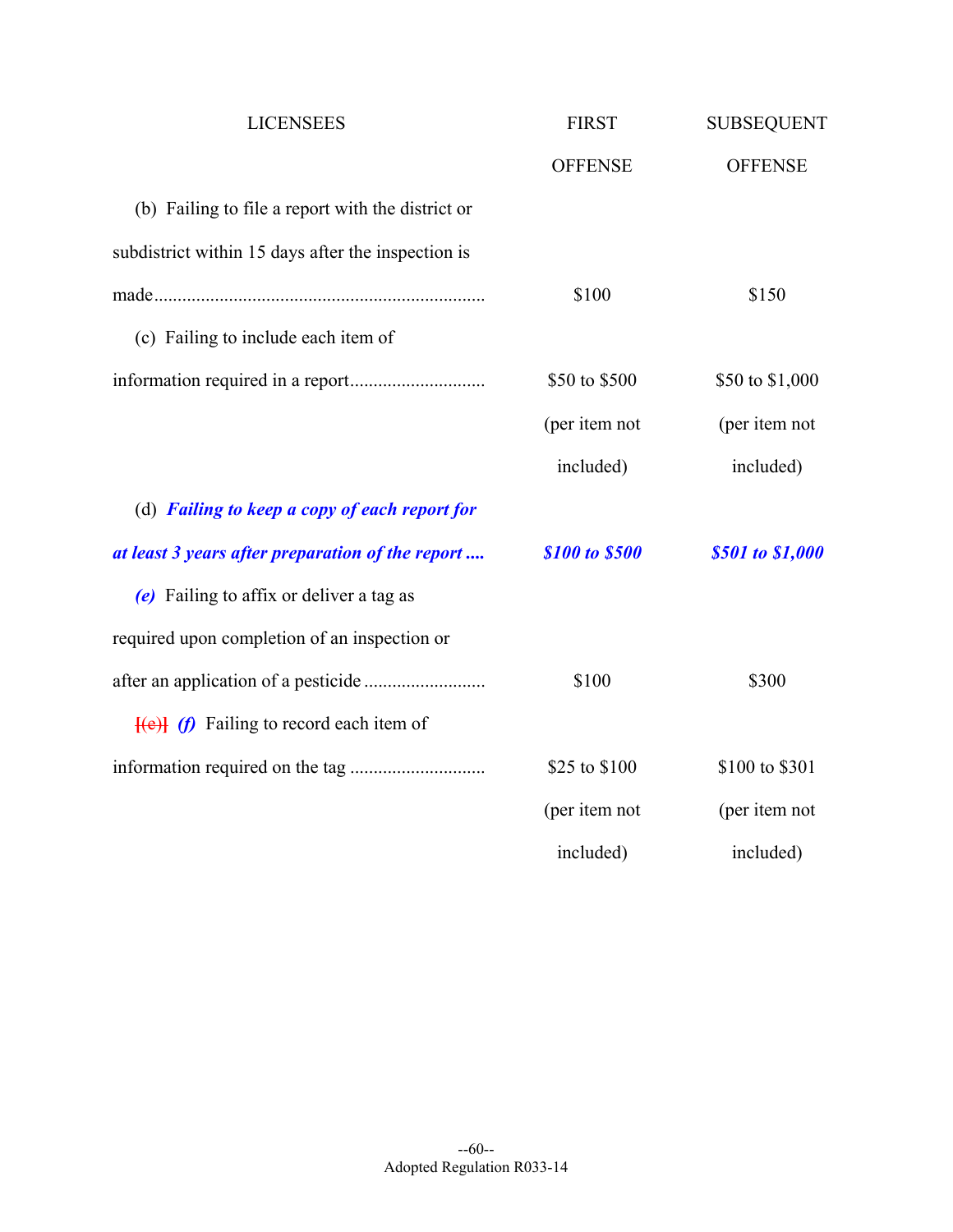| <b>LICENSEES</b>                                                                | <b>FIRST</b>     | <b>SUBSEQUENT</b>  |
|---------------------------------------------------------------------------------|------------------|--------------------|
|                                                                                 | <b>OFFENSE</b>   | <b>OFFENSE</b>     |
| $\left\{\left(\frac{f}{f}\right)\right\}$ (g) Failing to apply a termiticide or |                  |                    |
| other pesticide to eradicate wood-destroying                                    |                  |                    |
| pests only to sites or in the specific quantities or                            |                  |                    |
| dosages listed on the label of the termiticide or                               |                  |                    |
| other pesticide, unless otherwise authorized by                                 |                  |                    |
| the Director:                                                                   |                  |                    |
|                                                                                 | \$50 to \$500    | \$301 to \$1,000   |
|                                                                                 | \$501 to \$5,000 | \$1,001 to \$5,000 |
| For a violation of NAC 555.440, if the<br>23.                                   |                  |                    |
| violation is for:                                                               |                  |                    |
| (a) Failing to exercise reasonable precautions                                  |                  |                    |
| to protect persons, animals, crops or property:                                 |                  |                    |
|                                                                                 | \$50 to \$500    | \$301 to \$1,000   |
|                                                                                 | \$501 to \$5,000 | \$1,001 to \$5,000 |
| (b) Disposing of or leaving unattended a                                        |                  |                    |
| pesticide or its empty container where it may                                   |                  |                    |
| present a hazard to any person, animal, crop or                                 |                  |                    |
| property or failing to dispose of the pesticide or                              |                  |                    |
| container in a safe manner or failing to remove                                 |                  |                    |
| or otherwise safeguard empty containers from                                    |                  |                    |
|                                                                                 | \$100 to \$301   | \$301 to \$1,000   |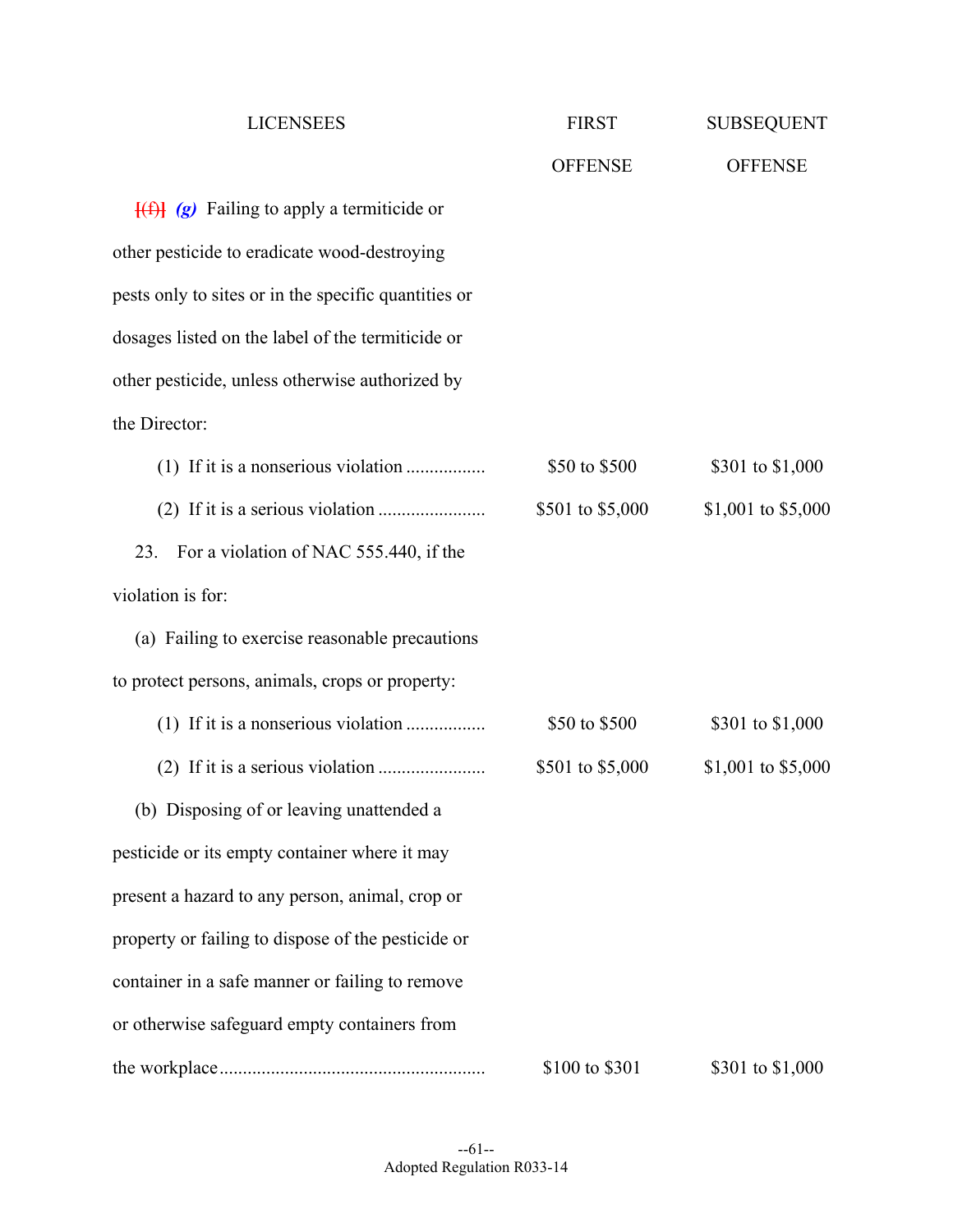| <b>LICENSEES</b>                                    | <b>FIRST</b>     | <b>SUBSEQUENT</b>  |
|-----------------------------------------------------|------------------|--------------------|
|                                                     | <b>OFFENSE</b>   | <b>OFFENSE</b>     |
| (c) Failing to provide employees with the           |                  |                    |
| required information, precautions and safety        |                  |                    |
| equipment:                                          |                  |                    |
|                                                     | \$50 to \$500    | \$301 to \$1,000   |
|                                                     | (per item not    | (per item not      |
|                                                     | provided)        | provided)          |
|                                                     | \$501 to \$5,000 | \$1,001 to \$5,000 |
|                                                     | (per item not    | (per item not      |
|                                                     | provided)        | provided)          |
| (d) Failing to keep the required safety             |                  |                    |
|                                                     | \$50 to \$300    | \$301 to \$1,000   |
|                                                     | (per item not    | (per item not      |
|                                                     | maintained)      | maintained)        |
| (e) Not using materials, dosages, formulas,         |                  |                    |
| devices or methods of application and disposal      |                  |                    |
| in accordance with the directions on the label of   |                  |                    |
| the pesticide or device or the Federal Insecticide, |                  |                    |
| Fungicide, and Rodenticide Act, 7 U.S.C. §§ 136     |                  |                    |
| et seq.:                                            |                  |                    |
|                                                     | \$50 to \$500    | \$301 to \$1,000   |
|                                                     | \$501 to \$5,000 | \$1,001 to \$5,000 |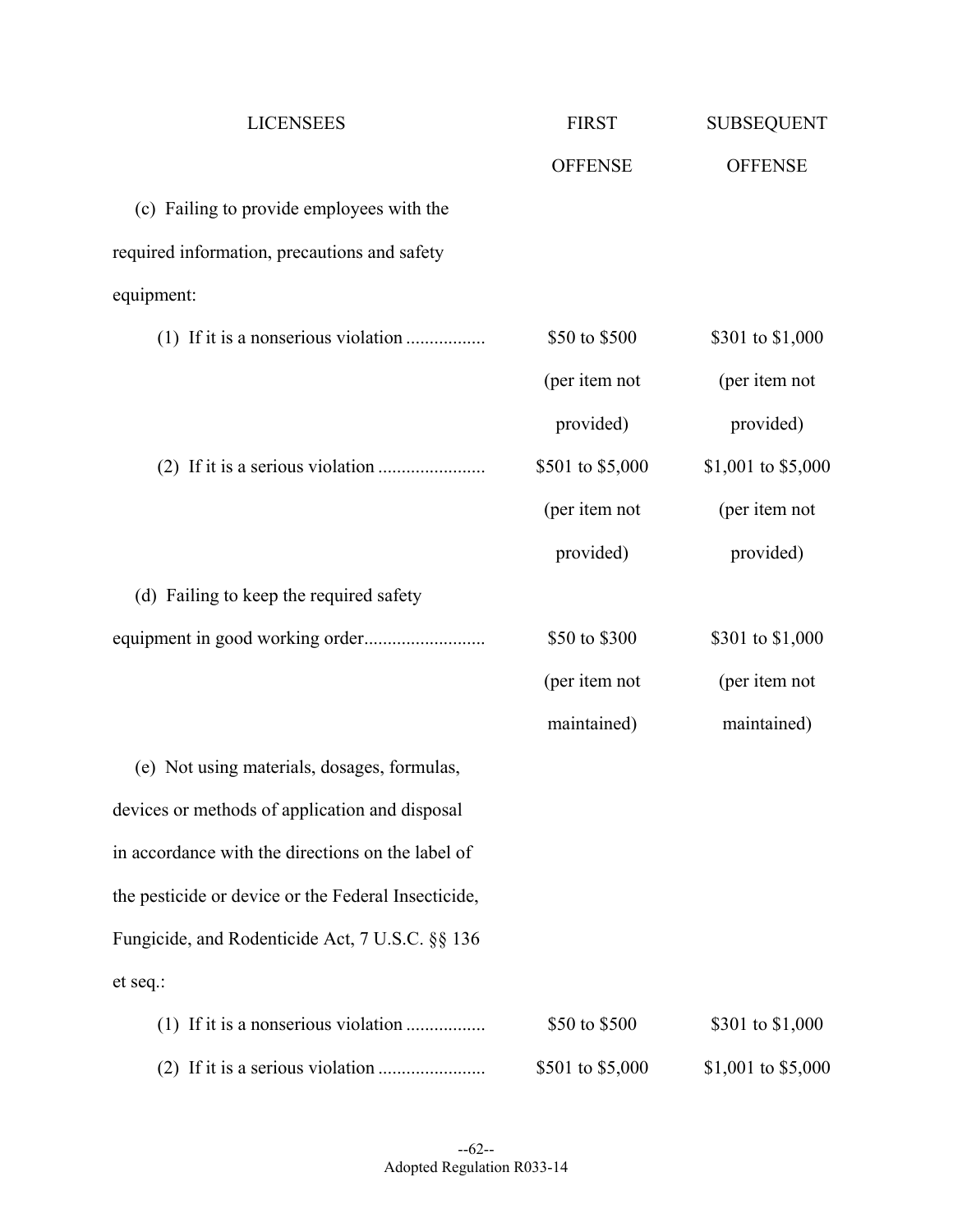| <b>LICENSEES</b>                               | <b>FIRST</b>   | <b>SUBSEQUENT</b> |
|------------------------------------------------|----------------|-------------------|
|                                                | <b>OFFENSE</b> | <b>OFFENSE</b>    |
| (f) Failing to use an accurately calibrated    |                |                   |
| metering device when dispensing a termiticide  | \$100 to \$301 | \$301 to \$1,000  |
| For a violation of NAC 555.445, if the<br>24.  |                |                   |
| violation is for:                              |                |                   |
| (a) Failing to attach abbreviated labels to a  |                |                   |
|                                                | \$50 to \$100  | \$50 to \$301     |
| (b) Failing to include each item of            |                |                   |
| information required on an abbreviated label   | \$50 to \$100  | \$50 to \$301     |
| (c) Failing to carry a complete label for each |                |                   |
|                                                | \$50 to \$100  | \$50 to \$301     |
| 25.<br>For a violation of NAC 555.460, if the  |                |                   |
| violation is for:                              |                |                   |
| (a) Failing to give notice within a reasonable |                |                   |
| time before treatment to an owner of any       |                |                   |
| animals known to be on the property to be      |                |                   |
| treated or on property where a material        |                |                   |
| containing a harmful substance is likely to    |                |                   |
|                                                | \$100 to \$500 | \$301 to \$1,000  |
| (b) Failing to exercise reasonable precautions |                |                   |
| to prevent access of animals to areas where    |                |                   |
|                                                | \$100 to \$500 | \$301 to \$1,000  |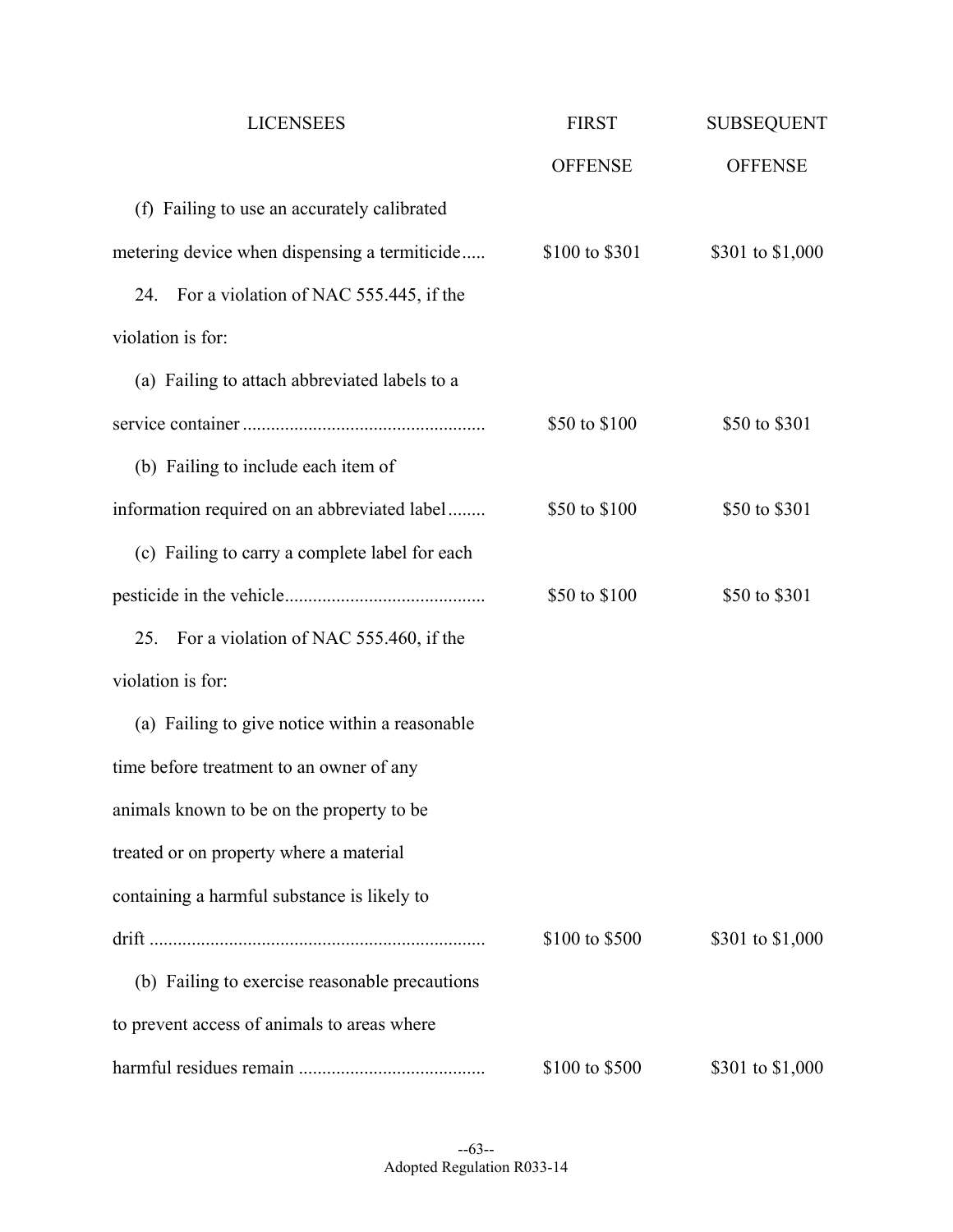| <b>LICENSEES</b>                                  | <b>FIRST</b>     | <b>SUBSEQUENT</b>  |
|---------------------------------------------------|------------------|--------------------|
|                                                   | <b>OFFENSE</b>   | <b>OFFENSE</b>     |
| (c) Failing to exercise reasonable precaution     |                  |                    |
| to avoid contaminating water containing fish      | \$100 to \$500   | \$301 to \$1,000   |
| (d) Failing to place a rodenticide in an area     |                  |                    |
| that is inaccessible to children or pets or other |                  |                    |
| domestic animals or in a tamper-resistant bait    |                  |                    |
| station:                                          |                  |                    |
| (1) If it is a nonserious violation               | \$50 to \$500    | \$301 to \$1,000   |
|                                                   | \$501 to \$1,000 | \$1,001 to \$5,000 |
| (e) Failing to mark the outside of a bait         |                  |                    |
| station with the required information:            |                  |                    |
| (1) If it is a nonserious violation               | \$25 to \$500    | \$301 to \$1,000   |
|                                                   | \$501 to \$1,000 | \$1,001 to \$5,000 |
| (f) Failing to remove bait stations placed on     |                  |                    |
| the property by the pest control business upon    |                  |                    |
| termination of the services of the pest control   |                  |                    |
| business:                                         |                  |                    |
|                                                   | \$50 to \$500    | \$301 to \$1,000   |
|                                                   | \$501 to \$1,000 | \$1,001 to \$5,000 |
| For a violation of NAC 555.470, if the<br>26.     |                  |                    |
|                                                   |                  |                    |

violation is for: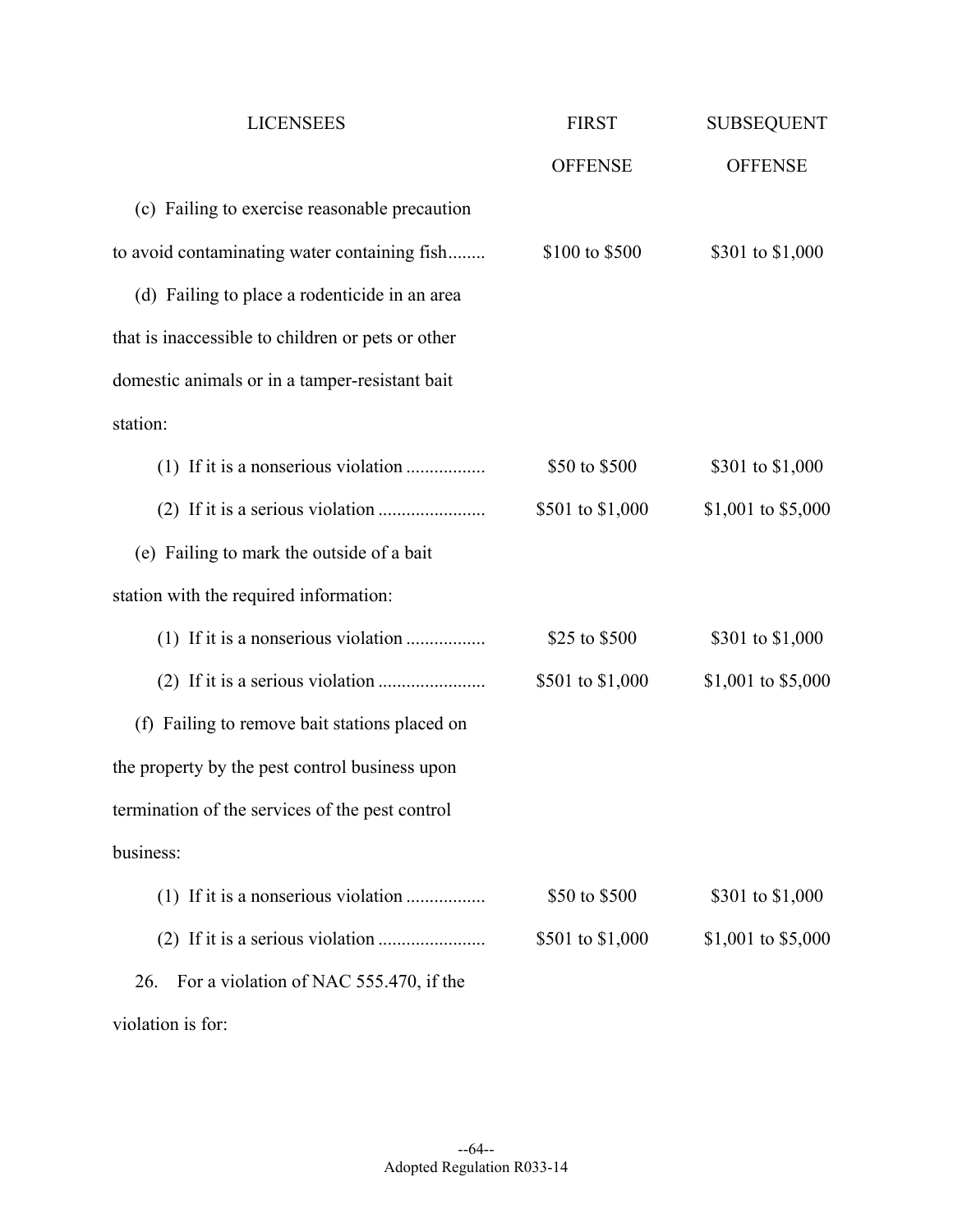| <b>LICENSEES</b>                                  | <b>FIRST</b>     | <b>SUBSEQUENT</b>  |
|---------------------------------------------------|------------------|--------------------|
|                                                   | <b>OFFENSE</b>   | <b>OFFENSE</b>     |
| (a) Failing to give notice personally or by       |                  |                    |
| telephone to an apiarist within the required      |                  |                    |
|                                                   | \$100 to \$500   | \$301 to \$1,000   |
| (b) Failing to give notice of his or her intent   |                  |                    |
| to apply specified pesticides to each apiarist    |                  |                    |
| within 2 miles of the field to be treated within  |                  |                    |
|                                                   | \$100 to \$500   | \$301 to \$1,000   |
| (c) Failing to provide each item of               |                  |                    |
| information required to be included in the        |                  |                    |
|                                                   | \$100 to \$500   | \$301 to \$1,000   |
| 27. For a violation of NAC 555.510, if the        |                  |                    |
| violation is for:                                 |                  |                    |
| (a) Fumigating without the supervision of a       |                  |                    |
| person who is a certified applicator and licensed |                  |                    |
| pursuant to subparagraph (4) of paragraph (c) of  |                  |                    |
| subsection 2 of NAC 555.280 to perform pest       |                  |                    |
| control using lethal fumigants:                   |                  |                    |
| (1) If it is a nonserious violation               | \$50 to \$500    | \$301 to \$1,000   |
|                                                   | \$501 to \$1,000 | \$1,001 to \$5,000 |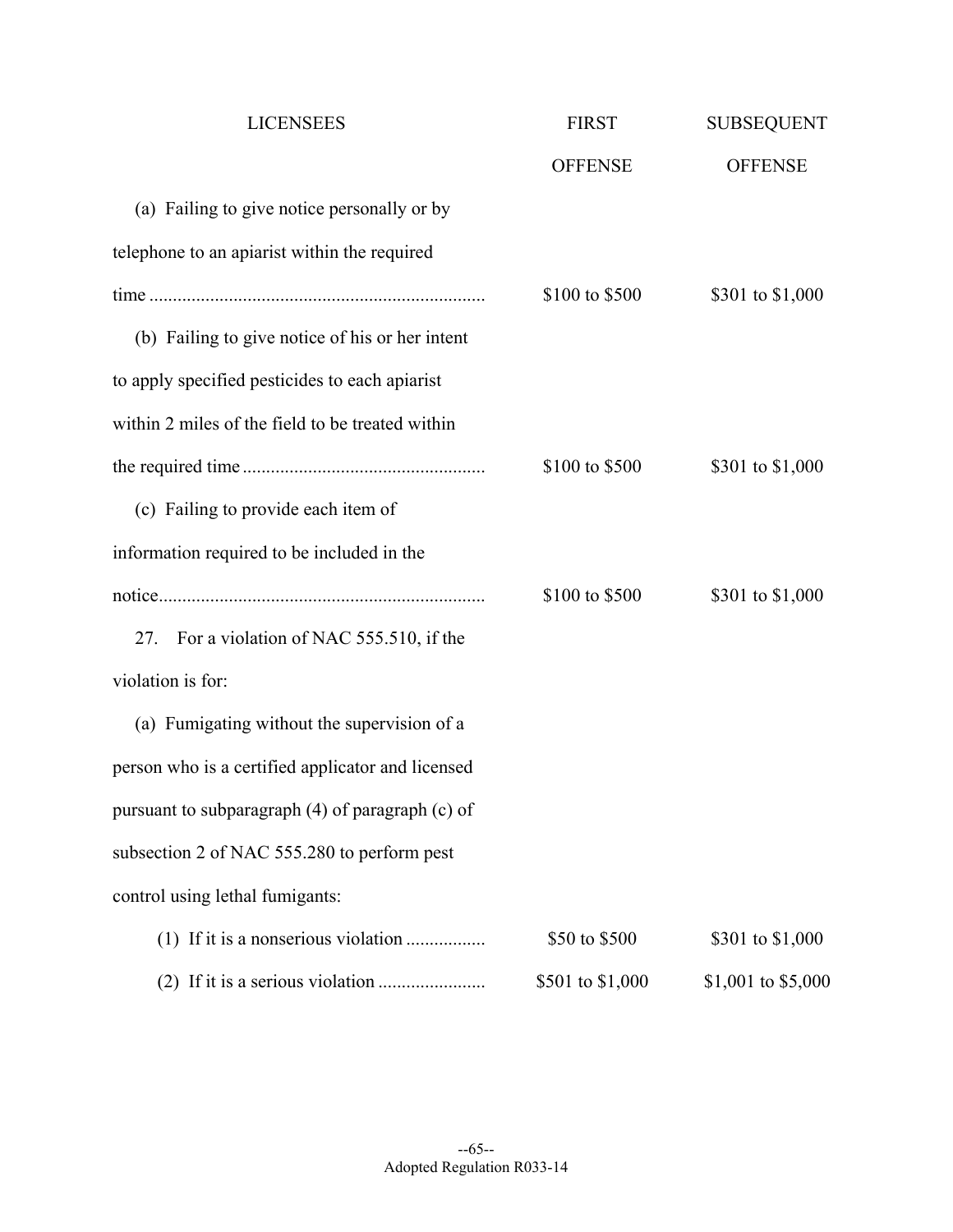| <b>LICENSEES</b>                                           | <b>FIRST</b>     | <b>SUBSEQUENT</b>  |
|------------------------------------------------------------|------------------|--------------------|
|                                                            | <b>OFFENSE</b>   | <b>OFFENSE</b>     |
| (b) Except as otherwise provided by NAC                    |                  |                    |
| 555.510, failing to have at least one licensee and         |                  |                    |
| one person under the supervision of that licensee          |                  |                    |
| present during the release of the fumigant or the          |                  |                    |
| ventilation process:                                       |                  |                    |
|                                                            | \$50 to \$500    | \$301 to \$1,000   |
|                                                            | \$501 to \$1,000 | \$1,001 to \$5,000 |
| (c) Failing to have a complete label and any               |                  |                    |
| supplemental labels from the fumigant being                |                  |                    |
| used, including, without limitation, any                   |                  |                    |
| instructions for the use of the fumigant                   |                  |                    |
| published by the manufacturer of the fumigant,             |                  |                    |
| and, if required, a copy of the fully developed            |                  |                    |
| site-specific fumigation management plan                   | \$50 to \$300    | \$501 to \$1,000   |
|                                                            | (per item not    | (per item not      |
|                                                            | provided)        | provided)          |
| (d) Failing to have the antidote, $if any$ , and           |                  |                    |
| instructions for administering it $\frac{1}{2}$ if any, as |                  |                    |
| prescribed by the manufacturer of the fumigant             | \$50 to \$300    | \$301 to \$1,000   |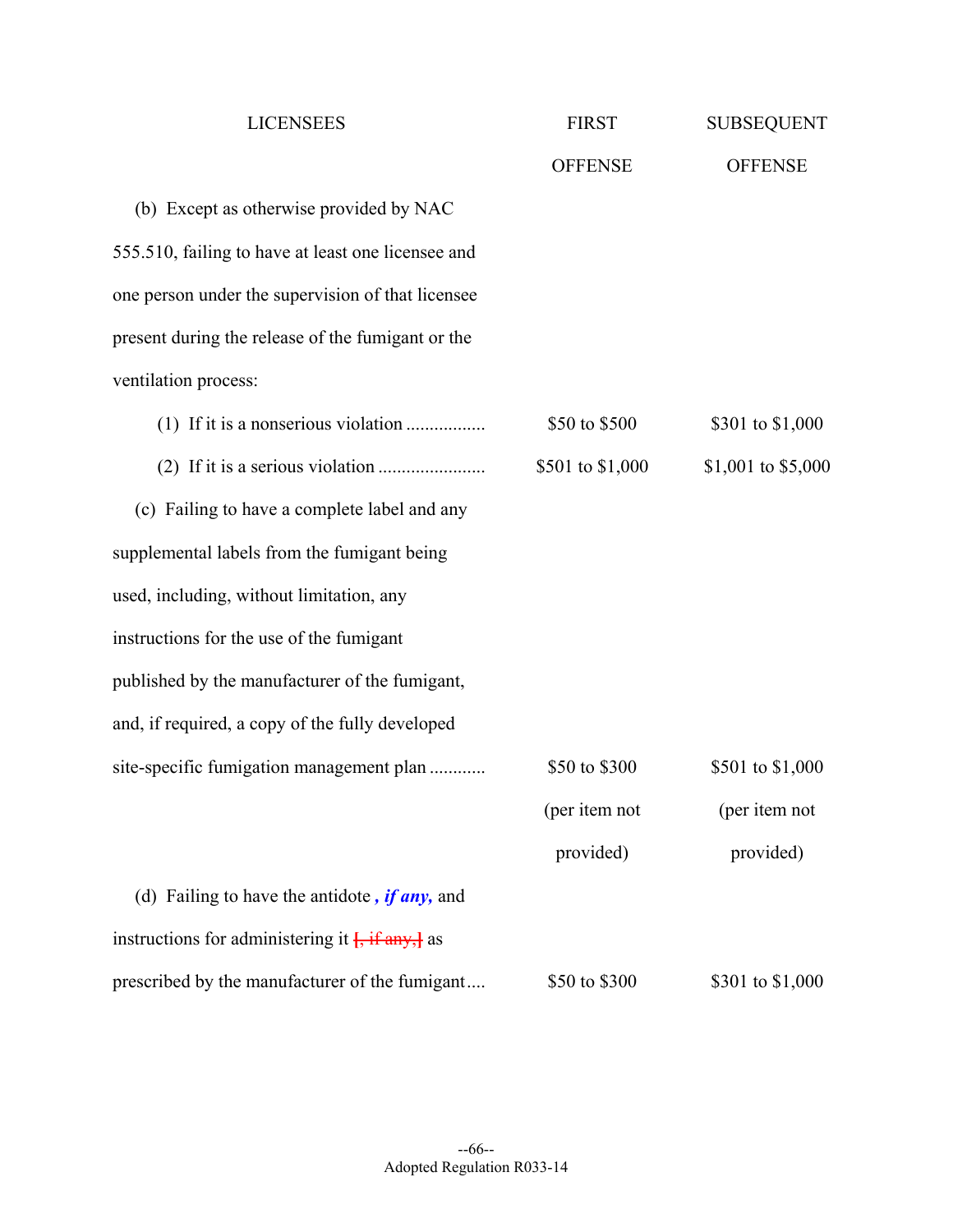| <b>PERSONS WHO DO NOT HOLD A</b>          | <b>FIRST</b>    | <b>SUBSEQUENT</b>  |
|-------------------------------------------|-----------------|--------------------|
| <b>LICENSE OR CERTIFICATE</b>             | <b>OFFENSE</b>  | <b>OFFENSE</b>     |
| <b>For a violation of:</b><br><b>28.</b>  |                 |                    |
| (a) NRS 555.280 or 555.285 by a person    |                 |                    |
| who does not hold a license issued by the |                 |                    |
|                                           | \$50 to \$1,000 | \$1,001 to \$5,000 |
| (b) NRS 555.351 by a person who does not  |                 |                    |
| hold a certificate issued by the Director | \$50 to \$1,000 | \$1,001 to \$5,000 |

Sec. 30. NAC 555.613 is hereby amended to read as follows:

555.613 1. The fields of licensed primary principal commercial applicators are:

 (a) Aerial—The use of aircraft *for the application of pesticides* on standing or running water, rangeland **[**or**]** *, agricultural crops, forest, idle* cropland **[**.**]** *and noncropland associated with the production of agricultural crops.*

 (b) Agricultural ground—The use of ground equipment *for the application of pesticides* on *livestock,* rangeland, *agricultural crops, idle* cropland **[**or animals.**]** *and noncropland associated with the production of agricultural crops.*

 (c) Urban *and* structural—The use of ground equipment *for the application of pesticides* in urban areas and in, on or around structures.

2. The categories of licensed primary principal commercial applicators are:

(a) Aerial:

- (1) **[**Insecticides**]** *Insect pests*—The application of insecticides, miticides and acaricides.
- (2) **[**Herbicides**]** *Weeds*—The application of herbicides and plant regulators.
- (3) Desiccants and defoliants—The application of desiccants and defoliants.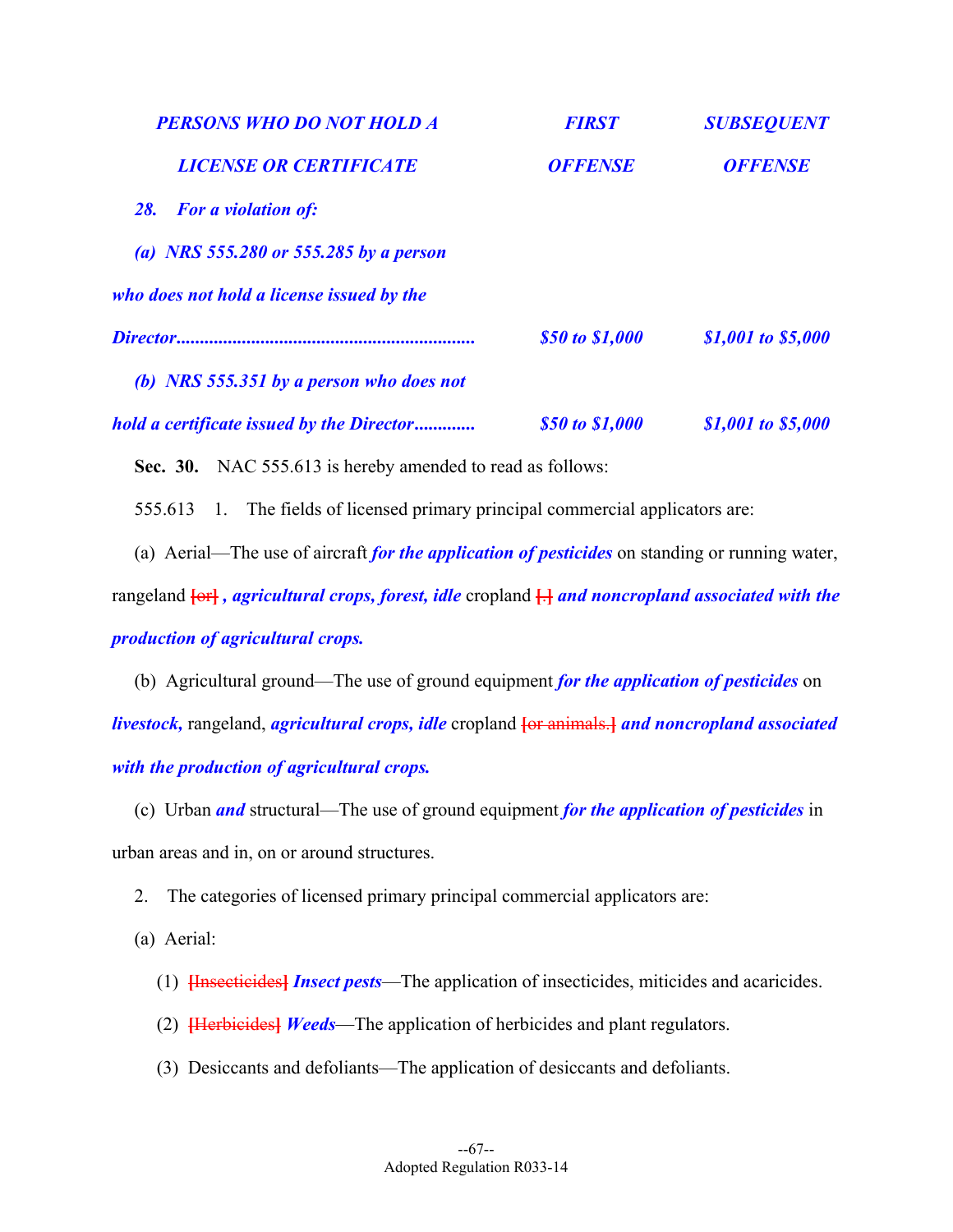(4) **[**Fungicides and bactericides**]** *Fungi pests*—The application of fungicides, bactericides and nematicides.

(b) Agricultural ground:

## (1) **[**Insecticides**]** *Insect pests*—The application of insecticides, miticides and acaricides.

(2) **[**Herbicides**]** *Weeds*—The application of herbicides and plant regulators.

(3) Desiccants and defoliants—The application of desiccants and defoliants.

 (4) **[**Fungicides and bactericides**]** *Fungi pests*—The application of fungicides, bactericides and nematicides.

 (5) **[**Rodenticides—The application of rodenticides.**]** *Vertebrate pests--The application of various substances on agricultural ground for the control of vertebrate pests, including, without limitation, the use of fumigants for burrowing rodents. This category does not include the control of vertebrate pests in, on or around industrial complexes, institutional complexes, dwelling units or other structures designed for use by humans, or on ornamentals or turf in, on or around such structures.*

(c) Urban and structural:

 (1) **[**Ornamental and turf**]** *Limited landscape*—The control of **[**insects, weeds, vertebrates**]** *insect pests, vertebrate pests* and plant diseases and the use of plant regulators on ornamentals and turf in urban areas, including, without limitation, fruit trees in urban areas if the fruit trees are not used for commercial purposes.

 (2) Industrial and institutional—The control of **[**insects**]** *insect pests* and **[**vertebrates**]** *vertebrate pests* in, on or around industrial complexes, institutional complexes and dwelling units.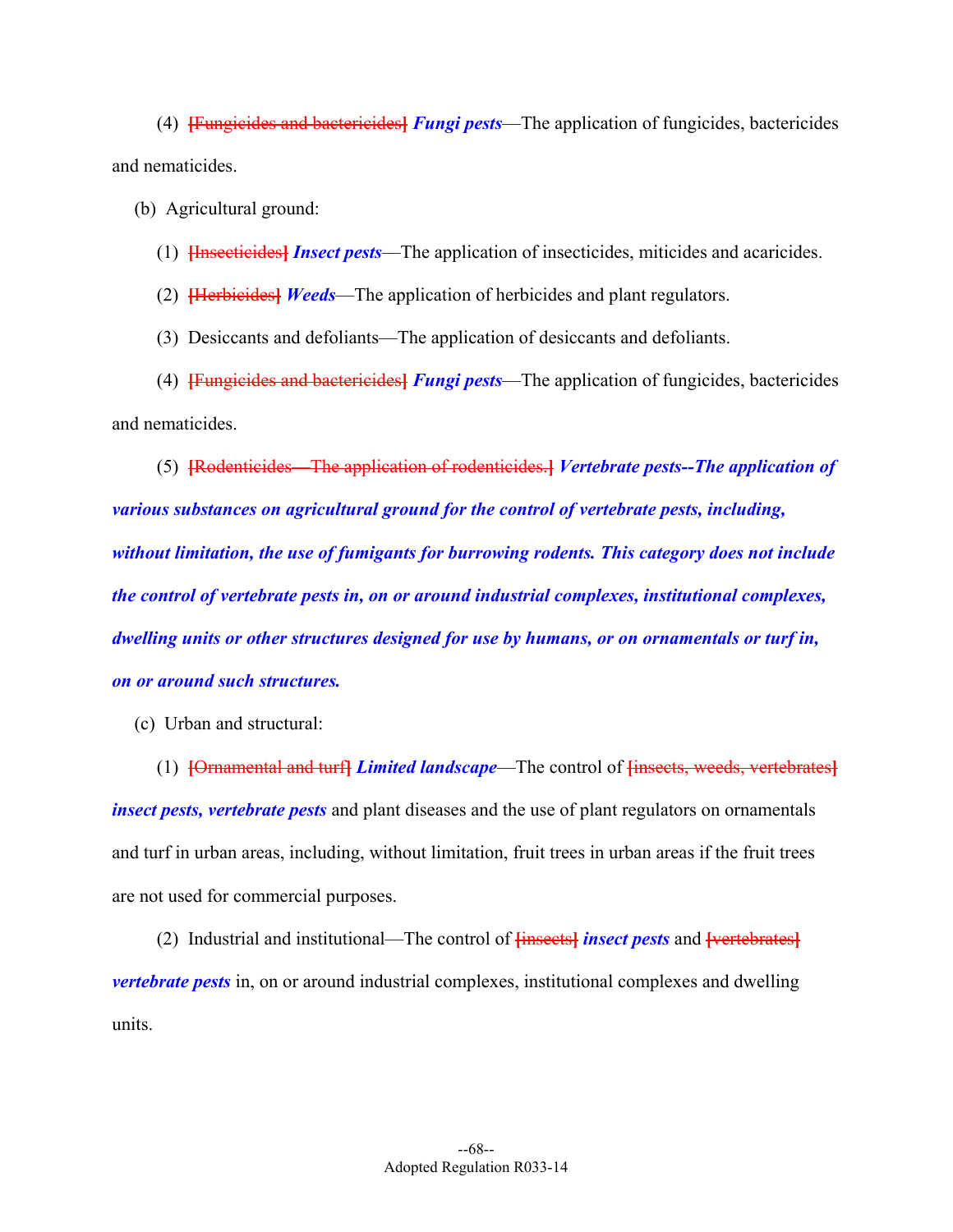(3) Structural—The control of wood-destroying pests, inspection for wood-destroying pests and inspection for conditions conducive to infestations of wood-destroying pests.

(4) Fumigation—The use of poisonous and lethal fumigants.

 (5) Aquatic—The control of **[**insects,**]** *insect pests,* weeds and **[**vertebrates**]** *vertebrate pests* in aquatic areas that are used or are intended for use in and around industrial complexes, institutional complexes and dwelling units.

 (6) **[**Right-of-way**]** *Weeds*—The control of weeds in the maintenance of *landscapes, turf and* rights-of-way, including, without limitation, public roads, power lines, pipelines and railway rights-of-way. *This category does not include the control of aquatic weeds.*

 (7) Preservation of wood—The application of pesticides directly to wood or wood products that are not a part of a habitable structure to prevent or control the degradation of the wood or wood product by a wood-destroying organism, including, without limitation, a fungus or bacterium.

**Sec. 31.** NAC 555.690 is hereby amended to read as follows:

 555.690 1. The Director will collect a fee of **[**\$25**]** *\$50* for each examination period or renewal period for the issuance of a certificate pursuant to NAC 555.655, before the applicant is examined.

2. If a certificate specified in subsection 1:

(a) Is lost, stolen, mutilated or destroyed; or

 (b) Is determined by the Director to be undeliverable because the applicant provided an incomplete address or other incorrect information when applying for the certificate,

 $\rightarrow$  the Director will collect a fee of \$25 for issuing a duplicate certificate.

**Sec. 32.** NAC 555.700 is hereby amended to read as follows: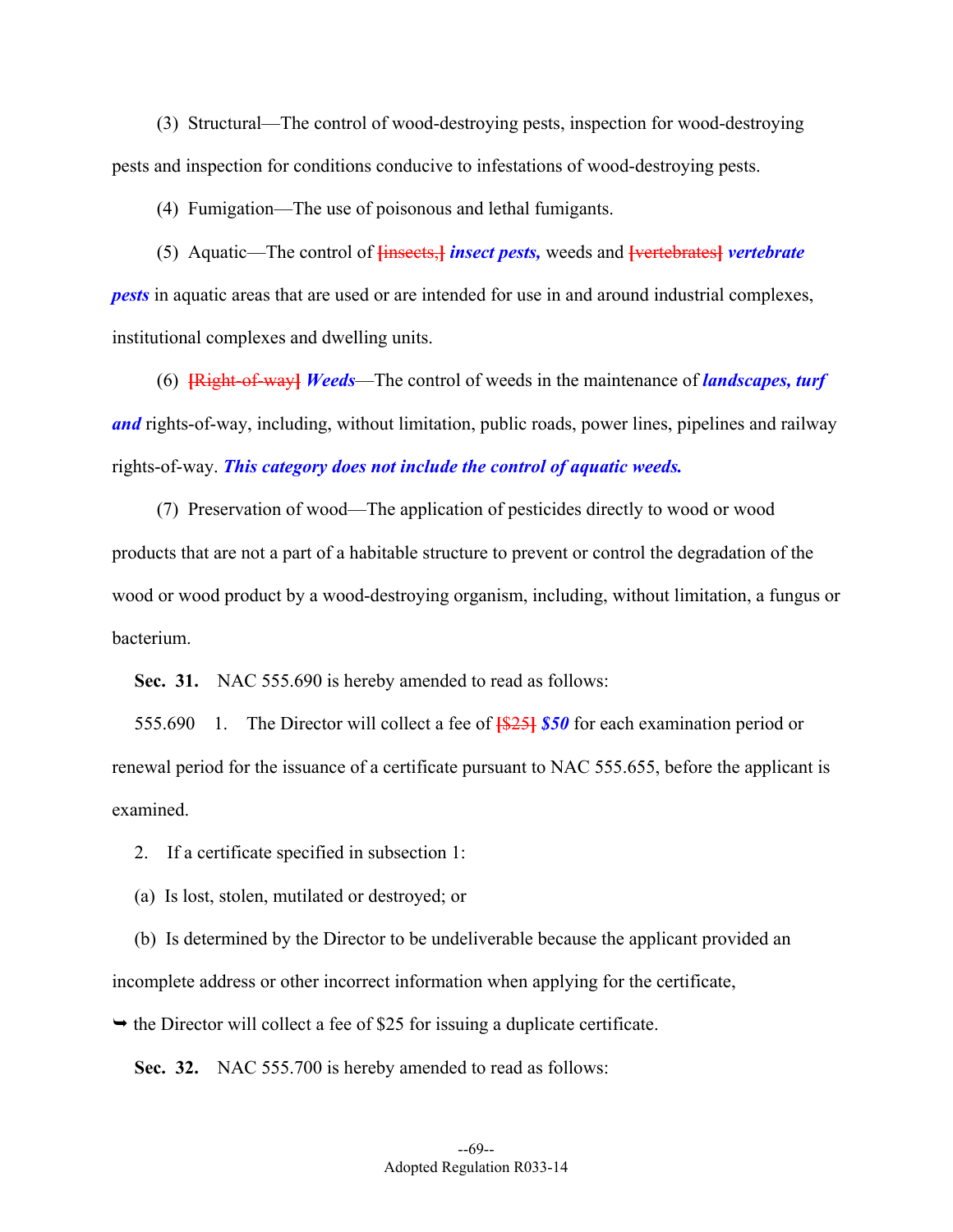555.700 Except as otherwise provided in this chapter or as specifically authorized in writing by the Director, any licensed primary principal commercial applicator, nonprimary principal commercial applicator or private applicator applying or supervising the application of restricteduse pesticides shall, in addition to the provisions of subsections 2 to **[**9,**]** *10,* inclusive, of NAC 555.400:

 1. Keep and maintain an accurate and legible record of each property treated for 2 years, showing the following:

(a) Date of treatment;

 (b) First and last name of the nonprimary principal commercial applicator or private applicator applying or supervising the application of the restricted-use pesticide;

(c) Address of property treated;

 (d) Brand name or generic name and Environmental Protection Agency registration number of the pesticide applied;

(e) Use information:

(1)  $\frac{Htem}{Htem}$  *The item* or site treated  $\frac{H}{H}$  *or, in the case of a spot treatment, the term "spot treatment" must be noted, followed by a description of the treatment area and the spot or spots treated;* and

 (2) **[**Amount**]** *The amount* of diluted material used and the concentration of the pesticide that was applied or the amount of undiluted material used; and

 (f) In addition to the requirements of paragraphs (a) to (e), inclusive, if the treatment is conducted in the nonprimary principal commercial categories agricultural pest control plant, chemigation, greenhouse and nursery pest control, aquatic pest control, forest pest control, fumigation pest control, ornamental and turf pest control, right-of-way pest control or mosquito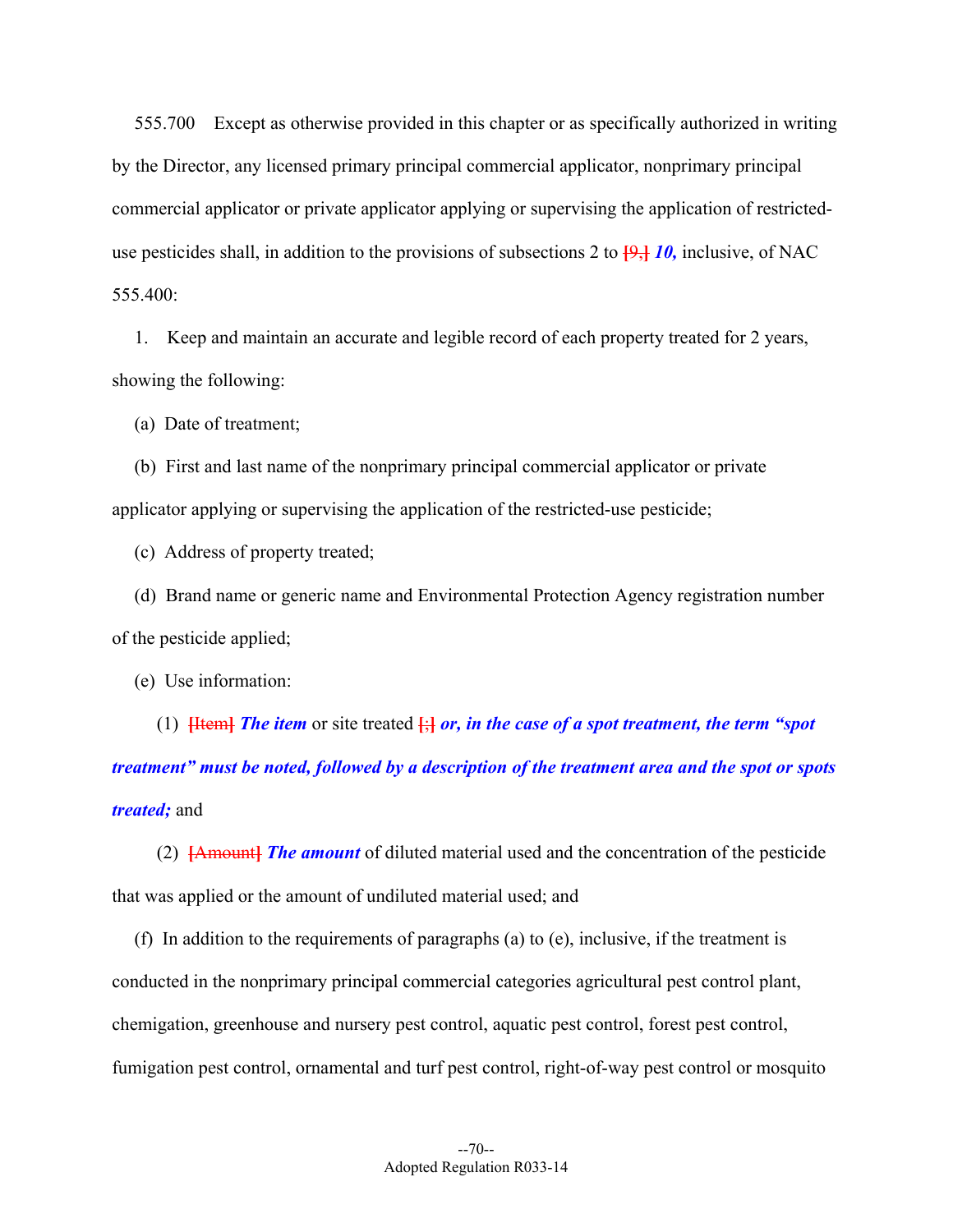control, or in the private categories agricultural pest control plant, chemigation, greenhouse and nursery pest control, aquatic pest control, forest pest control, fumigation pest control or ornamental and turf pest control:

- (1) Temperature at the start and finish of treatment.
- (2) Wind velocity and direction at the start and finish of treatment.
- (3) Number of units treated, area of surface treated or volume fumigated.
- (4) The purpose for which the pesticide was applied.
- (5) The time the treatment was started and the time the treatment was finished.

2. Report **[**immediately**]** *by telephone within 24 hours* to the Director *or his or her* 

*designee* any emergency dump of a pesticide by an aircraft, any accident of a pesticide-loaded aircraft or ground equipment involving the spillage of a pesticide, or the accidental spillage *of more than 1 gallon of liquid or 4 pounds of dry weight* of a pesticide at any site of operations of pesticides.

 3. Report *by telephone* to the Director *or his or her designee* within 48 hours any case of apparent pesticide poisoning requiring medical treatment.

 4. Have contact with any applicator under his or her direct supervision at least once every hour at night and at least once every 2 hours during daylight hours.

 *5. Pay for the cost of any cleanup resulting from pesticides spilled in the course of operations for pest control.* 

 *As used in this section, "spot treatment" means the application of pesticide to a spot or two or more noncontiguous spots, the total coverage of which does not exceed one-tenth of the size of the total treatment area. The size of each individual spot for indoor applications must not exceed 2 square feet and for outdoor applications must not exceed 4 square feet.*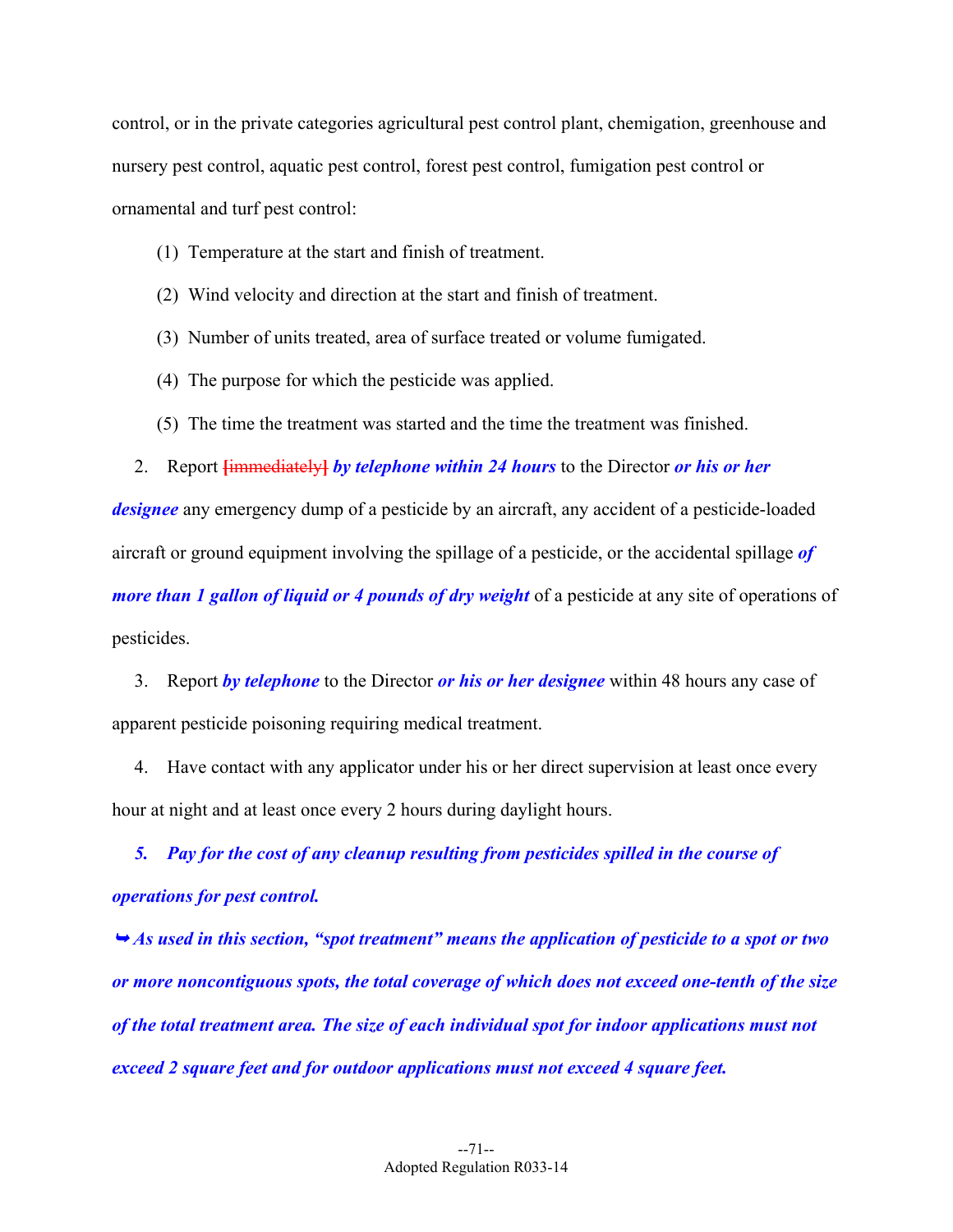**Sec. 33.** 1. This section and sections 1 to 14, inclusive, and 16 to 32, inclusive, of this regulation become effective on October 24, 2014.

 2. Section 15 of this regulation becomes effective on the date on which the provisions of 42 U.S.C. § 666 requiring each state to establish procedures under which the state has authority to withhold or suspend, or to restrict the use of professional, occupational and recreational licenses of persons who:

 (a) Have failed to comply with a subpoena or warrant relating to a proceeding to determine the paternity of a child or to establish or enforce an obligation for the support of a child; or

(b) Are in arrears in the payment for the support of one or more children,

 $\rightarrow$  are repealed by the Congress of the United States.

 3. Section 14 of this regulation expires by limitation on the date on which the provisions of 42 U.S.C. § 666 requiring each state to establish procedures under which the state has authority to withhold or suspend, or to restrict the use of professional, occupational and recreational licenses of persons who:

 (a) Have failed to comply with a subpoena or warrant relating to a proceeding to determine the paternity of a child or to establish or enforce an obligation for the support of a child; or

(b) Are in arrears in the payment for the support of one or more children,

 $\rightarrow$  are repealed by the Congress of the United States.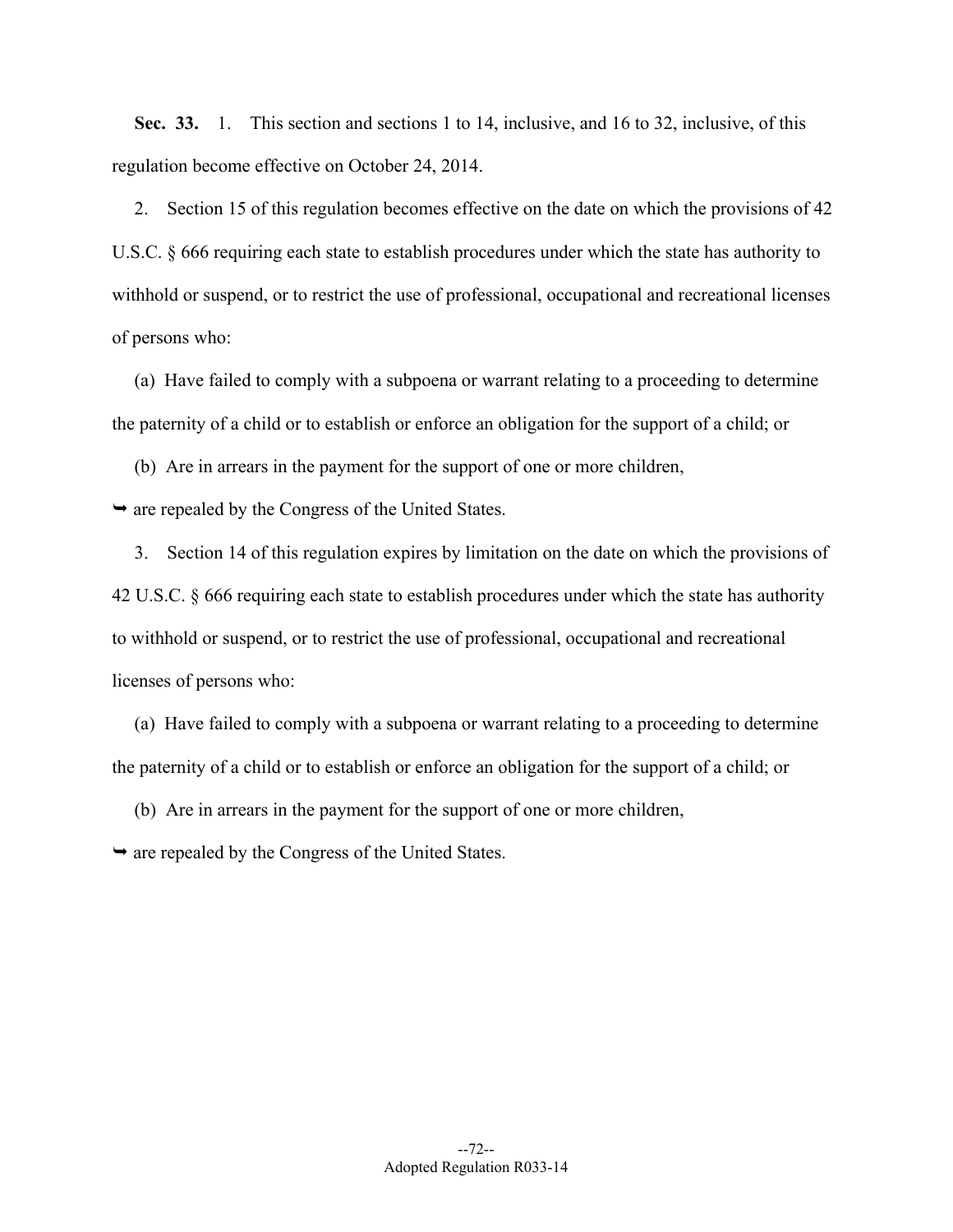## **LEGISLATIVE REVIEW OF ADOPTED REGULATIONS--NRS 233B.066 Informational Statement LCB File No. R033-14**

### **1. A clear and concise explanation of the need for the adopted regulation.**

The need for the adopted regulation is to streamline the operations of the Pest Control Operator Licensing and Enforcement Program in order to better regulate the commercial pest control industry and increase fees for the Restricted Use Pesticide (RUP) certificate program. In particular, the following regulation changes were adopted:

1) Defined the term "spot treatment" which is found on many pesticide labels to clarify the meaning for applicators and to simplify enforcement,

2) Combined the weed control section of the Ornamental and Turf license category with the weed control section of the Right of Way category to create a single Weed category, streamlining examination, licensing, and enforcement,

3) Added a Location Principal to identify the person responsible at each pesticide business location to streamline communications and enforcement,

4) Clarified and strengthened the authority for the Director of the Nevada Department of Agriculture (NDA) to assess administrative fines and penalties against persons or entities conducting the custom application of pesticides without a license in order bring unlicensed persons and entities into compliance,

5) Clarified that in the case of a pesticide spill, the person or entity that made the spill is responsible for cleanup of the spill and define the reportable amounts of pesticide spill so that spills are cleaned up and reported properly,

6) Amended the regulations to allow the NDA Pest Control Operator Licensing and Enforcement Program to accept electronic forms and electronic signature to simplify administration of the program and to reduce costs to both the state and the industry,

7) Increased the once-every-four-years fee for the RUP certificate in order to better cover the costs of administering the program, and

8) Made minor editorial clarifications.

### **2. Description of how public comment was solicited, a summary of public response, and an explanation of how other interested persons may obtain a copy of the summary.**

Thirty days before the hearing date, a Notice of Intent to Act Upon a Regulation in regards to the proposed regulations was

- 1) Posted to the NDA web site, NDA offices in Sparks, Las Vegas, and Elko,
- 2) Posted at public libraries in all Nevada counties,

3) Emailed to the following NDA on-line mailing lists: all NDA licensed pest control business and operators in northern and southern Nevada (619 persons or entities) and all Nevada RUP certificate holders (743 persons) all NDA pest control operator program continuing education provider contacts (137 persons or entities), all persons and entities on the NDA Pesticide Laboratory interested person list (605 persons or entities).

4) Announced at the Nevada Pest Control Association quarterly meeting (44 members attending).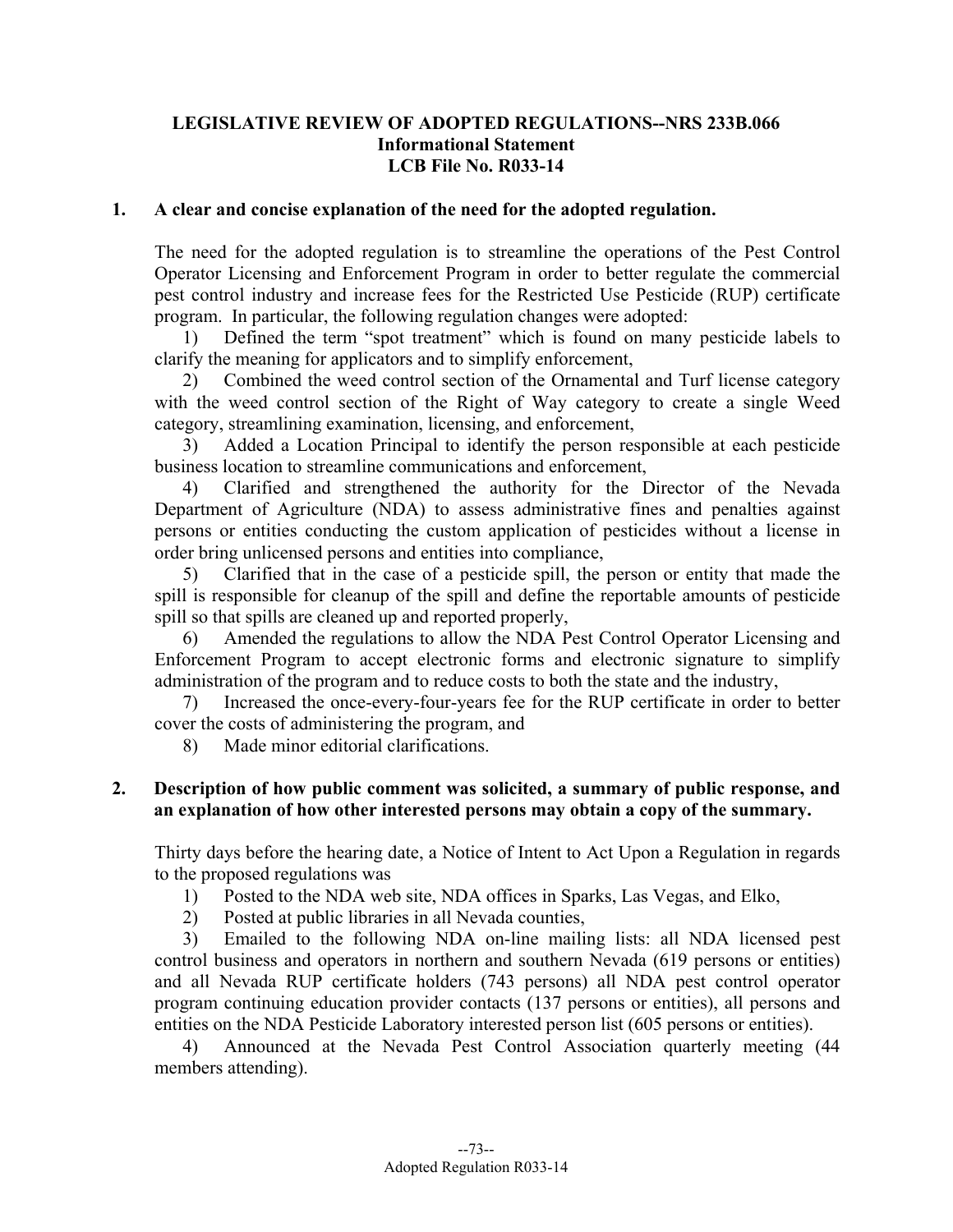One public hearing was held on May 21, 2014 at the NDA Las Vegas office with video link to NDA offices in Sparks and Elko. There were 9 attendees in Las Vegas (including 4 NDA employees), and 2 attendees in Sparks (including 1 NDA employee), 0 attendees in Elko, (and one attendee by phone from the Attorney General's Office in Carson City). All comments were recorded in an audio/visual file; a copy of the audio/visual file can be obtained by contacting the NDA, attention Kathleen Bednarz, at the NDA Las Vegas office.

To summarize, there were three public comments. One comment was in support of the NDA amending the regulations to allow for the receipt of electronic forms, especially the Wood Destroying Pest Inspection Report. A second comment was in regards to the definition of spot treatment, which was clarified. A third comment was in regards to the establishment of the new "weeds" category. The new weeds category will combine the current weed section of the Ornamental and Turf pest control license category and the current Right of Way category into a single Weed category. The comment was neither supportive nor non-supportive of the proposed Weed category, but in regards to NDA's plans to implement the regulation change. The individual felt that NDA's plans to grandfather in pest control operators that hold the current license for the Ornamental and Turf category and pest control operators that hold the current license for the Right of Way category would be an issue because he believes that Right of Way licensees would not have the necessary knowledge or training to adequately treat weeds in ornamental and turf settings.

- **3. The number of persons who:**
	- **(a) Attended each hearing:** 12 including 6 state employees
	- **(b) Testified at each hearing:** 3
	- **(c) Submitted written comments:** 0
- **4. For each person identified in paragraphs (b) and (c) of number 3 above, the following information if provided to the agency conducting the hearing:** 
	- **(a) Name; John Fortanini**
	- **(b) Telephone number; 702-400-4778**
	- **(c) Business address; 5470 Arville St, Suite 201, Las Vegas NV**
	- **(d) Business telephone number; 702-597-9760**
	- **(e) Electronic mail address; jfontanini@rollins.com**
	- **(f) Name of entity or organization represented: Orkin.**
	- **(a) Name; Rick Rutkey**
	- **(b) Telephone number; 702-251-5559**
	- **(c) Business address; 3400 W. Desert Inn Rd # 23, Las Vegas NV**
	- **(d) Business telephone number; 702-251-5559**
	- **(e) Electronic mail address; rrupkey@senske.com**
	- **(f) Name of entity or organization represented: Senske Pest Control.**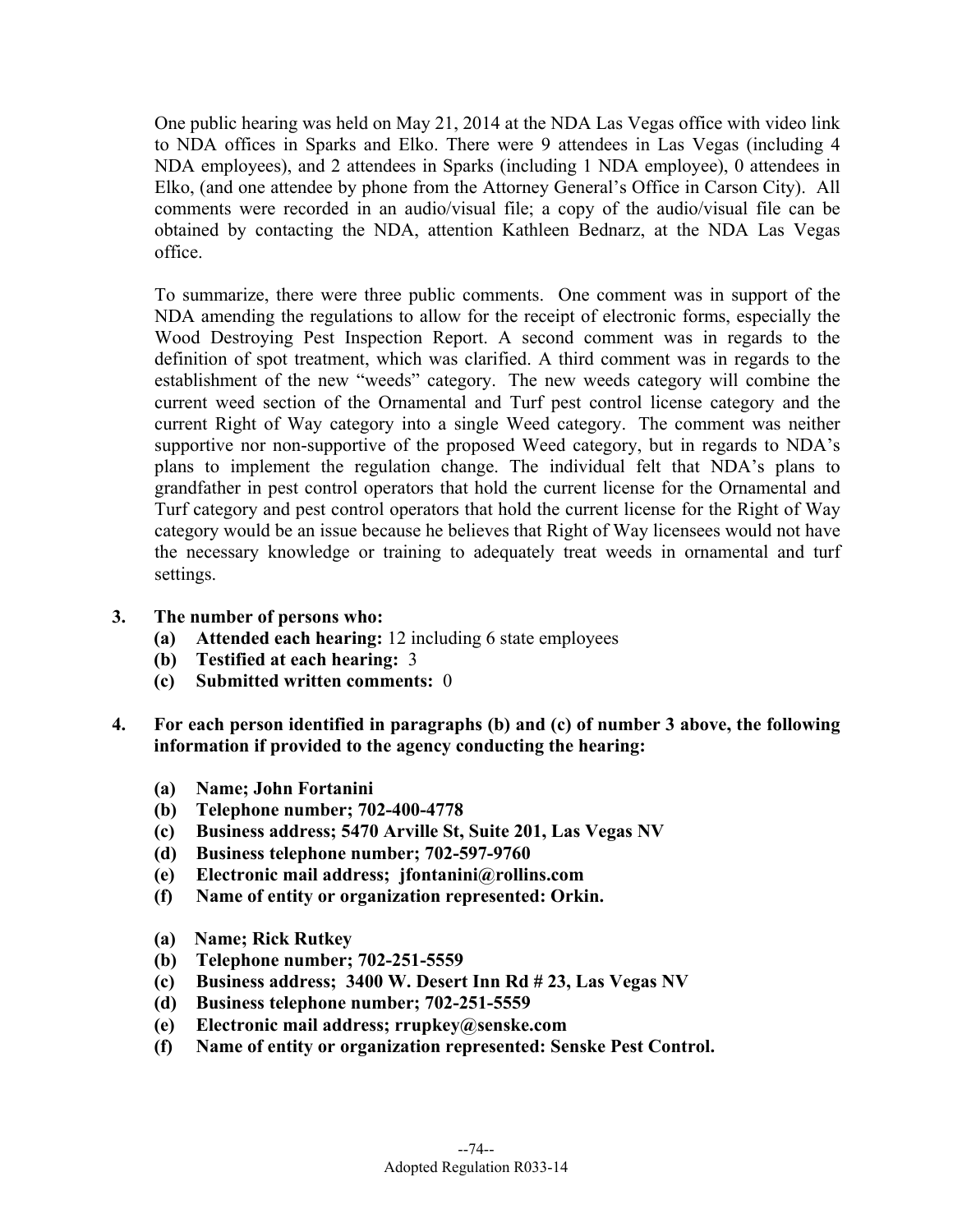- **(a) Name; Timothy Plants**
- **(b) Telephone number;**
- **(c) Business address; PO Box 5841, Fallon, NV**
- **(d) Business telephone number; 775-423-7129**
- **(e) Electronic mail address; ipm@cccomm.net**
- **(f) Name of entity or organization represented: Integrity Pest Control.**
- **5. A description of how comment was solicited from affected businesses, a summary of their response and an explanation of how other interested persons may obtain a copy of the summary.**

Same as question 2 above.

## **6. If the regulation was adopted without changing any part of the proposed regulation, a summary of the reasons for adopting the regulation without change.**

There were no comments given that substantially changed the meaning or scope or intent of the proposed regulations.

**7. The estimated economic effect of the regulation on the business which it is to regulate and on the public.** 

### **(a) Estimated economic effect on the businesses which they are to regulate.**

Little to no economic effect on the regulated businesses. Many of the proposed changes were requested by industry. The use of electronic forms and signatures should decrease costs to industry. The increase in the once-every-four-years RUP fee amounts to only \$6.25 per year to the certificate holder.

### **(b) Estimated economic effect on the public which they are to regulate.**

No economic effect on the public.

### **8. The estimated cost to the agency for enforcement of the proposed regulation:**

Some savings may accrue to the NDA from streamlined examinations, training, and enforcement. Savings will accrue to the NDA from raising the fee for the Restricted Use Pesticide certificate to recover costs of administering the program.

# **9. A description of any regulations of other State or governmental agencies which the regulation overlaps or duplicates and a statement explaining why the duplication or overlap is necessary. If the regulation overlaps or duplicates a federal regulation, the name of the regulating federal agency.**

No duplication or overlap of regulations of other state or federal agencies.